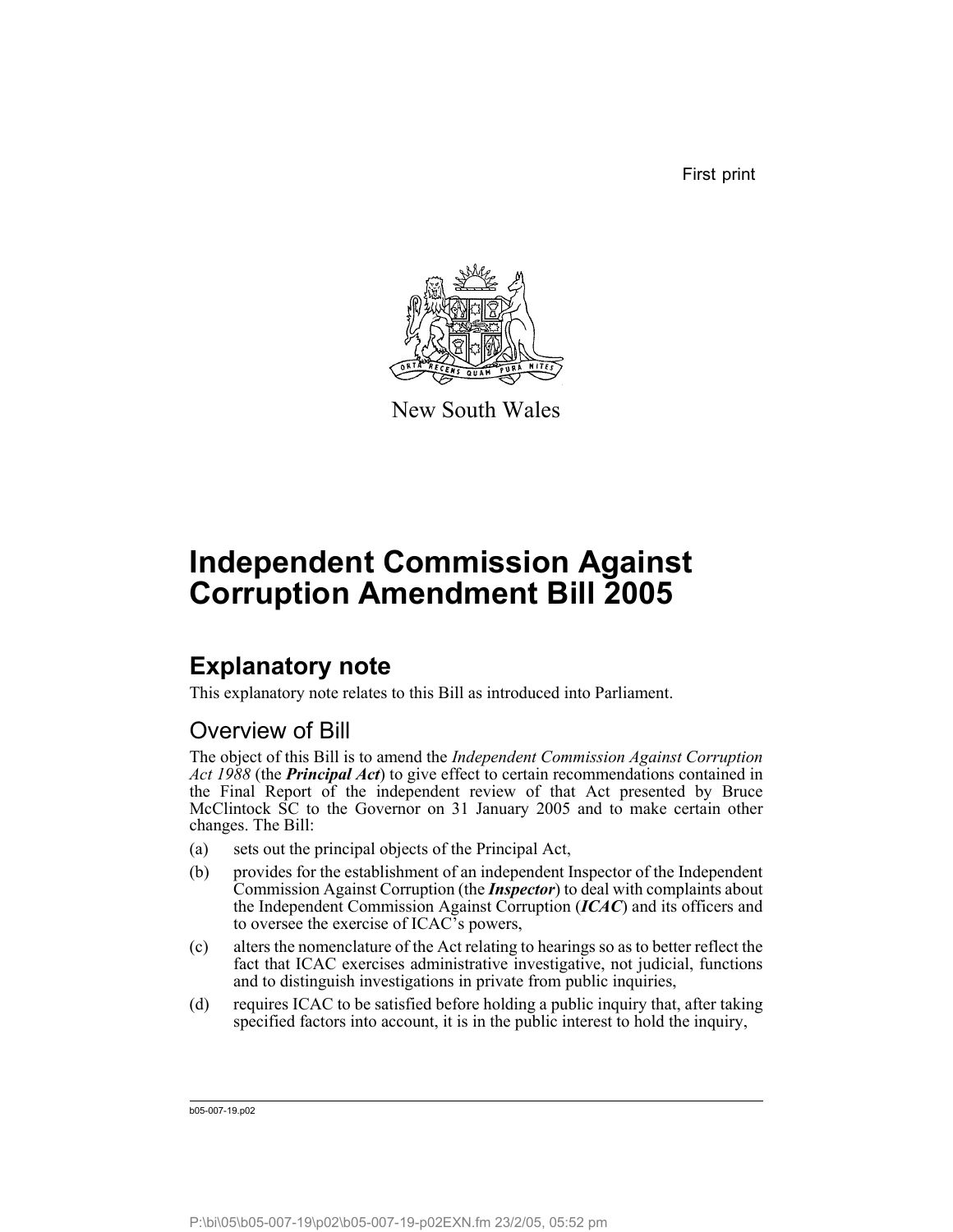Explanatory note

- (e) requires ICAC to direct its attention, so far as practicable, to corrupt conduct that is serious or systemic and to have regard to the role of other public authorities and public officials in preventing corrupt conduct,
- (f) requires ICAC to include additional information about its investigations and the time taken to complete them in its annual report,
- (g) expressly requires ICAC to provide reasons to complainants and reporting officials for not investigating allegations of corruption,
- (h) restricts the power of ICAC to refer to the Supreme Court contempts of ICAC to contempts in the face or hearing of ICAC and clarifies the procedures for punishing such contempts,
- (i) creates offences of threatening counsel assisting ICAC or legal practitioners or witnesses appearing before ICAC,
- (j) clarifies the powers of ICAC to make findings of corrupt conduct,
- (k) clarifies the power of ICAC to make recommendations concerning the suspension of councillors under the *Local Government Act 1993*,
- (l) prevents ICAC from commencing criminal prosecutions arising from its investigations unless the Director of Public Prosecutions has advised it that it is appropriate to do so,
- (m) requires ICAC to consult with the Ombudsman in exercising its corruption prevention and education functions,
- (n) enables ICAC to apply to courts for orders relating to the disposal of seized property,
- (o) extends the offence under section 87 of the Principal Act of giving false and misleading evidence to ICAC so that it applies where a person gives evidence not believing it to be true,
- (p) applies the provisions of sections 331 and 332 of the *Crimes Act 1900* to prosecutions for giving false or misleading evidence, so that it is not necessary to show which of two contradictory statements is true to convict the person who made the statements and to deny a person a right of acquittal merely because a false or misleading statement is contained in a document that contains a technical defect,
- (q) extends from 6 months to 2 years the limitation period within which a prosecution may be brought under section 112 (Restriction on publication of evidence) of the Principal Act.

The Bill also amends the *Police Integrity Commission Act 1996* to extend the provisions of that Act relating to police officers to other members of NSW Police and to omit a provision making a person ineligible for appointment as the inspector of the Police Integrity Commission unless the person has special legal qualifications within the meaning of that Act.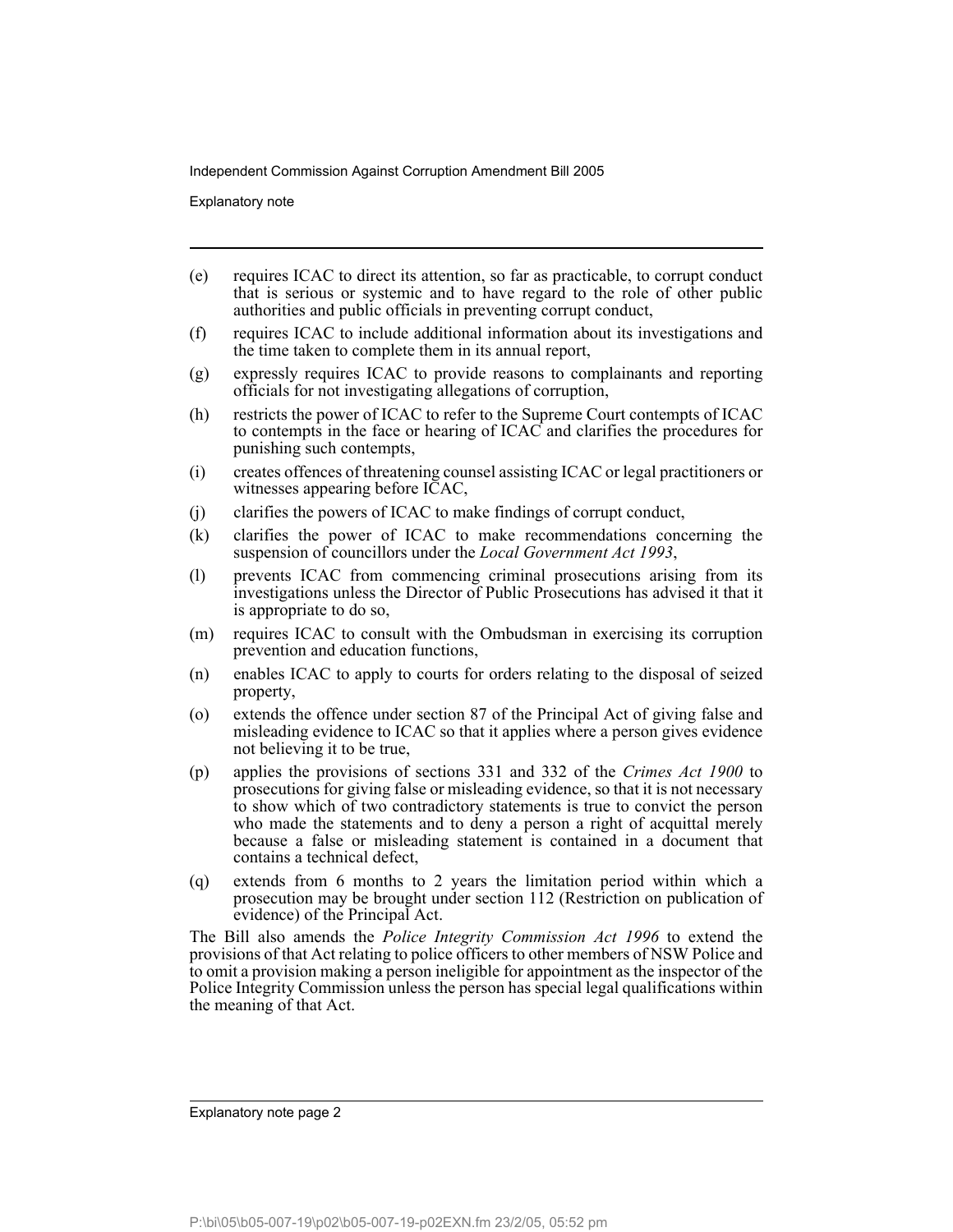Explanatory note

The Bill also makes various other amendments to Acts and a regulation that are consequential or related to the amendments made to the *Independent Commission Against Corruption Act 1988*.

# Outline of provisions

**Clause 1** sets out the name (also called the short title) of the proposed Act.

**Clause 2** provides for the commencement of the proposed Act on a day or days to be appointed by proclamation.

**Clause 3** is a formal provision that gives effect to the amendments to the *Independent Commission Against Corruption Act 1988* set out in Schedule 1.

**Clause 4** is a formal provision that gives effect to the amendments to the *Protected Disclosures Act 1994* and other Acts and a regulation set out in Schedule 2.

# **Schedule 1 Amendment of Independent Commission Against Corruption Act 1988**

### **Clarification of the role of the ICAC**

### **Objectives of Act**

**Schedule 1 [1]** inserts a new section 2A into the Principal Act to specify the objectives of the Act and so to confirm the role of ICAC as an independent and accountable body with special powers to inquire into allegations of corruption.

### **Focus of ICAC's attention**

**Schedule 1 [7]** inserts a new section 12A into the Principal Act. Section 12A requires ICAC, in exercising its functions, to as far as practicable direct its attention to serious and systemic corrupt conduct.

### **Hearings**

**Schedule 1 [18]** repeals and re-enacts (as sections 30–31A) sections 30 and 31 of the Act to alter the nomenclature of the Act relating to hearings so as to better reflect the fact that ICAC exercises administrative investigative, not judicial, functions and to distinguish investigations in private from public inquiries. The distinction is drawn between compulsory examinations, which must be conducted in private and public inquiries (part of which may be conducted in private but which are generally conducted in public). Under proposed sections  $30(3)$  and  $31(6)$ , a person required to attend a compulsory examination or public inquiry, respectively, must be informed of the nature of the allegation or complaint being investigated.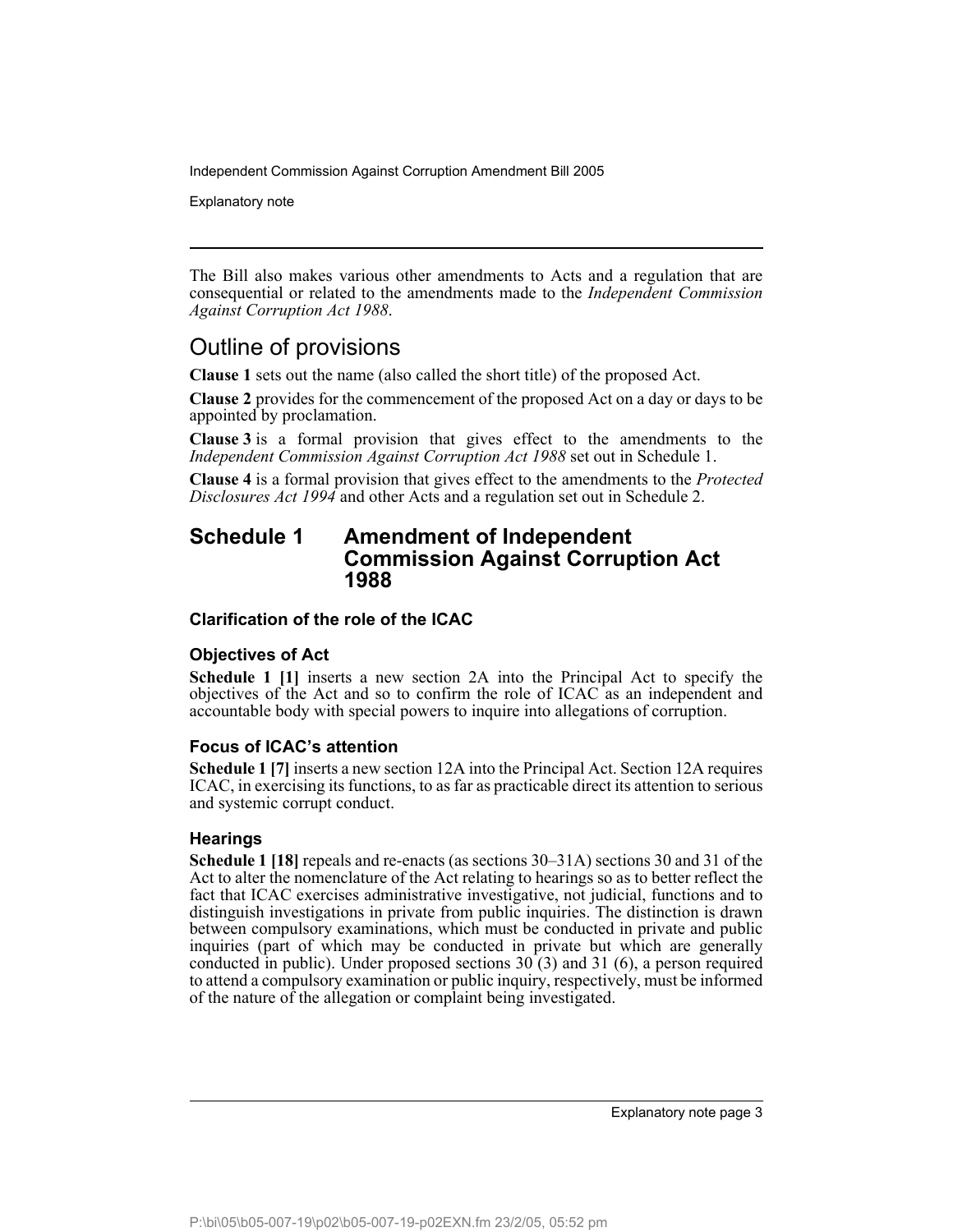Explanatory note

Proposed section 31 provides that ICAC may conduct a public inquiry only if satisfied that it is in the public interest to do so and specifies certain factors it must take into account in deciding whether or not the conduct of a public inquiry is in the public interest. These are:

- (a) the benefit of exposing to the public, and making it aware, of corrupt conduct,
- (b) the seriousness of the allegation or complaint being investigated,
- (c) any risk of undue prejudice to a person's reputation (including prejudice that might arise from not holding an inquiry),
- (d) whether the public interest in exposing the matter is outweighed by the public interest in preserving the privacy of the persons concerned.

A number of amendments to the Principal Act are made as a consequence (**Schedule 1 [2], [3], [5], [13], [14], [16], [17], [19], [20], [22], [28], [29], [34], [39], [40], [41], [43], [56] and [62]**).

# **Accountability of ICAC**

### **Inspector of the Independent Commission Against Corruption**

**Schedule 1 [23] and [65]** insert new Part 5A (proposed sections 57A–57F) and Schedule 1A into the Principal Act to provide for the appointment of an Inspector of the Independent Commission Against Corruption. The provisions are similar to those in the *Police Integrity Commission Act 1996* relating to the Inspector of the Police Integrity Commission.

Proposed section 57B provides that the principal functions of the Inspector are:

- (a) to audit the operations of ICAC for the purpose of monitoring compliance with the law of the State, and
- (b) to deal with (by reports and recommendations) complaints of abuse of power, impropriety and other forms of misconduct on the part of ICAC or officers of ICAC, and
- (c) to deal with (by reports and recommendations) complaints of conduct amounting to maladministration (including, without limitation, delay in the conduct of investigations and unreasonable invasions of privacy) by ICAC or officers of ICAC, and
- (d) to assess the effectiveness and appropriateness of the procedures of ICAC relating to the legality or propriety of its activities.

**Schedule 1 [24]–[27]** amend sections 64 and 64A of the Principal Act to provide for the Joint Committee on the Independent Commission Against Corruption constituted under the Act to (among other things) monitor and review the exercise by the Inspector of the Inspector's functions and to enable it to veto the appointment of a person as the Inspector.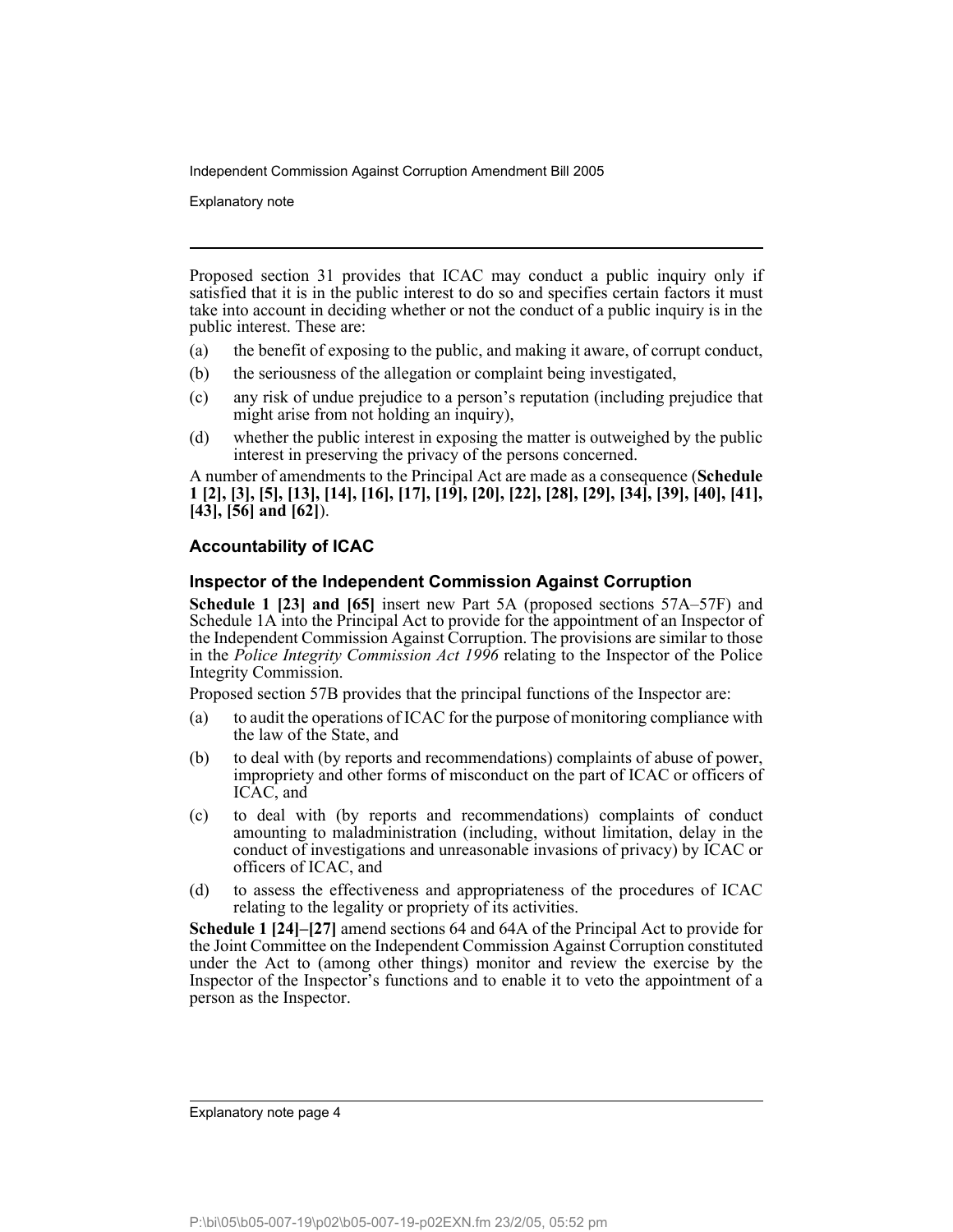Explanatory note

**Schedule 1 [33]** inserts a new Division 2 (new sections 77A and 77B) into Part 8 of the Principal Act. Section 77A provides that the Inspector may make a special report to Parliament at any time about matters affecting ICAC. Section 77B requires the Inspector to prepare an annual report for submission to Parliament. **Schedule 1 [35] and [36]** amend section 78 of the Principal Act to enable the Inspector to include a recommendation in a report that the report be made public forthwith and to enable the Presiding Officer of a House of Parliament to make it public whether or not the House is in session.

**Schedule 1 [61]** inserts new sections 111C and 111D into the Principal Act. Under section 111C, conduct of the Commissioner of ICAC or an officer of ICAC will not be able to be made the subject of a complaint, inquiry, investigation or other action by the Ombudsman unless the matter is referred to the Ombudsman by the Inspector. Section 111D provides for public officials to make complaints to the Inspector about the conduct of ICAC, an officer of ICAC or an officer of the Inspector. Section 111D is linked to the amendments to the *Protected Disclosures Act 1994* to insert proposed section 12C into that Act **(Schedule 2.10 [3]**). These ensure that disclosures to the Inspector are protected by that Act and also provide for disclosures concerning corrupt conduct, maladministration and other matters engaged in by the Inspector to the Ombudsman.

**Schedule 1 [2],[38],[54], [57], [58], [59] and [60]** make consequential amendments to extend various sections of the Principal Act relating to the exercise by ICAC and its officers of their functions to the exercise of functions by the Inspector and the Inspector's officers (for example, to make it an offence under section 80 to obstruct the Inspector, to protect the Inspector from liability under section 109 for matters or things done in good faith for the purposes of the Principal Act and to require the Inspector to keep secret certain information acquired in the exercise of functions under the Act).

**Schedule 2** contains a number of amendments to Acts and a regulation relating to functions exercised by the Inspector. These amendments are more fully explained below.

### **Annual reports by ICAC**

**Schedule 1 [32]** amends section 76 of the Principal Act to require ICAC to provide greater details of certain matters relating to its investigations (such as the average time taken to deal with complaints and the actual time taken to investigate any matter the subject of a report).

### **Advice to complainants of decision not to investigate or to discontinue investigation**

**Schedule 1 [15]** amends section 20 of the Principal Act to require ICAC to inform a complainant or an officer who has made a report if it decides not to investigate the matter or to discontinue such an investigation and of the reasons for its decision.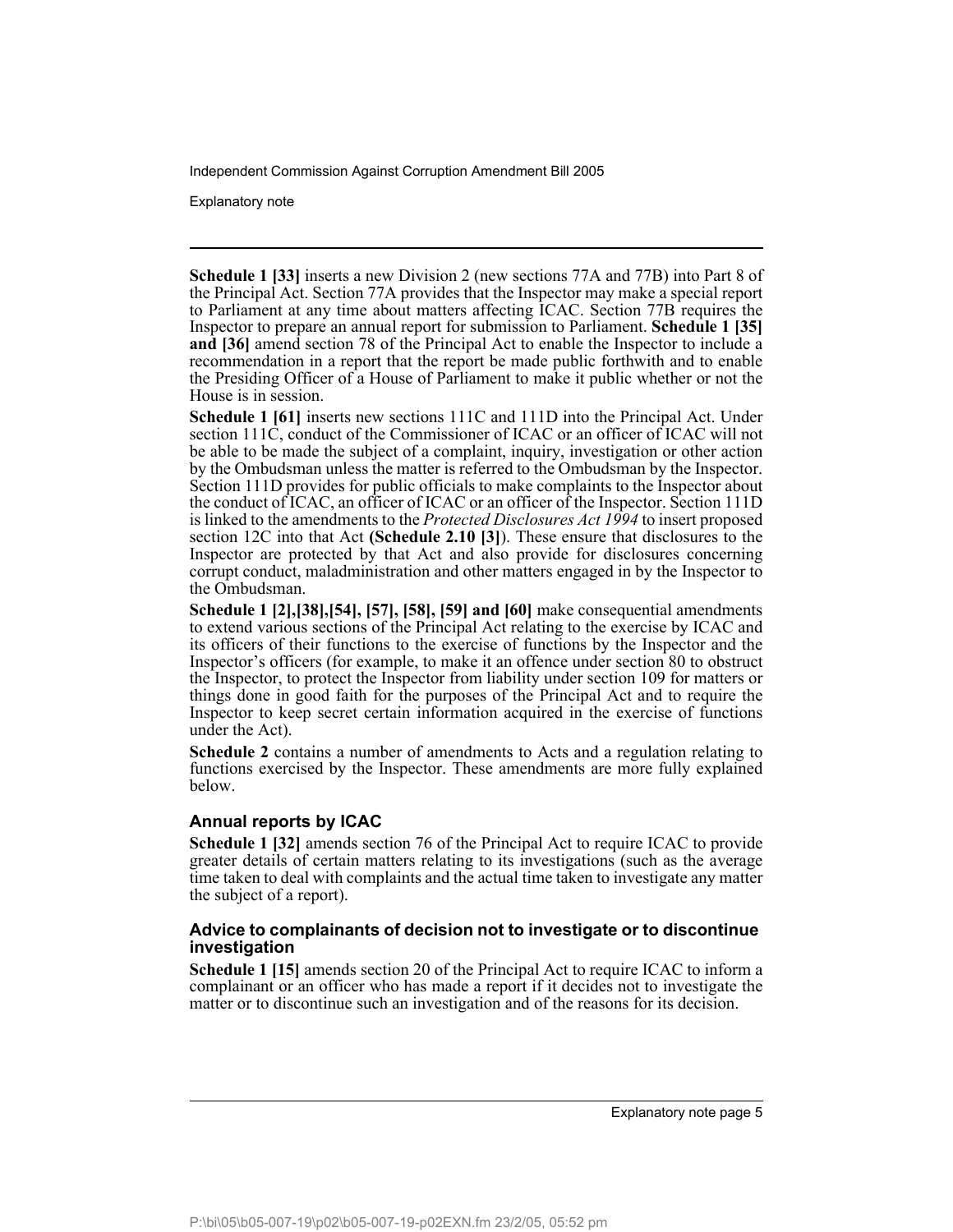Explanatory note

### **Reform of contempt laws**

**Schedule 1 [45]–[47]** amend section 98 of the Principal Act so as to restrict ICAC's power to refer contempts of ICAC to contempts in the face or hearing of ICAC (so removing its power to refer contempts by publication to the Supreme Court). ICAC will retain its powers to make orders restricting publication of various matters under section 112 of the Principal Act and it will continue to be an offence to contravene such a direction.

**Schedule 1 [48]–[53]** amend sections 99 and 100 of the Principal Act to clarify the procedure for certifying and referring an alleged contempt to the Supreme Court. Provision is also made to ensure that a person who is alleged to have committed a contempt is advised of the details of the alleged contempt.

## **Clarification of findings that ICAC may make**

The definition of corrupt conduct in sections 8 and 9 of the Principal Act is crucial to the effectiveness of ICAC as it defines the scope of its power to investigate corrupt conduct that has occurred, is occurring or is about to occur. **Schedule 1 [9]** inserts proposed section 13 (3A) into the Principal Act to make it clear that ICAC may make a finding that conduct is of a kind described in paragraph (a), (b), (c) or (d) of section 9 (1) only if satisfied that a person has engaged in or is engaging in conduct that constitutes or involves an offence or thing of the kind described in that paragraph.

**Schedule 1 [6]** makes a consequential amendment to section 9 (5).

**Schedule [10]** makes an amendment to section 13 (4) to further clarify the relationship between sections 9 and 13.

**Schedule 1 [8]** amends section 13 of the Principal Act to confirm the power of ICAC to make no finding.

**Schedule 1 [31]** amends section 74C of the Principal Act to clarify ICAC's power to recommend that consideration be given to a councillor's suspension under Division 3 (Misbehaviour) of Part 1 of Chapter 14 of the *Local Government Act 1993*. **Schedule 2.6** makes a consequential amendment to the *Local Government Act 1993*.

## **Threatening counsel assisting ICAC, witnesses and others**

Section 80 (a) of the Principal Act makes it an offence to threaten ICAC or an officer of ICAC in the exercise of functions under the Act. **Schedule 1 [37]** amends section 80 to also make it an offence to threaten the Inspector or an officer of the Inspector, a legal practitioner appointed by ICAC to assist it or a legal practitioner or other person authorised to appear before ICAC.

**Schedule 1 [44]** amends section 93 of the Principal Act to make it an offence to threaten to use, cause, inflict or procure any violence, punishment, damage, loss or disadvantage to a person on account of his or her assisting ICAC or giving evidence to ICAC.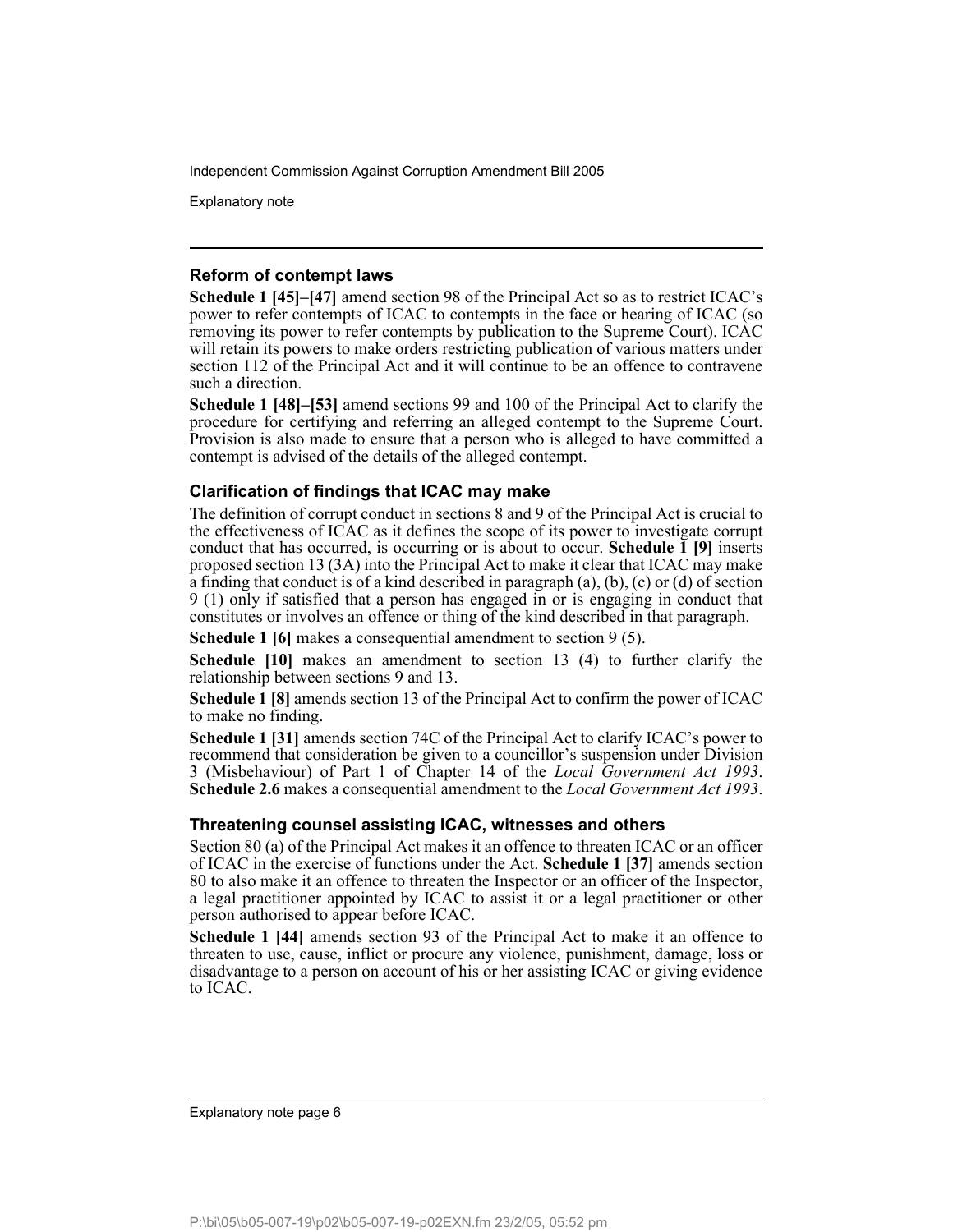Explanatory note

### **False or misleading evidence**

Section 87 of the Principal Act makes it an offence for a person to give evidence that to the knowledge of the person is false or misleading at a hearing before ICAC. This section is analogous to section 330 of the *Crimes Act 1900* which deals with false or misleading evidence that does not amount to perjury and which also makes it an offence to give false or misleading evidence not believing it to be true.

Section 331 of the *Crimes Act 1900* permits a jury to find a person guilty of an offence under section 330 with respect to the making of contradictory statements of which one (but the jury cannot determine which) must have been made by the person in the knowledge it was false. Section 332 of the *Crimes Act 1900* denies a person the right to acquittal merely because a false or misleading statement is contained in an affidavit or other document in respect of which there is a technical defect.

**Schedule 1 [42**] recasts section 87 to make it an offence to give false or misleading evidence not believing it to be true and applies sections 331 and 332 to proceedings under section 87 of the Principal Act.

## **Criminal prosecutions**

Under section 179 of the *Criminal Procedure Act 1986* proceedings for a summary offence must be commenced not later than 6 months after the offence is alleged to have been committed. The section does not apply to an offence for which an Act specifies another period. **Schedule 1 [63]** amends section 116 to provide that proceedings for an offence under section 112 (Restriction on publication of evidence) may be commenced within 2 years after the commission of the alleged offence.

**Schedule 1 [64]** inserts new section 116A into the Principal Act to prevent ICAC from commencing criminal prosecutions arising from its investigations unless the Director of Public Prosecutions has advised ICAC that it is appropriate to do so. This confirms existing practice that ICAC commences proceedings for a criminal offence only with the advice of the Director of Public Prosecutions. **Schedule 1 [11] and [30]** make consequential amendments to sections 13 and 74A, respectively.

# **Disposal of property**

ICAC has power under section 47 of the Principal Act to dispose of property seized under a search warrant but no general powers to dispose of unclaimed property. **Schedule 1 [21]** inserts proposed sections 48A–48D into the Principal Act to enable ICAC to apply to a court for an order as to how property in its possession that is not required for the purposes of a criminal prosecution or a disciplinary or other proceeding and to which no person appears to be lawfully entitled is to be dealt with. The court may, for example, order that the property be forfeited to the Crown and the proceeds of its sale be paid to the Consolidated Fund.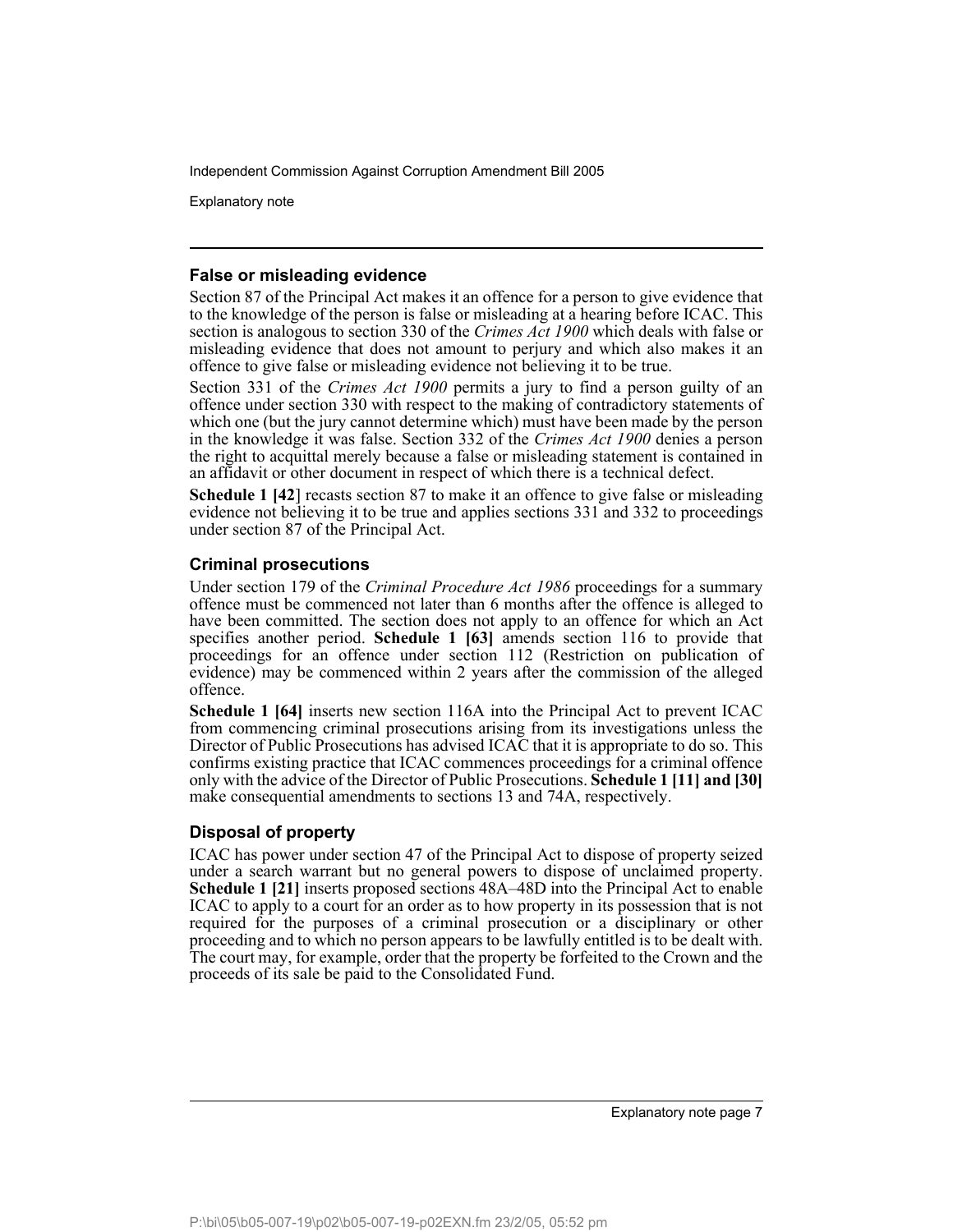Explanatory note

## **Consultation**

**Schedule 1 [12]** amends section 16 of the Principal Act to require ICAC to consult with the Ombudsman in exercising its principal functions other than those relating to investigation of conduct.

## **Delegation**

**Schedule 1 [55]** amends section 107 of the Principal Act to prevent ICAC from delegating its powers to certify that a person should in the public interest be permitted to divulge information acquired in exercising any function under the Act.

## **Savings, transitional and other provisions**

**Schedule 1 [66] and [67]** insert a power to make savings and transitional regulations and a Part containing savings and transitional provisions into Schedule 4 to the Principal Act.

**Schedule 1 [4]** amends section 3 of the Principal Act to provide that notes do not form part of the Act.

# **Schedule 2 Amendment of other Acts and regulation**

# **Criminal Records Regulation 2004**

Section 12 of the *Criminal Records Act 1991* sets out the consequences of a conviction becoming spent under the Act. These include that an offender is not required to disclose a spent conviction to another person. **Schedule 2.1** contains an amendment to exclude applicants for appointment or employment as an officer of the Inspector (which as defined in the Principal Act includes the Inspector) from the consequences of convictions becoming spent.

# **Defamation Act 1974**

**Schedule 2.2 [1]** replaces section 17K of the *Defamation Act 1974* so as to extend to the Inspector of the ICAC as Inspector and to an officer of the Inspector the defence of absolute privilege to a publication by or to the Inspector or officer.

**Schedule 2.2 [2]** replaces clause 2 (18) of Schedule 2 to that Act to make proceedings of the Inspector protected reports for the purposes of section 24 of that Act. There is a defence under section 24 for the publication of a fair protected report.

# **Freedom of Information Act 1989**

Schedule 2 to the *Freedom of Information Act 1989* lists various bodies and offices that are exempt, either wholly or partially, from the operation of that Act. **Schedule 2.3** amends that Schedule to exempt the Inspector from the operation of the Act in relation to operational auditing, complaint handling, investigative and report functions.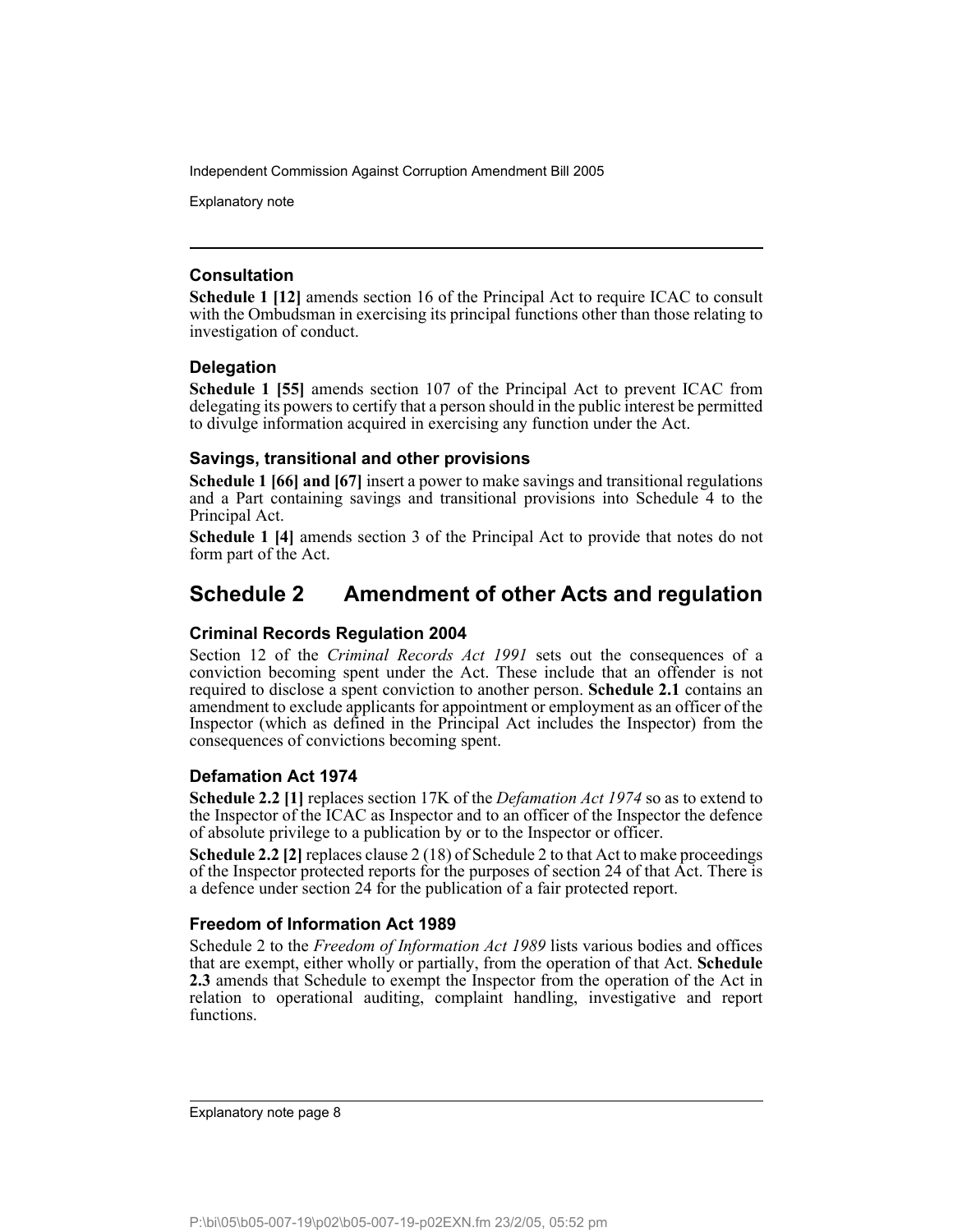Explanatory note

## **Greyhound and Harness Racing Administration Act 2004**

Section 42 of the *Greyhound and Harness Racing Administration Act 2004* makes it an offence to disclose information obtained in the administration of that and certain related Acts, except in certain circumstances or to certain persons. **Schedule 2.4** includes the Inspector within the excepted persons.

# **Health Records and Information Privacy Act 2002**

Section 17 of the *Health Records and Information Privacy Act 2002* provides for the exemption of certain persons, authorities and activities from the operation of the Act. **Schedule 2.5 [3]** includes the Inspector within that exemption except in relation to the exercise of administrative and educative functions.

Sections 60 and 63 of the Act confer functions on the Privacy Commissioner with respect to the conduct of inquiries and investigations and requiring organisations to provide information concerning arrangements made by the organisations to comply with Health Privacy Principles and other things. **Schedule 2.5 [4] and [5]** amend the sections to exclude the Inspector from the conferral of functions.

**Schedule 2.5 [1] and [2]** are consequential amendments to amend and insert definitions.

### **Local Government Act 1993**

**Schedule 2.6** contains an amendment that is consequential on the amendment to section 74C of the Principal Act made by **Schedule 1 [31]**.

### **Police Act 1990**

Section 167A of the *Police Act 1990* makes it an offence to provide false or misleading information to various persons and bodies in the course of an investigation under Part 8A (Complaints about conduct of police officers) of that Act. **Schedule 2.7** includes the Inspector as one of those persons.

### **Police Integrity Commission Act 1996**

The Police Integrity Commission (*PIC*) has functions including the detection, investigation and prevention of police corruption and other serious police misconduct. At present it exercises its functions in general in relation to those members of NSW Police who hold positions designated under the *Police Act 1990* as positions to be held by police officers. **Schedule 2.8 [1]** provides for references to police officers in the *Police Integrity Commission Act 1996* to be read so as to include all other members of NSW Police so that PIC may exercise its functions in respect of all such members.

Clause 1 (1) of Schedule 2 to the *Police Integrity Commission Act 1996* provides that a person is not eligible to be appointed as Inspector of PIC or to act in that office unless the person has special legal qualifications (that is, the person is qualified to be appointed as a Judge of the Supreme Court of the State or of any other State or Territory, a Judge of the Federal Court of Australia or a Justice of the High Court of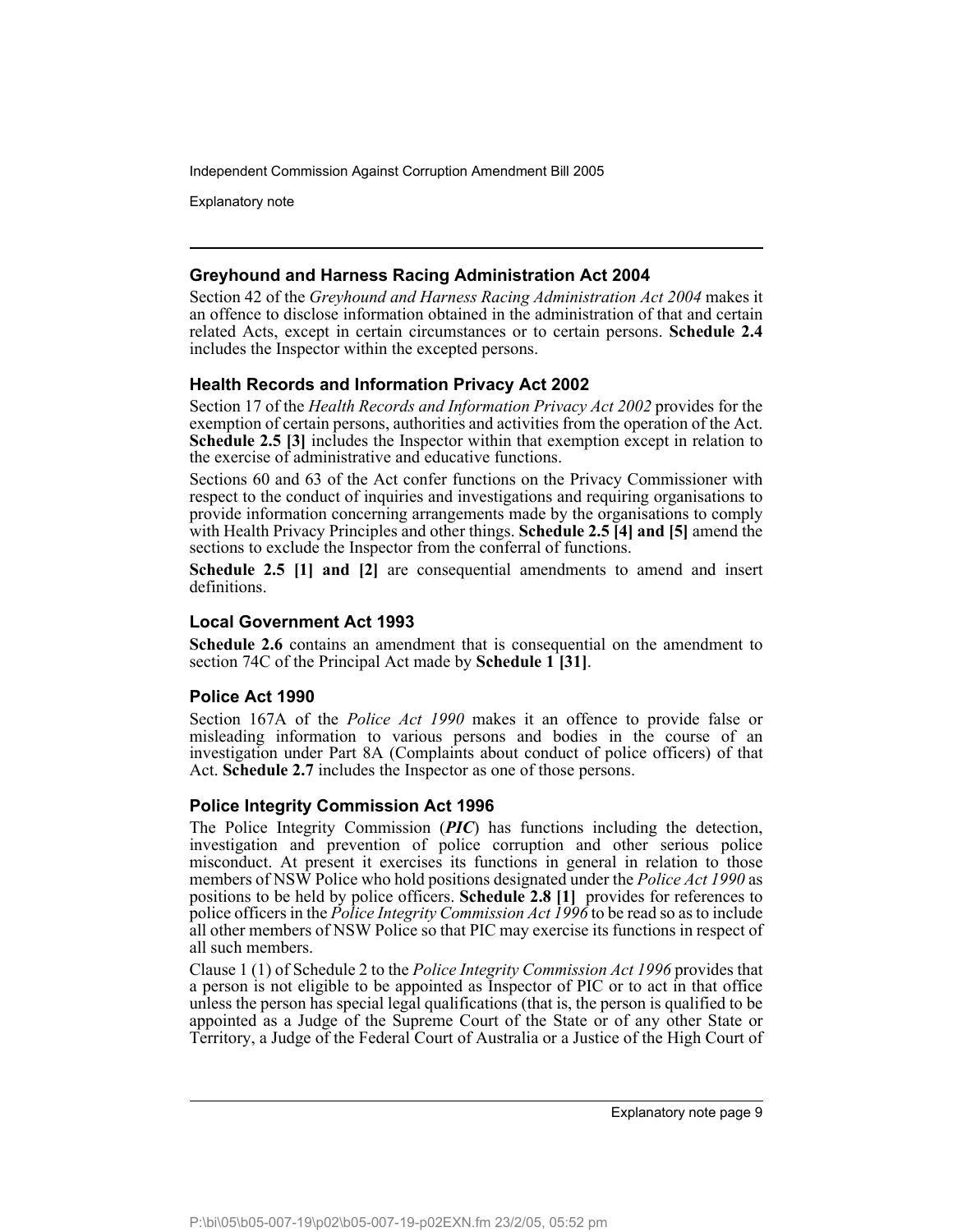Explanatory note

Australia or is a former judge of any court of the State or elsewhere in Australia or a former justice of the High Court). **Schedule 2.8 [2]** omits that requirement.

## **Privacy and Personal Information Protection Act 1998**

Section 27 of the *Privacy and Personal Information Protection Act 1998* provides for the exemption of certain persons, authorities and activities from the operation of the Act. **Schedule 2.9 [3]** includes the Inspector within that exemption except in relation to the exercise of administrative and educative functions.

Sections 38, 40 and 42 of the Act confer functions on the Privacy Commissioner with respect to the conduct of inquiries and investigations and requiring public sector agencies to provide certain information about personal information held by them and about their privacy protection compliance arrangements. **Schedule 2.9 [4], [5] and [6]** amend the sections to exclude the Inspector from the conferral of functions.

**Schedule 2.9 [1] and [2]** are consequential amendments to amend and insert definitions.

### **Protected Disclosures Act 1994**

**Schedule 2.10 [3]** inserts new section 12C into the *Protected Disclosures Act 1994* as a consequence of the amendments described above inserting sections 111C and 111D into the Principal Act (**Schedule 1 [61]**) so as to confer functions relating to complaints about the conduct of ICAC, an officer of ICAC or an officer of the Inspector on the Inspector and referring to the Ombudsman complaints about the Inspector.

**Schedule 2.10 [4]** is a consequential amendment.

**Schedule 2.10 [1] and [2]** are consequential amendments to amend and insert definitions.

**Schedule 2.10 [5]** inserts a power to make savings and transitional regulations.

### **Totalizator Act 1997**

Section 105 of the *Totalizator Act 1997* makes it an offence to disclose information obtained in the administration of that Act, except in certain circumstances or to certain persons. **Schedule 2.11** includes the Inspector within the excepted persons.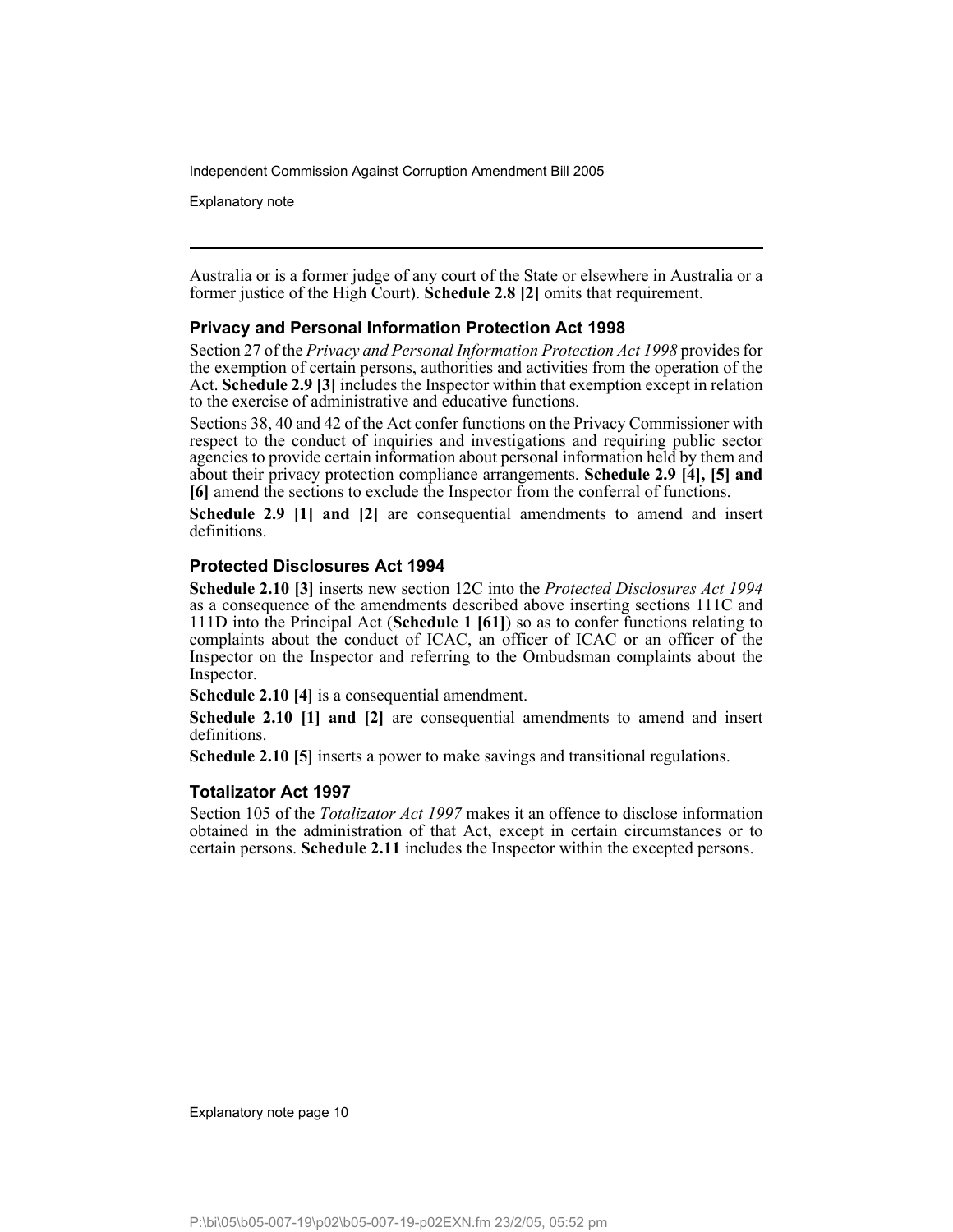First print



New South Wales

# **Independent Commission Against Corruption Amendment Bill 2005**

# **Contents**

|            |                                                                          | Page |
|------------|--------------------------------------------------------------------------|------|
|            | Name of Act                                                              |      |
|            | Commencement                                                             |      |
| 3          | Amendment of Independent Commission Against<br>Corruption Act 1988 No 35 |      |
| 4          | Amendment of other Acts and regulation                                   | 2    |
| Schedule 1 | Amendment of Independent Commission Against<br>Corruption Act 1988       | 3    |
| Schedule 2 | Amendment of other Acts and regulation                                   | 24   |
|            |                                                                          |      |

b05-007-19.p02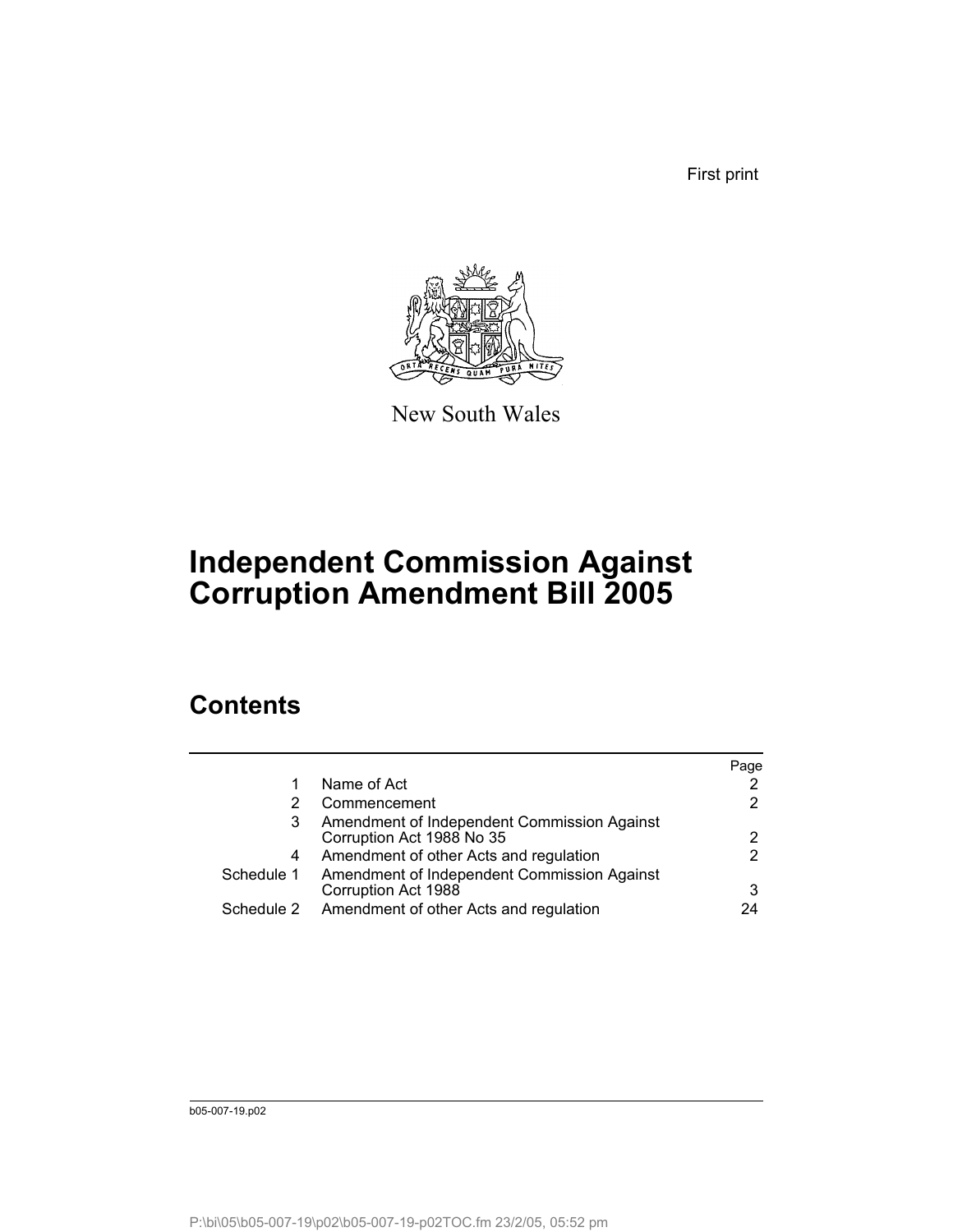**Contents** 

Page

Contents page 2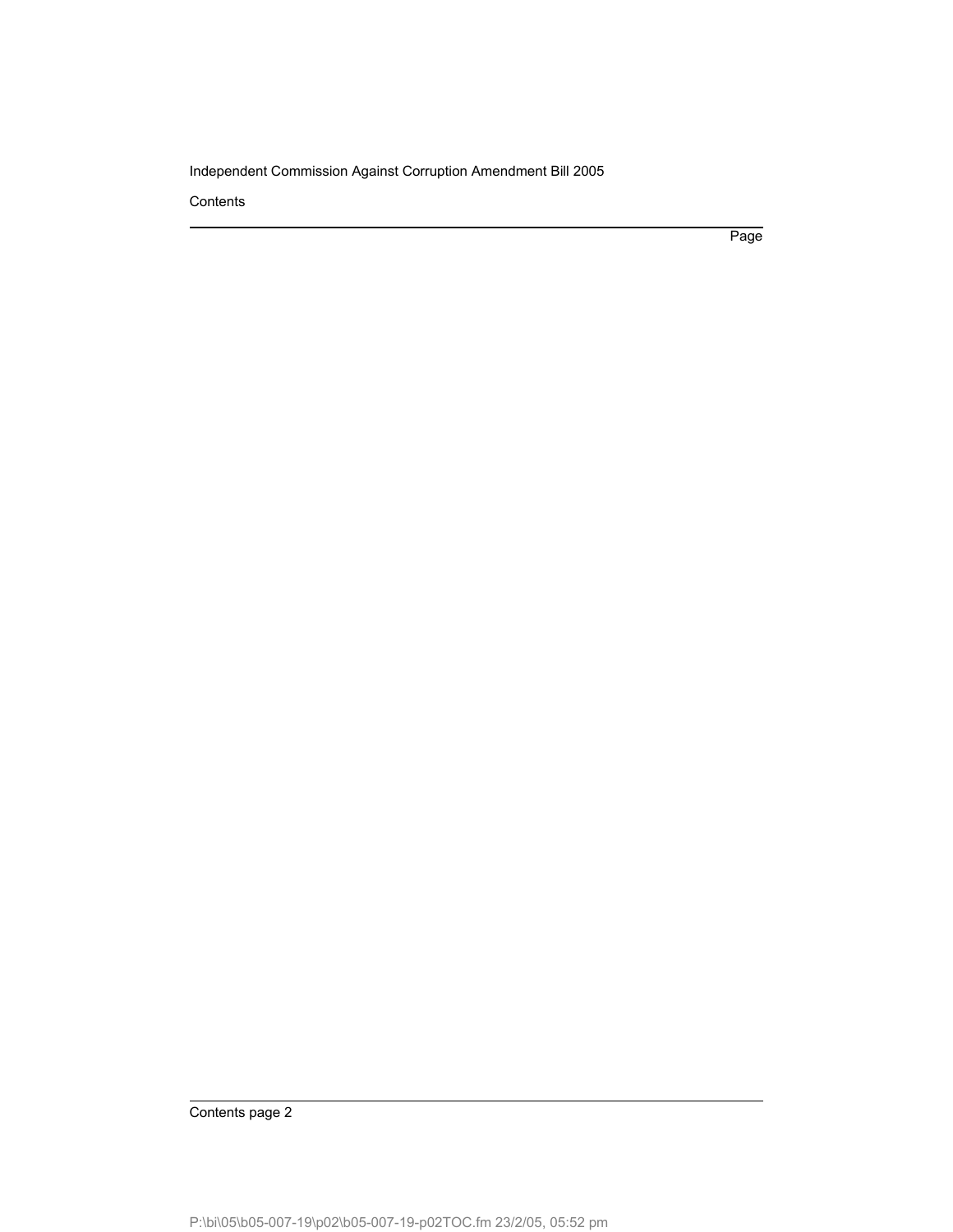

New South Wales

No , 2005

# **A Bill for**

An Act to amend the *Independent Commission Against Corruption Act 1988* to make further provision with respect to the functions of the Commission; to amend the *Police Integrity Commission Act 1996* to extend the provisions of that Act relating to police officers to other members of NSW Police; and for other purposes.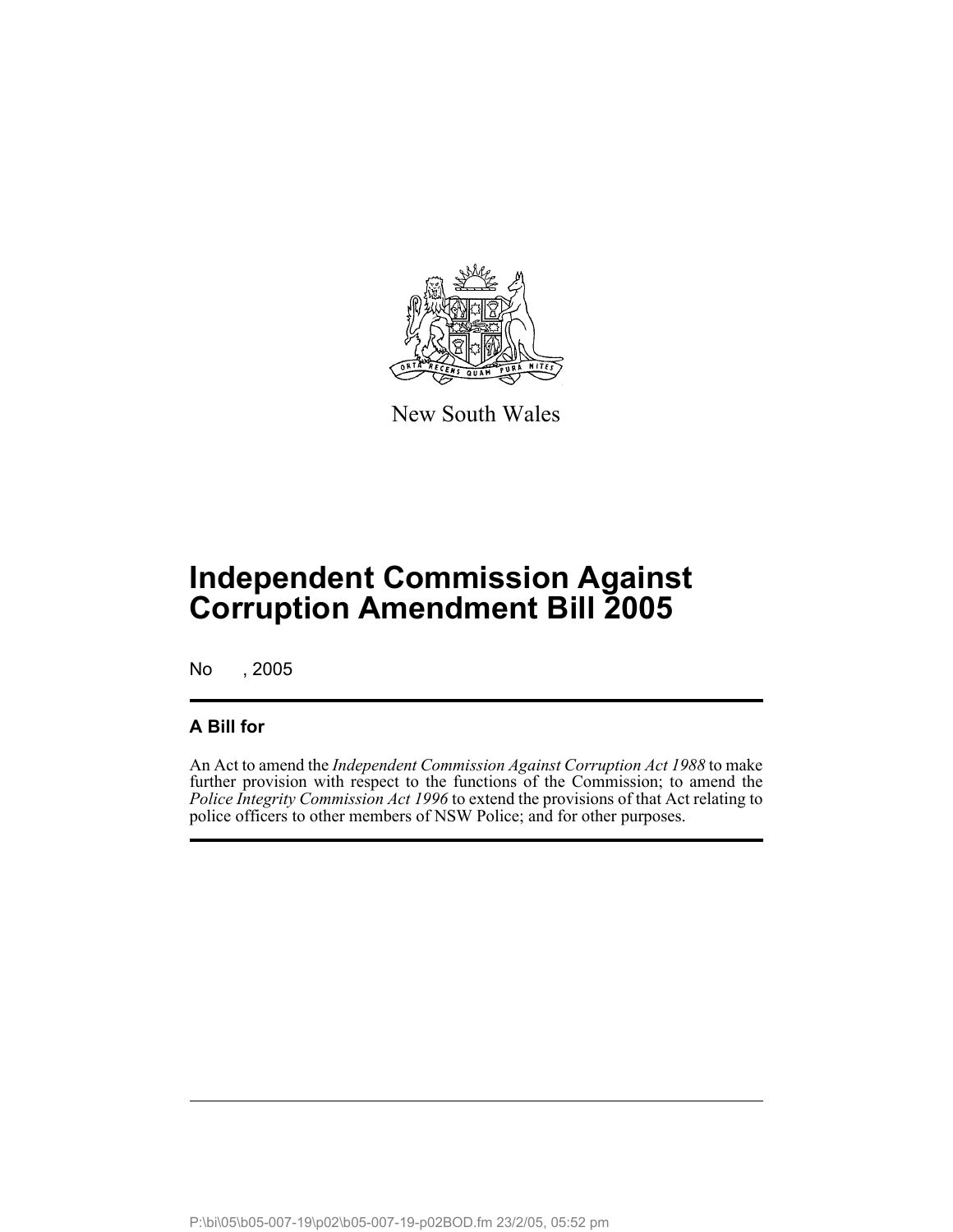|              | The Legislature of New South Wales enacts:                                                     |                |
|--------------|------------------------------------------------------------------------------------------------|----------------|
| 1            | Name of Act                                                                                    | $\overline{2}$ |
|              | This Act is the <i>Independent</i> Commission <i>Against</i> Corruption<br>Amendment Act 2005. | 3<br>4         |
| $\mathbf{2}$ | Commencement                                                                                   | 5              |
|              | This Act commences on a day or days to be appointed by proclamation.                           | 6              |
| 3            | <b>Amendment of Independent Commission Against Corruption Act 1988</b><br><b>No 35</b>         | 7<br>8         |
|              | The Independent Commission Against Corruption Act 1988 is amended<br>as set out in Schedule 1. | 9<br>10        |
| 4            | Amendment of other Acts and regulation                                                         | 11             |
|              | The Acts and regulation set out in Schedule 2 are amended as set out in<br>that Schedule.      | 12<br>13       |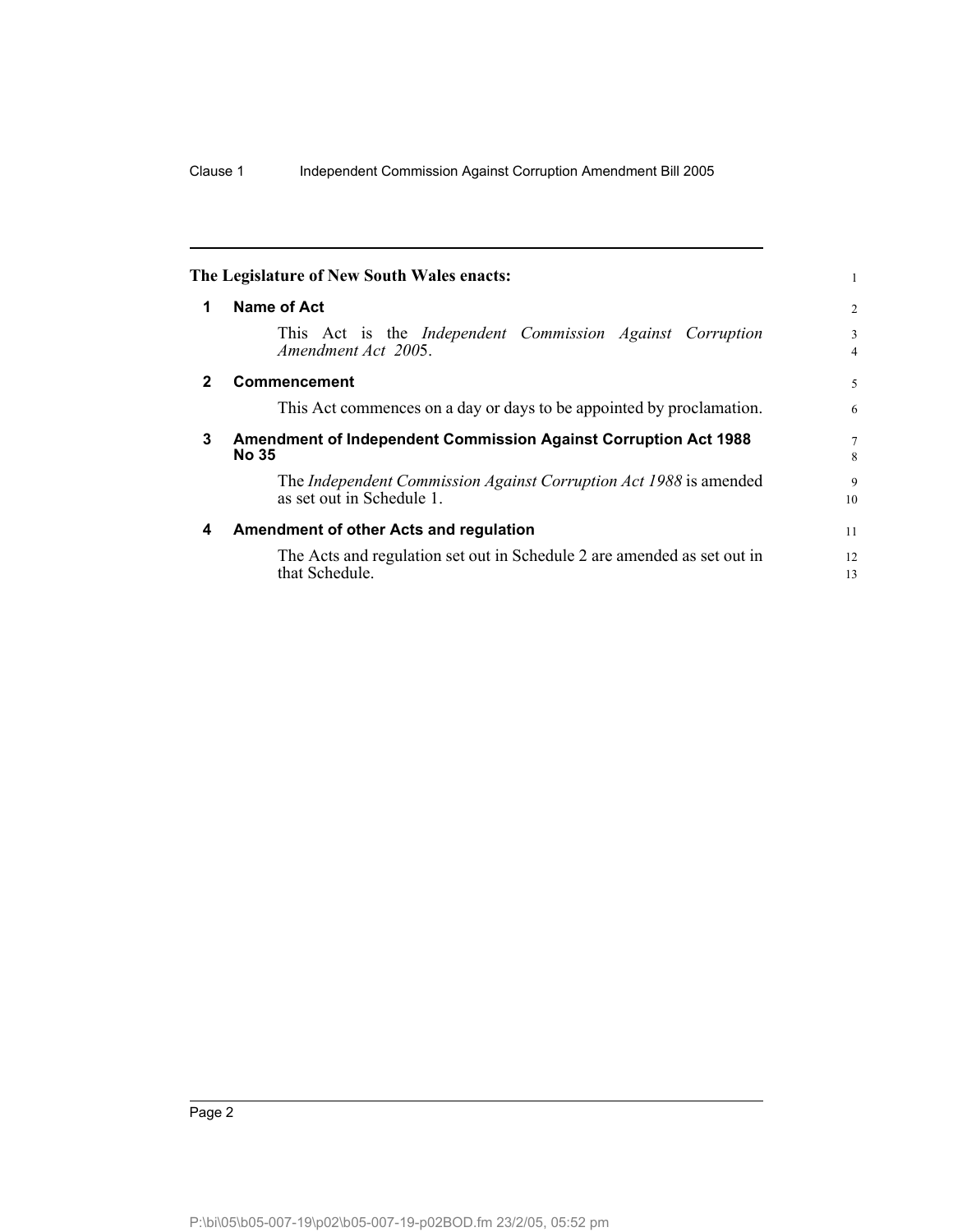Amendment of Independent Commission Against Corruption Act 1988 Schedule 1

# **Schedule 1 Amendment of Independent Commission Against Corruption Act 1988**

1 2 3

4

#### (Section 3) **[1] Section 2A** Insert after section 2: **2A Principal objects of Act** The principal objects of this Act are: (a) to promote the integrity and accountability of public administration by constituting an Independent Commission Against Corruption as an independent and accountable body: (i) to investigate, expose and prevent corruption involving or affecting public authorities and public officials, and (ii) to educate public authorities, public officials and members of the public about corruption and its detrimental effects on public administration and on the community, and (b) to confer on the Commission special powers to inquire into allegations of corruption. **[2] Section 3 Definitions** Insert in alphabetical order in section 3 (1): *compulsory examination* means a compulsory examination under this Act. *Inspector* means the Inspector of the Independent Commission Against Corruption, appointed under this Act. *officer of the Inspector* means the Inspector or a member of staff of the Inspector. *public inquiry* means a public inquiry under this Act. **[3] Section 3 (1), definition of "hearing"** Omit the definition. **[4] Section 3 (3)** Insert after section 3 (2): (3) Notes included in this Act do not form part of this Act. 20 21 22 23 24  $25$ 26 27 28 29 30 31 32 33 34 35

Page 3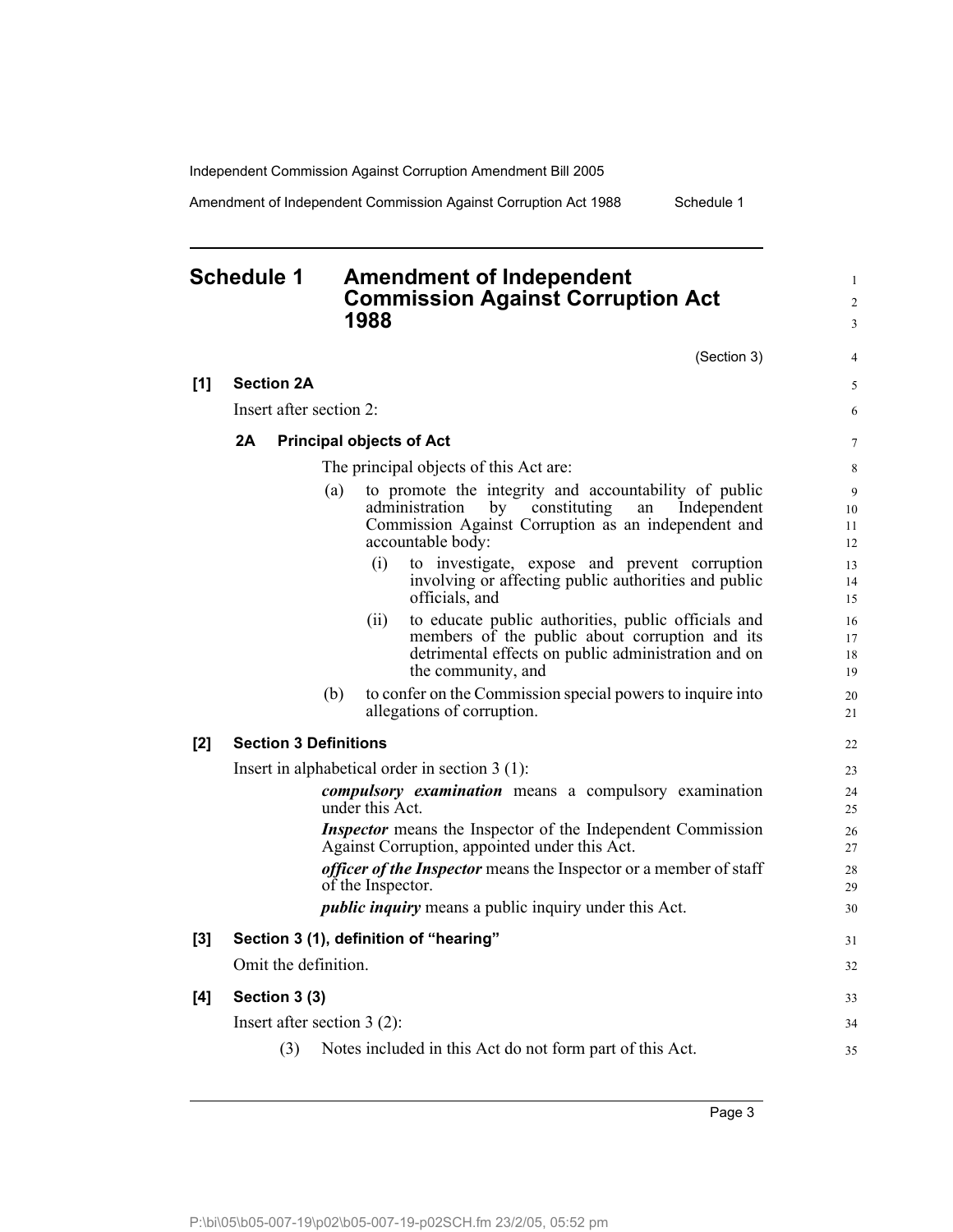Schedule 1 Amendment of Independent Commission Against Corruption Act 1988

| [5]   | <b>Section 4 Commission</b>                                                 |                                                                                                                                                                                                                                                                                                                                                         | $\mathbf{1}$                     |  |  |  |
|-------|-----------------------------------------------------------------------------|---------------------------------------------------------------------------------------------------------------------------------------------------------------------------------------------------------------------------------------------------------------------------------------------------------------------------------------------------------|----------------------------------|--|--|--|
|       |                                                                             | Omit "hearing" wherever occurring from section 4 (4).                                                                                                                                                                                                                                                                                                   | $\overline{2}$                   |  |  |  |
|       |                                                                             | Insert instead "compulsory examination or public inquiry".                                                                                                                                                                                                                                                                                              | 3                                |  |  |  |
| [6]   |                                                                             | Section 9 Limitation on nature of corrupt conduct                                                                                                                                                                                                                                                                                                       | $\overline{4}$                   |  |  |  |
|       |                                                                             | Omit "could also constitute" from section 9 (5). Insert instead "constitutes".                                                                                                                                                                                                                                                                          | 5                                |  |  |  |
| $[7]$ | <b>Section 12A</b>                                                          |                                                                                                                                                                                                                                                                                                                                                         | 6                                |  |  |  |
|       | Insert after section 12:                                                    |                                                                                                                                                                                                                                                                                                                                                         | $\tau$                           |  |  |  |
|       | <b>12A</b>                                                                  | Serious and systemic corrupt conduct                                                                                                                                                                                                                                                                                                                    | 8                                |  |  |  |
|       |                                                                             | In exercising its functions, the Commission is, as far as<br>practicable, to direct its attention to serious and systemic corrupt<br>conduct and is to take into account the responsibility and role<br>other public authorities and public officials have in the<br>prevention of corrupt conduct.                                                     | 9<br>10<br>11<br>12<br>13        |  |  |  |
| [8]   | <b>Section 13 Principal functions</b>                                       |                                                                                                                                                                                                                                                                                                                                                         | 14                               |  |  |  |
|       | Insert after section $13(2)$ :                                              |                                                                                                                                                                                                                                                                                                                                                         | 15                               |  |  |  |
|       | (2A)                                                                        | Subsection (2) (a) does not require the Commission to make a<br>finding, on the basis of any investigation, that corrupt conduct, or<br>other conduct, has occurred, is occurring or is about to occur.                                                                                                                                                 | 16<br>17<br>18                   |  |  |  |
| [9]   | Section 13 (3A)                                                             |                                                                                                                                                                                                                                                                                                                                                         | 19                               |  |  |  |
|       | Insert after section $13(3)$ :                                              |                                                                                                                                                                                                                                                                                                                                                         | 20                               |  |  |  |
|       | (3A)                                                                        | The Commission may make a finding that a person has engaged<br>or is engaging in corrupt conduct of a kind described in paragraph<br>(a), (b), (c) or (d) of section $9(1)$ only if satisfied that a person<br>has engaged in or is engaging in conduct that constitutes or<br>involves an offence or thing of the kind described in that<br>paragraph. | 21<br>22<br>23<br>24<br>25<br>26 |  |  |  |
| [10]  | <b>Section 13 (4)</b>                                                       |                                                                                                                                                                                                                                                                                                                                                         | 27                               |  |  |  |
|       |                                                                             | Omit "this section is the only restriction".                                                                                                                                                                                                                                                                                                            | 28                               |  |  |  |
|       | Insert instead "section $9(5)$ and this section are the only restrictions". |                                                                                                                                                                                                                                                                                                                                                         |                                  |  |  |  |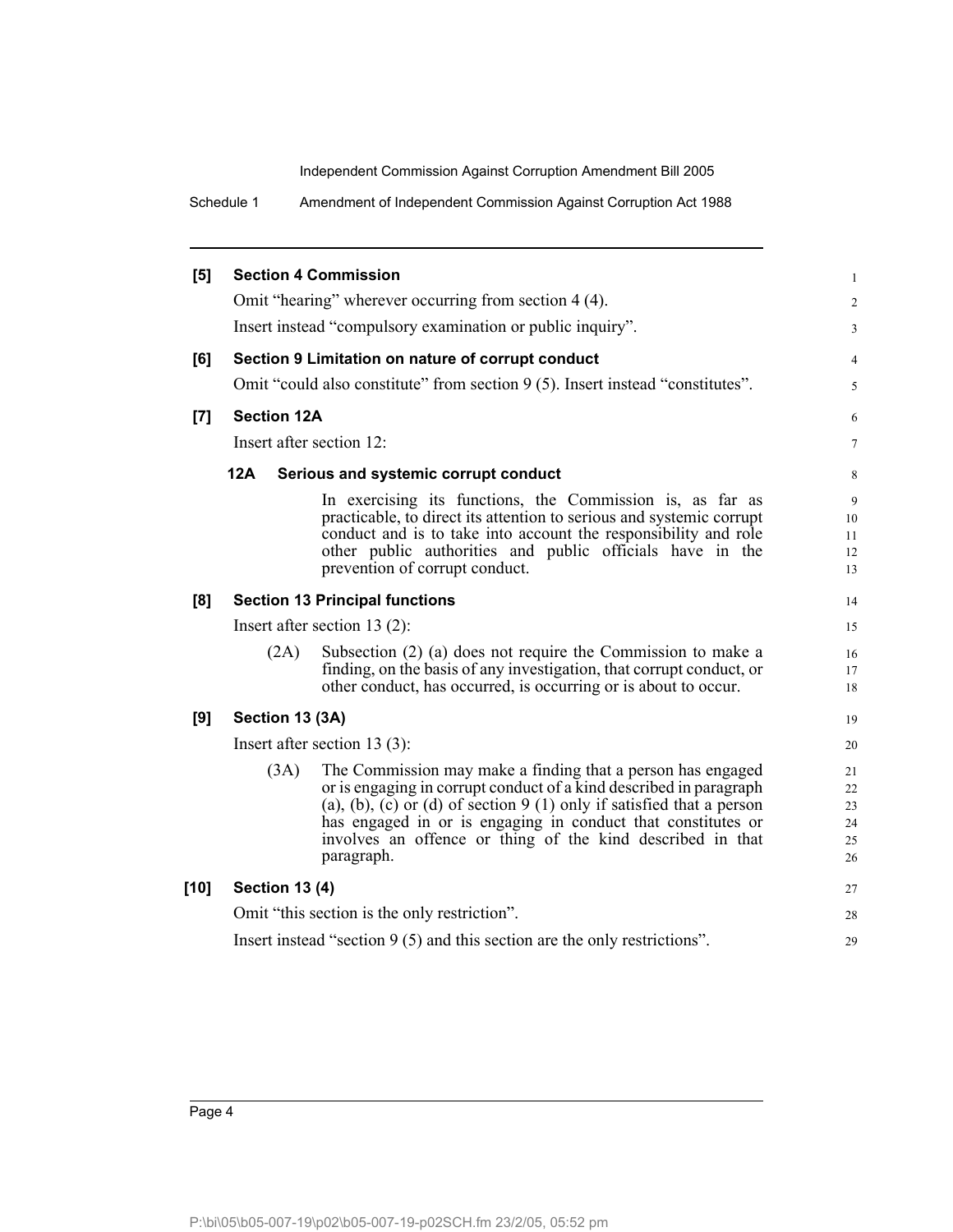Amendment of Independent Commission Against Corruption Act 1988 Schedule 1

| $[11]$ | Section 13 (5) (b)                                                                                                                                                                                                                                             | $\mathbf{1}$                                              |  |  |  |  |
|--------|----------------------------------------------------------------------------------------------------------------------------------------------------------------------------------------------------------------------------------------------------------------|-----------------------------------------------------------|--|--|--|--|
|        | Omit the paragraph. Insert instead:                                                                                                                                                                                                                            | $\overline{\mathbf{c}}$                                   |  |  |  |  |
|        | opinions as to:<br>(b)                                                                                                                                                                                                                                         |                                                           |  |  |  |  |
|        | (i)<br>whether the advice of the Director of Public<br>Prosecutions should be sought in relation to the<br>commencement of proceedings against particular<br>persons for criminal offences against laws of the<br>State, or                                    | $\overline{\mathcal{A}}$<br>5<br>6<br>$\overline{7}$<br>8 |  |  |  |  |
|        | whether consideration should or should not be given<br>(i)<br>to the taking of other action against particular<br>persons,                                                                                                                                     | 9<br>10<br>11                                             |  |  |  |  |
| $[12]$ | Section 16 Co-operation with other agencies                                                                                                                                                                                                                    | 12                                                        |  |  |  |  |
|        | Insert ", the Ombudsman" after "Auditor-General" in section 16 (2).                                                                                                                                                                                            | 13                                                        |  |  |  |  |
| $[13]$ | Section 17 Evidence and procedure                                                                                                                                                                                                                              | 14                                                        |  |  |  |  |
|        | Omit "hearings" and "hearing" from section 17 (2) and (3), respectively.                                                                                                                                                                                       | 15                                                        |  |  |  |  |
|        | Insert instead "compulsory examinations and public inquiries" and<br>"compulsory examination or public inquiry", respectively.                                                                                                                                 | 16<br>17                                                  |  |  |  |  |
| $[14]$ | <b>Section 18 Court proceedings</b>                                                                                                                                                                                                                            | 18                                                        |  |  |  |  |
|        | Omit "any hearing or other matters relating to the investigation are" from<br>section $18(2)(a)$ .                                                                                                                                                             | 19<br>20                                                  |  |  |  |  |
|        | Insert instead "the investigation is".                                                                                                                                                                                                                         | 21                                                        |  |  |  |  |
| $[15]$ | Section 20 Investigations generally                                                                                                                                                                                                                            | 22                                                        |  |  |  |  |
|        | Insert after section $20(4)$ :                                                                                                                                                                                                                                 | 23                                                        |  |  |  |  |
|        | (5)<br>If the Commission decides to discontinue or not to commence an<br>investigation of a complaint or report made to it, the Commission<br>must inform the complainant or officer who made the report in<br>writing of its decision and the reasons for it. | 24<br>25<br>26<br>27                                      |  |  |  |  |
| $[16]$ | Section 29 Powers exercisable whether or not compulsory examination<br>or public inquiry being held                                                                                                                                                            | 28<br>29                                                  |  |  |  |  |
|        | Omit "hearing". Insert instead "compulsory examination or public inquiry".                                                                                                                                                                                     | 30                                                        |  |  |  |  |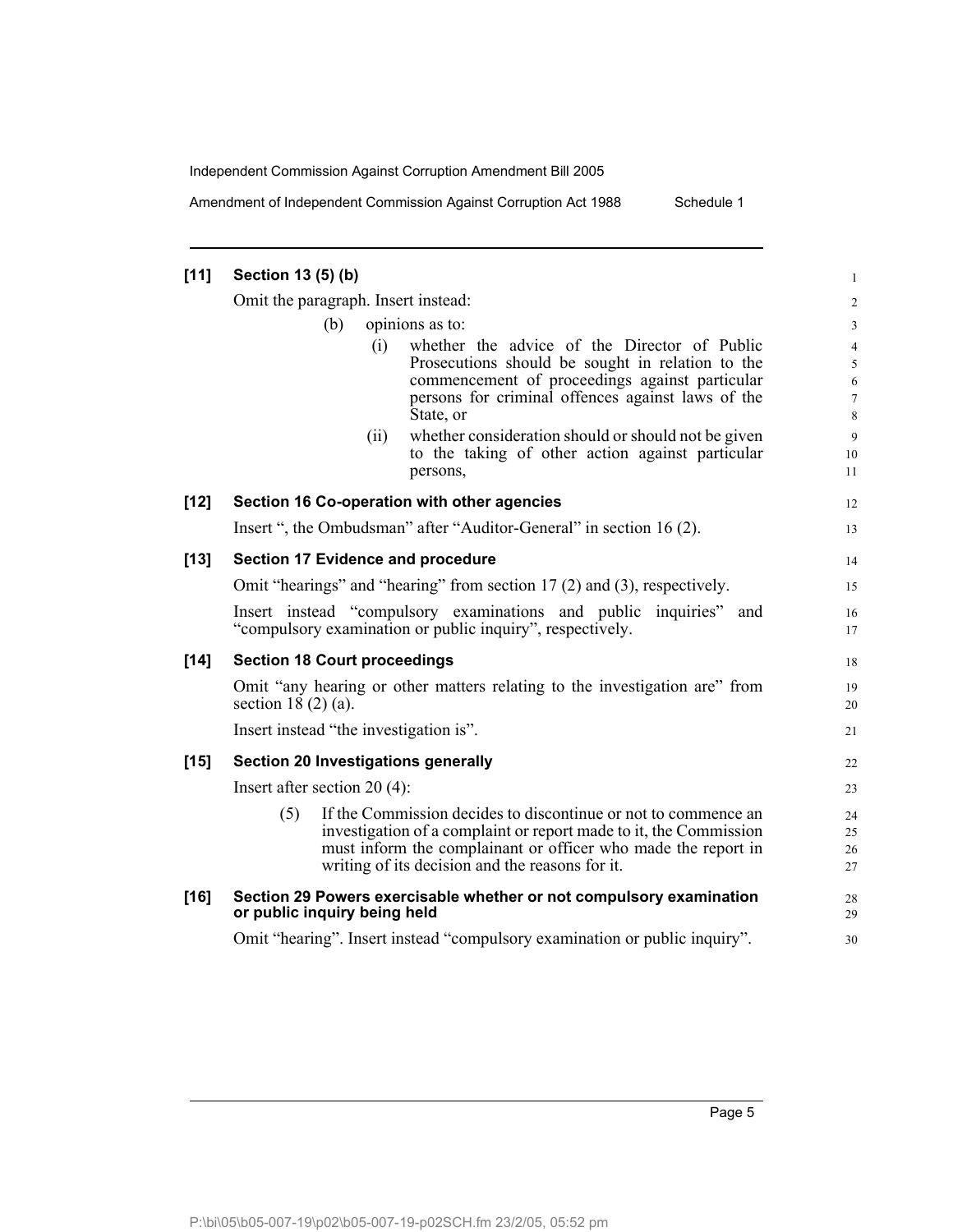Schedule 1 Amendment of Independent Commission Against Corruption Act 1988

| $[17]$ | Part 4, Division 3, heading<br>Omit the heading. Insert instead: |                   |                                                                                                                                                                                                                         |                      |  |  |  |
|--------|------------------------------------------------------------------|-------------------|-------------------------------------------------------------------------------------------------------------------------------------------------------------------------------------------------------------------------|----------------------|--|--|--|
|        |                                                                  | <b>Division 3</b> | <b>Compulsory examinations and public</b><br>inquiries                                                                                                                                                                  | 3<br>4               |  |  |  |
| $[18]$ |                                                                  |                   | Sections 30-31A                                                                                                                                                                                                         | 5                    |  |  |  |
|        |                                                                  |                   | Omit sections 30 and 31. Insert instead:                                                                                                                                                                                | 6                    |  |  |  |
|        | 30                                                               |                   | <b>Compulsory examinations</b>                                                                                                                                                                                          | $\overline{7}$       |  |  |  |
|        |                                                                  | (1)               | For the purposes of an investigation, the Commission may, if it is<br>satisfied that it is in the public interest to do so, conduct a<br>compulsory examination.                                                        | 8<br>9<br>10         |  |  |  |
|        |                                                                  | (2)               | A compulsory examination is to be conducted by the<br>Commissioner or by an Assistant Commissioner, as determined<br>by the Commissioner.                                                                               | 11<br>12<br>13       |  |  |  |
|        |                                                                  | (3)               | A person required to attend a compulsory examination is entitled<br>to be informed, before or at the commencement of the<br>compulsory examination, of the nature of the allegation or<br>complaint being investigated. | 14<br>15<br>16<br>17 |  |  |  |
|        |                                                                  | (4)               | A failure to comply with subsection (3) does not invalidate or<br>otherwise affect the compulsory examination.                                                                                                          | 18<br>19             |  |  |  |
|        |                                                                  | (5)               | A compulsory examination is to be conducted in private.<br>Note. Section 17 (2) requires the Commission to conduct compulsory<br>examinations with as little emphasis on an adversarial approach as<br>possible.        | 20<br>21<br>22<br>23 |  |  |  |
|        |                                                                  | (6)               | The Commission may (but is not required to) advise a person<br>required to attend a compulsory examination of any findings it<br>has made or opinions it has formed as a result of the compulsory<br>examination.       | 24<br>25<br>26<br>27 |  |  |  |
|        | 31                                                               |                   | <b>Public inquiries</b>                                                                                                                                                                                                 | 28                   |  |  |  |
|        |                                                                  | (1)               | For the purposes of an investigation, the Commission may, if it is<br>satisfied that it is in the public interest to do so, conduct a public<br>inquiry.                                                                | 29<br>30<br>31       |  |  |  |
|        |                                                                  | (2)               | Without limiting the factors that it may take into account in<br>determining whether or not it is in the public interest to conduct<br>a public inquiry, the Commission is to consider the following:                   | 32<br>33<br>34       |  |  |  |
|        |                                                                  |                   | the benefit of exposing to the public, and making it aware,<br>(a)<br>of corrupt conduct,                                                                                                                               | 35<br>36             |  |  |  |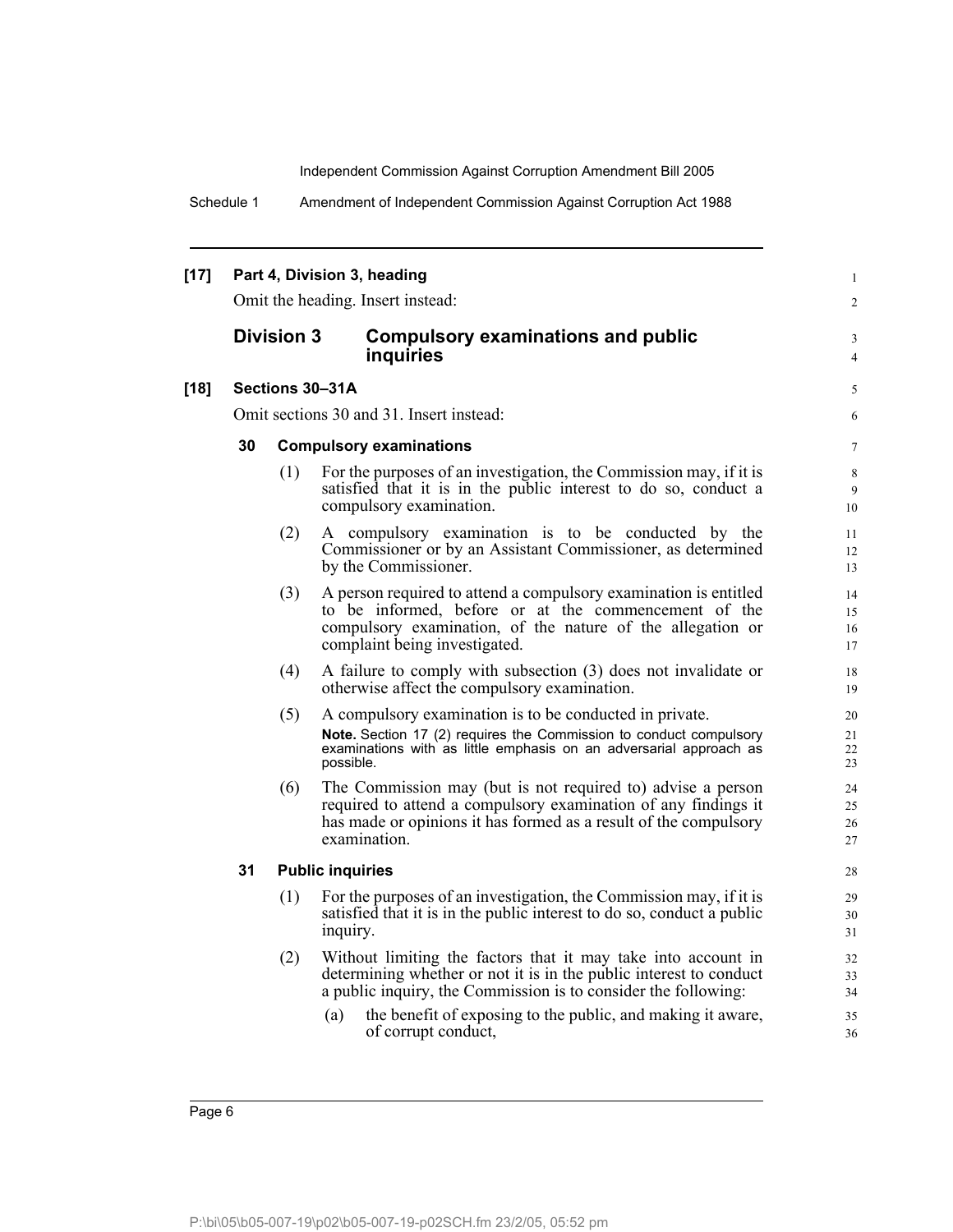Amendment of Independent Commission Against Corruption Act 1988 Schedule 1

(b) the seriousness of the allegation or complaint being investigated, (c) any risk of undue prejudice to a person's reputation (including prejudice that might arise from not holding an inquiry), (d) whether the public interest in exposing the matter is outweighed by the public interest in preserving the privacy of the persons concerned. (3) An Assistant Commissioner may determine to conduct a public inquiry only with the concurrence of the Commissioner. However, concurrence is not required if the Commissioner would or might have a conflict of interest in relation to the inquiry. **Note.** Powers of the Commission under this Division may be delegated to an Assistant Commissioner under section 107 (5) (e). (4) A public inquiry is to be conducted by the Commissioner or by an Assistant Commissioner, as determined by the Commissioner. (5) At a public inquiry, the person presiding must announce the general scope and purpose of the inquiry. (6) A person required to attend a public inquiry is entitled to be informed of the general scope and purpose of the public inquiry and the nature of the allegation or complaint being investigated before or at the time the person is required to appear at the inquiry. (7) A failure to comply with subsection (6) does not invalidate or otherwise affect the public inquiry. (8) A public inquiry is to be held in public. (9) Despite subsection (8), the Commission may decide to hold part of the inquiry in private if it considers this to be in the public interest. (10) Without limiting subsection (9), the Commission may decide to hear closing submissions in private. This extends to a closing submission by a person appearing before the Commission or a legal practitioner representing such a person, as well as to a closing submission by a legal practitioner assisting the Commission as counsel. **Note.** Section 17 (2) requires the Commission to conduct public inquiries with as little emphasis on an adversarial approach as possible. 1 2 3 4 5 6 7 8 9 10 11 12 13 14 15 16 17 18 19 20 21 22 23 24 25 26 27 28 29 30 31 32 33 34 35 36 37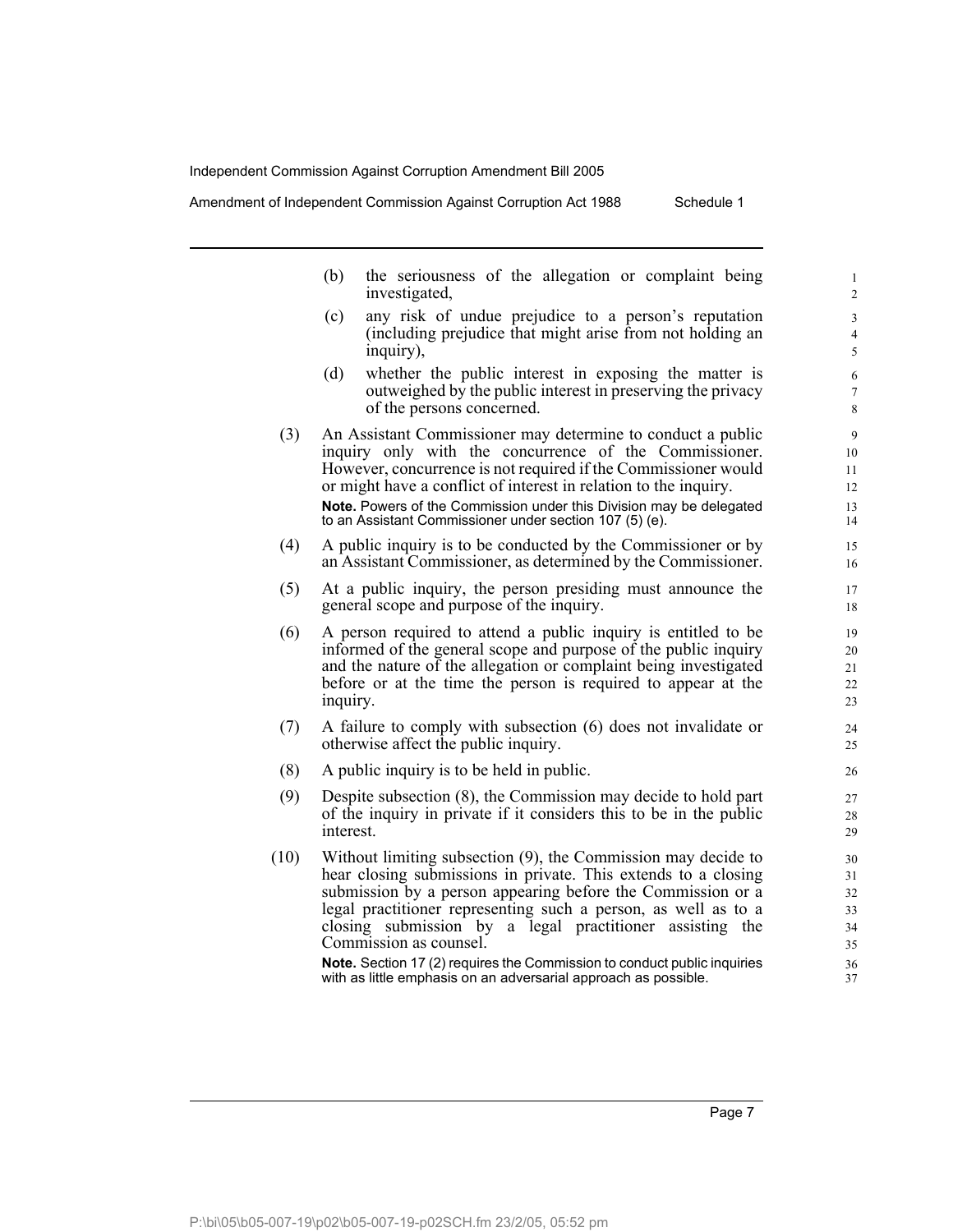Schedule 1 Amendment of Independent Commission Against Corruption Act 1988

|      | 31A                 |                          |     | Directions as to presence of persons at compulsory examinations<br>and public inquiries                                                                                                                                                                                                                                               | $\mathbf{1}$<br>2                                                  |
|------|---------------------|--------------------------|-----|---------------------------------------------------------------------------------------------------------------------------------------------------------------------------------------------------------------------------------------------------------------------------------------------------------------------------------------|--------------------------------------------------------------------|
|      |                     |                          |     | The Commissioner may give directions as to the persons who<br>may be present at a compulsory examination or any part of a<br>public inquiry that is held in private. A person must not be present<br>in contravention of any such direction.<br>Note. It is an offence to contravene a direction under section 31A-see<br>section 85. | $\mathfrak{Z}$<br>$\overline{4}$<br>5<br>$\sqrt{6}$<br>$\tau$<br>8 |
| [19] |                     |                          |     | Section 32 Right of appearance of affected person                                                                                                                                                                                                                                                                                     | 9                                                                  |
|      |                     |                          |     | Omit "hearing" wherever occurring. Insert instead "public inquiry".                                                                                                                                                                                                                                                                   | 10                                                                 |
| [20] |                     |                          |     | Sections 33-35, 36A and 37-39                                                                                                                                                                                                                                                                                                         | 11                                                                 |
|      |                     |                          |     | Omit "hearing" wherever occurring.                                                                                                                                                                                                                                                                                                    | 12                                                                 |
|      |                     |                          |     | Insert instead "compulsory examination or public inquiry".                                                                                                                                                                                                                                                                            | 13                                                                 |
| [21] | Part 4, Division 4A |                          |     |                                                                                                                                                                                                                                                                                                                                       |                                                                    |
|      |                     | Insert after section 48: |     |                                                                                                                                                                                                                                                                                                                                       | 15                                                                 |
|      |                     | <b>Division 4A</b>       |     | Disposal of property                                                                                                                                                                                                                                                                                                                  | 16                                                                 |
|      | 48A                 |                          |     | <b>Application to property</b>                                                                                                                                                                                                                                                                                                        | 17                                                                 |
|      |                     |                          |     | This Division applies to property:                                                                                                                                                                                                                                                                                                    | 18                                                                 |
|      |                     |                          | (a) | that is lawfully in the custody of the Commission in<br>connection with an investigation, and                                                                                                                                                                                                                                         | 19<br>20                                                           |
|      |                     |                          | (b) | is not required for the purposes of an investigation or a<br>criminal prosecution or disciplinary or other proceeding.                                                                                                                                                                                                                | 21<br>22                                                           |
|      | 48B                 |                          |     | Disposal of property on application to court                                                                                                                                                                                                                                                                                          | 23                                                                 |
|      |                     | (1)                      |     | The Commission may apply to a court for an order under this<br>Division in relation to property to which this Division applies if<br>it appears to the Commission that no person is lawfully entitled<br>to the property.                                                                                                             | 24<br>25<br>26<br>27                                               |
|      |                     | (2)                      |     | A court to which such an application is made may order that the<br>property be dealt with as the court thinks fit.                                                                                                                                                                                                                    | 28<br>29                                                           |
|      |                     | (3)                      |     | Without limiting subsection (2), in determining an application a<br>court may:                                                                                                                                                                                                                                                        | 30<br>31                                                           |
|      |                     |                          | (a) | order that the property be forfeited to the Crown, and                                                                                                                                                                                                                                                                                | 32                                                                 |
|      |                     |                          | (b) | make any necessary incidental or ancillary orders.                                                                                                                                                                                                                                                                                    | 33                                                                 |
|      |                     |                          |     |                                                                                                                                                                                                                                                                                                                                       |                                                                    |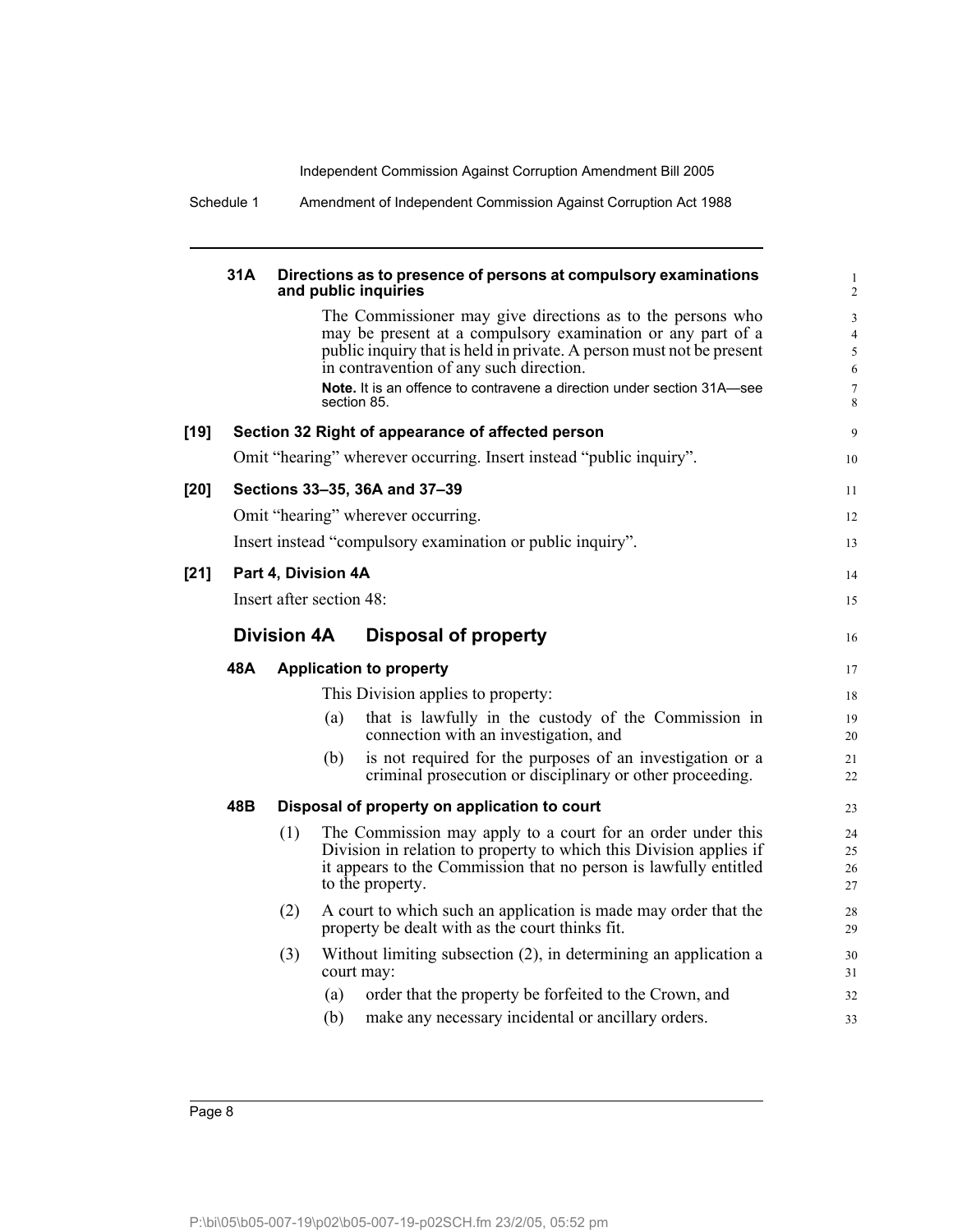Amendment of Independent Commission Against Corruption Act 1988 Schedule 1

|      |                                                                         | (4) | Property ordered to be forfeited to the Crown:                                                                                                                                                                                                                                                                                                   | $\mathbf{1}$                       |  |  |  |
|------|-------------------------------------------------------------------------|-----|--------------------------------------------------------------------------------------------------------------------------------------------------------------------------------------------------------------------------------------------------------------------------------------------------------------------------------------------------|------------------------------------|--|--|--|
|      |                                                                         |     | if money, is to be paid to the Treasurer for payment into the<br>(a)<br>Consolidated Fund, or                                                                                                                                                                                                                                                    | $\overline{2}$<br>$\overline{3}$   |  |  |  |
|      |                                                                         |     | in any other case, may be sold by or on behalf of the<br>(b)<br>Commissioner at public auction and the proceeds of sale<br>paid to the Treasurer for payment into the Consolidated<br>Fund.                                                                                                                                                      | $\overline{4}$<br>5<br>6<br>$\tau$ |  |  |  |
|      |                                                                         | (5) | If the property is not money or is not fit or suitable for sale, or<br>fails to sell at public auction, it is to be disposed of in accordance<br>with the directions of the Commissioner.                                                                                                                                                        | 8<br>9<br>10                       |  |  |  |
|      | 48C                                                                     |     | Application to Treasurer for recovery of money or proceeds of sale                                                                                                                                                                                                                                                                               | 11                                 |  |  |  |
|      |                                                                         |     | A person who is lawfully entitled to any property that has been<br>dealt with in accordance with this Division may recover from the<br>Treasurer the money or proceeds of sale held by the Treasurer.<br>This Act authorises the Treasurer to pay the amount out of the<br>Consolidated Fund (which is appropriated to the necessary<br>extent). | 12<br>13<br>14<br>15<br>16<br>17   |  |  |  |
|      | 48D                                                                     |     | <b>Courts having jurisdiction under this Division</b>                                                                                                                                                                                                                                                                                            | 18                                 |  |  |  |
|      |                                                                         |     | The court to which an application under this Division may be<br>made is:                                                                                                                                                                                                                                                                         | 19<br>20                           |  |  |  |
|      |                                                                         |     | a Local Court for the district in which the property is held,<br>(a)<br>if the estimated value of the property (or the amount of the<br>money) does not exceed \$40,000, or                                                                                                                                                                      | 21<br>22<br>23                     |  |  |  |
|      |                                                                         |     | the District Court, if the estimated value of the property (or<br>(b)<br>the amount of the money) exceeds \$40,000 but does not<br>exceed \$250,000, or                                                                                                                                                                                          | 24<br>25<br>26                     |  |  |  |
|      |                                                                         |     | the Supreme Court, if the estimated value of the property<br>(c)<br>(or the amount of the money) exceeds \$250,000.                                                                                                                                                                                                                              | 27<br>28                           |  |  |  |
| [22] |                                                                         |     | Section 49 Indemnities and undertakings                                                                                                                                                                                                                                                                                                          | 29                                 |  |  |  |
|      |                                                                         |     | Omit "hearing before" from section 49 (4).                                                                                                                                                                                                                                                                                                       | 30                                 |  |  |  |
|      | Insert instead "compulsory examination or public inquiry conducted by". |     |                                                                                                                                                                                                                                                                                                                                                  |                                    |  |  |  |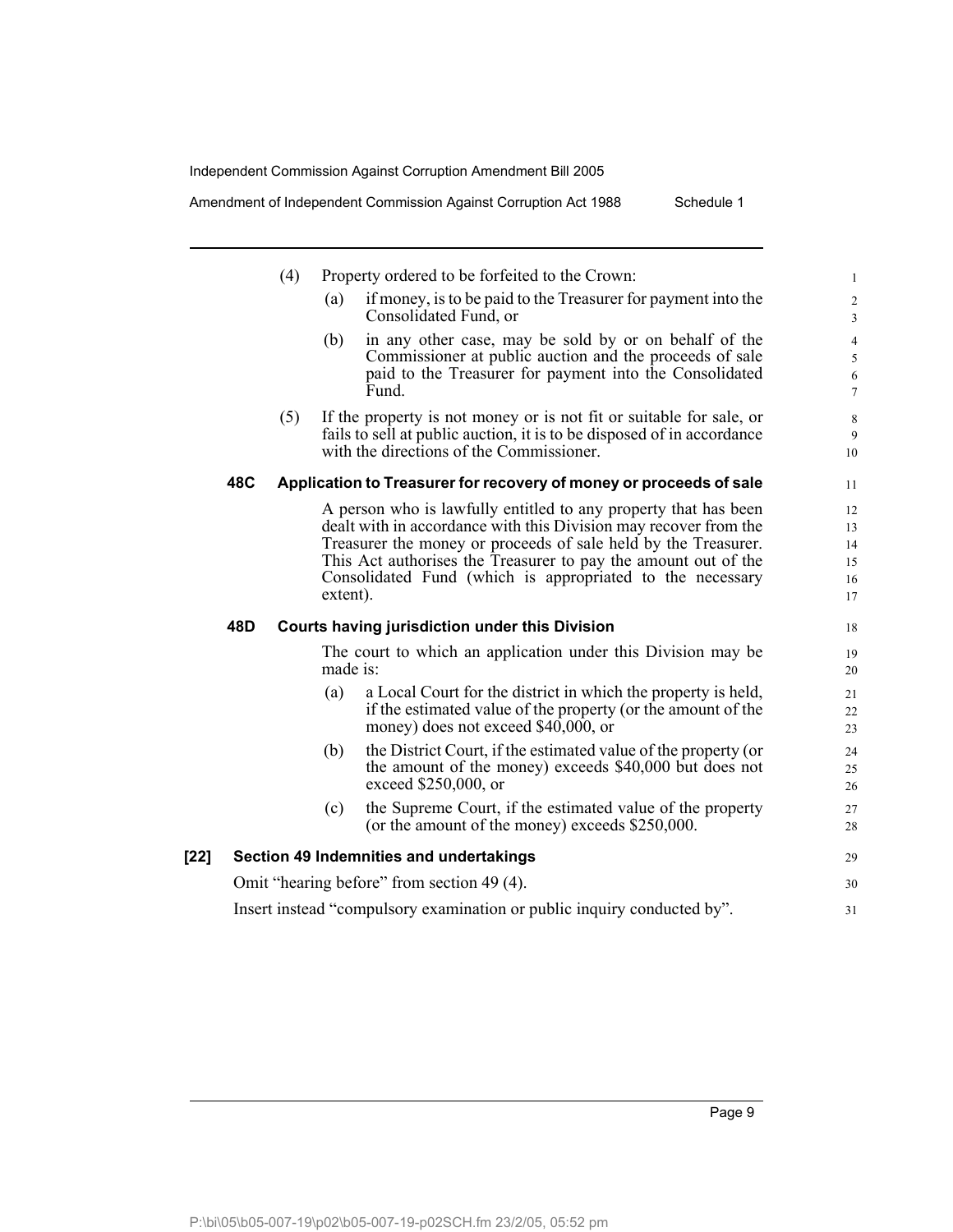Schedule 1 Amendment of Independent Commission Against Corruption Act 1988

| $[23]$ | Part 5A |                      |                                                                                                                                                                                                                                                                                  | 1                          |
|--------|---------|----------------------|----------------------------------------------------------------------------------------------------------------------------------------------------------------------------------------------------------------------------------------------------------------------------------|----------------------------|
|        |         | Insert after Part 5: |                                                                                                                                                                                                                                                                                  | $\overline{c}$             |
|        |         |                      | Part 5A Inspector of the Independent Commission<br><b>Against Corruption</b>                                                                                                                                                                                                     | 3<br>4                     |
|        | 57A     |                      | <b>Inspector of the Independent Commission Against Corruption</b>                                                                                                                                                                                                                | 5                          |
|        |         | (1)                  | <b>Appointment</b>                                                                                                                                                                                                                                                               | 6                          |
|        |         |                      | The Governor may appoint an Inspector of the Independent<br>Commission Against Corruption.                                                                                                                                                                                       | 7<br>8                     |
|        |         | (2)                  | Schedule of provisions relating to Inspector                                                                                                                                                                                                                                     | 9                          |
|        |         |                      | Schedule 1A has effect.                                                                                                                                                                                                                                                          | 10                         |
|        | 57B     |                      | <b>Principal functions of Inspector</b>                                                                                                                                                                                                                                          | 11                         |
|        |         | (1)                  | The principal functions of the Inspector are:                                                                                                                                                                                                                                    | 12                         |
|        |         |                      | to audit the operations of the Commission for the purpose<br>(a)<br>of monitoring compliance with the law of the State, and                                                                                                                                                      | 13<br>14                   |
|        |         |                      | to deal with (by reports and recommendations) complaints<br>(b)<br>of abuse of power, impropriety and other forms of<br>misconduct on the part of the Commission or officers of<br>the Commission, and                                                                           | 15<br>16<br>17<br>18       |
|        |         |                      | to deal with (by reports and recommendations) conduct<br>(c)<br>amounting to maladministration (including, without<br>limitation, delay in the conduct of investigations and<br>unreasonable invasions of privacy) by the Commission or<br>officers of the Commission, and       | 19<br>20<br>21<br>22<br>23 |
|        |         |                      | to assess the effectiveness and appropriateness of the<br>(d)<br>procedures of the Commission relating to the legality or<br>propriety of its activities.                                                                                                                        | 24<br>25<br>26             |
|        |         | (2)                  | The functions of the Inspector may be exercised on the<br>Inspector's own initiative, at the request of the Minister, in<br>response to a complaint made to the Inspector or in response to a<br>reference by the Joint Committee or any public authority or<br>public official. | 27<br>28<br>29<br>30<br>31 |
|        |         | (3)                  | The Inspector is not subject to the Commission in any respect.                                                                                                                                                                                                                   | 32                         |
|        |         | (4)                  | For the purposes of this section, conduct is of a kind that amounts<br>to maladministration if it involves action or inaction of a serious<br>nature that is:                                                                                                                    | 33<br>34<br>35             |
|        |         |                      | (a)<br>contrary to law, or                                                                                                                                                                                                                                                       | 36                         |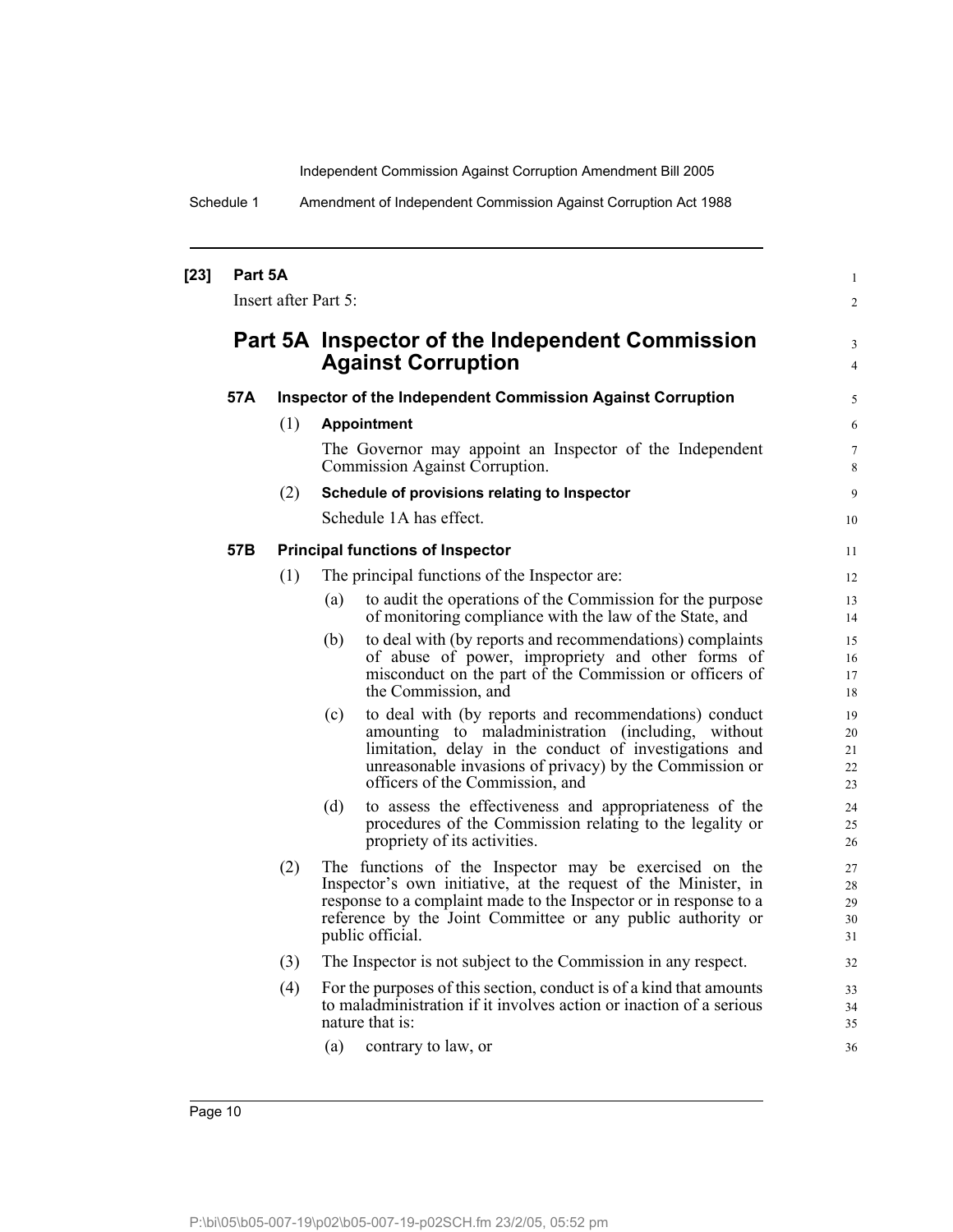Amendment of Independent Commission Against Corruption Act 1988 Schedule 1

(b) unreasonable, unjust, oppressive or improperly discriminatory, or (c) based wholly or partly on improper motives. **57C Powers of Inspector** The Inspector: (a) may investigate any aspect of the Commission's operations or any conduct of officers of the Commission, and (b) is entitled to full access to the records of the Commission and to take or have copies made of any of them, and (c) may require officers of the Commission to supply information or produce documents or other things about any matter, or any class or kind of matters, relating to the Commission's operations or any conduct of officers of the Commission, and (d) may require officers of the Commission to attend before the Inspector to answer questions or produce documents or other things relating to the Commission's operations or any conduct of officers of the Commission, and (e) may investigate and assess complaints about the Commission or officers of the Commission, and (f) may refer matters relating to the Commission or officers of the Commission to other public authorities or public officials for consideration or action, and (g) may recommend disciplinary action or criminal prosecution against officers of the Commission. **57D Inquiries** (1) For the purposes of the Inspector's functions, the Inspector may make or hold inquiries. (2) For the purposes of any inquiry under this section, the Inspector has the powers, authorities, protections and immunities conferred on a commissioner by Division 1 of Part 2 of the *Royal Commissions Act 1923* and that Act (section 13 excepted) applies to any witness summoned by or appearing before the Inspector in the same way as it applies to a witness summoned by or appearing before a commissioner. 10 11 12 13 14 15 16 17 18 19 20 21 22 23 24 25 26 27 28 29 30 31 32 33 34 35 36

Page 11

1 2 3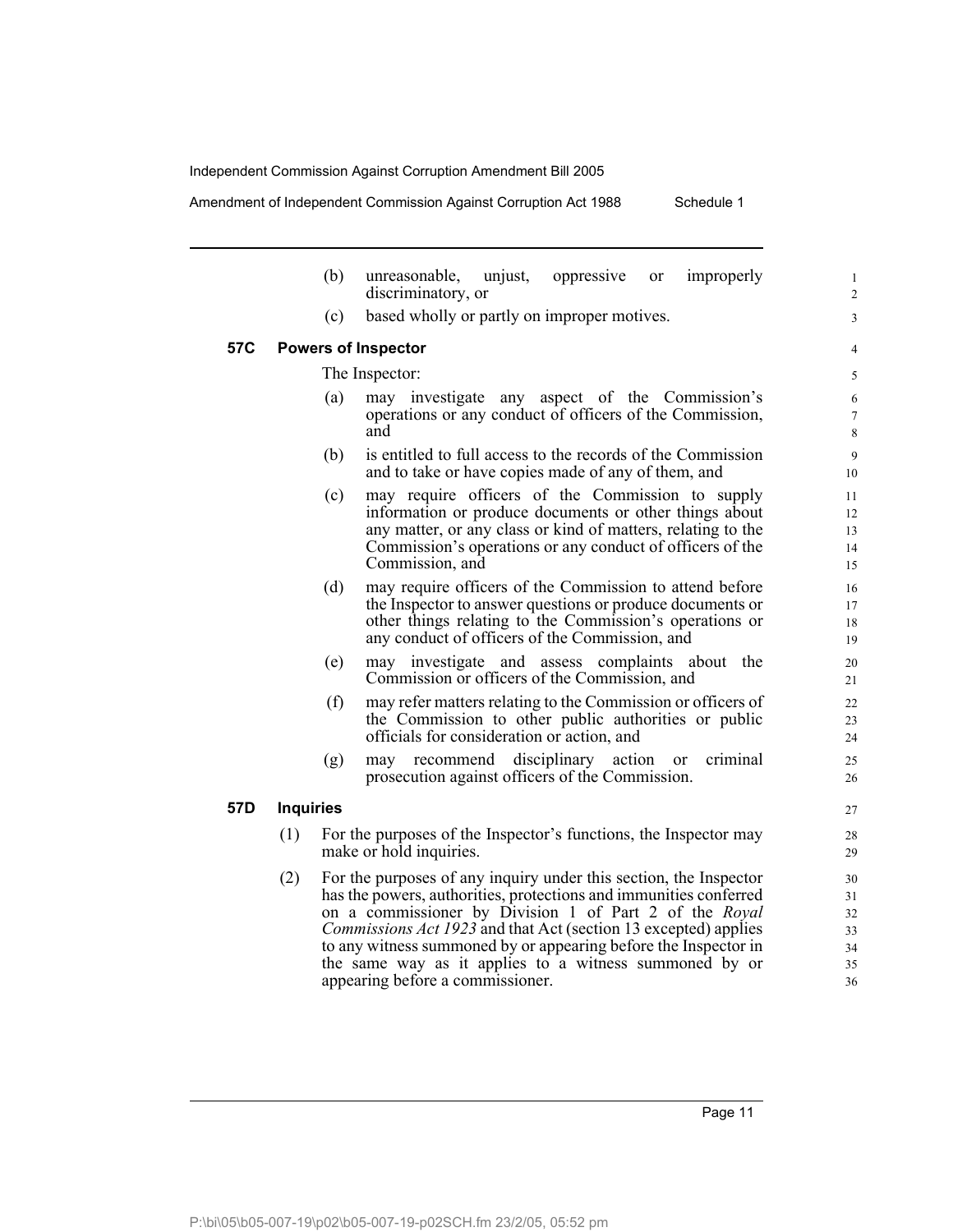Schedule 1 Amendment of Independent Commission Against Corruption Act 1988

| (3) | A witness summoned by or appearing before the Inspector is to   |
|-----|-----------------------------------------------------------------|
|     | be paid such amount as the Inspector determines, but not        |
|     | exceeding the amount that would be payable to such a witness if |
|     | he or she were a Crown witness subpoenaed by the Crown to give  |
|     | evidence.                                                       |

36 37

### **57E Staff of Inspector**

| (1) | Such staff as may be necessary to assist the Inspector may be       |
|-----|---------------------------------------------------------------------|
|     | employed under Chapter 2 of the <i>Public Sector Employment and</i> |
|     | Management Act 2002.                                                |

- (2) The Inspector may also employ staff. Chapter 2 of the *Public Sector Employment and Management Act 2002* does not apply to or in respect of any such staff.
- (3) The Inspector may engage persons as consultants to the Inspector or to perform services for the Inspector.
- (4) The Inspector may arrange for the use of the services of:
	- (a) any staff or facilities of the Commission, a government department or a local or public authority, or
	- (b) any staff who are employed by or for or assigned to the person who is Inspector, in his or her capacity as the holder of some other position (for example, as a Judge).
- (5) Such provisions of this Act as are prescribed by the regulations apply to persons referred to in subsections  $(1)$ – $(4)$  in the same way as they apply to staff of the Commission, with any necessary adaptations and with such modifications as are prescribed.

### **57F Incidental powers**

The Inspector has power to do all things necessary to be done for or in connection with, or reasonably incidental to, the exercise of the Inspector's functions. Any specific powers conferred on the Inspector by this Act are not taken to limit by implication the generality of this section.

### **[24] Section 64 Functions**

Omit section 64 (1) (a). Insert instead:

(a) to monitor and to review the exercise by the Commission and the Inspector of the Commission's and Inspector's functions,

| $[25]$ Section 64 (1) (b)                     |
|-----------------------------------------------|
| Insert "or the Inspector" after "Commission". |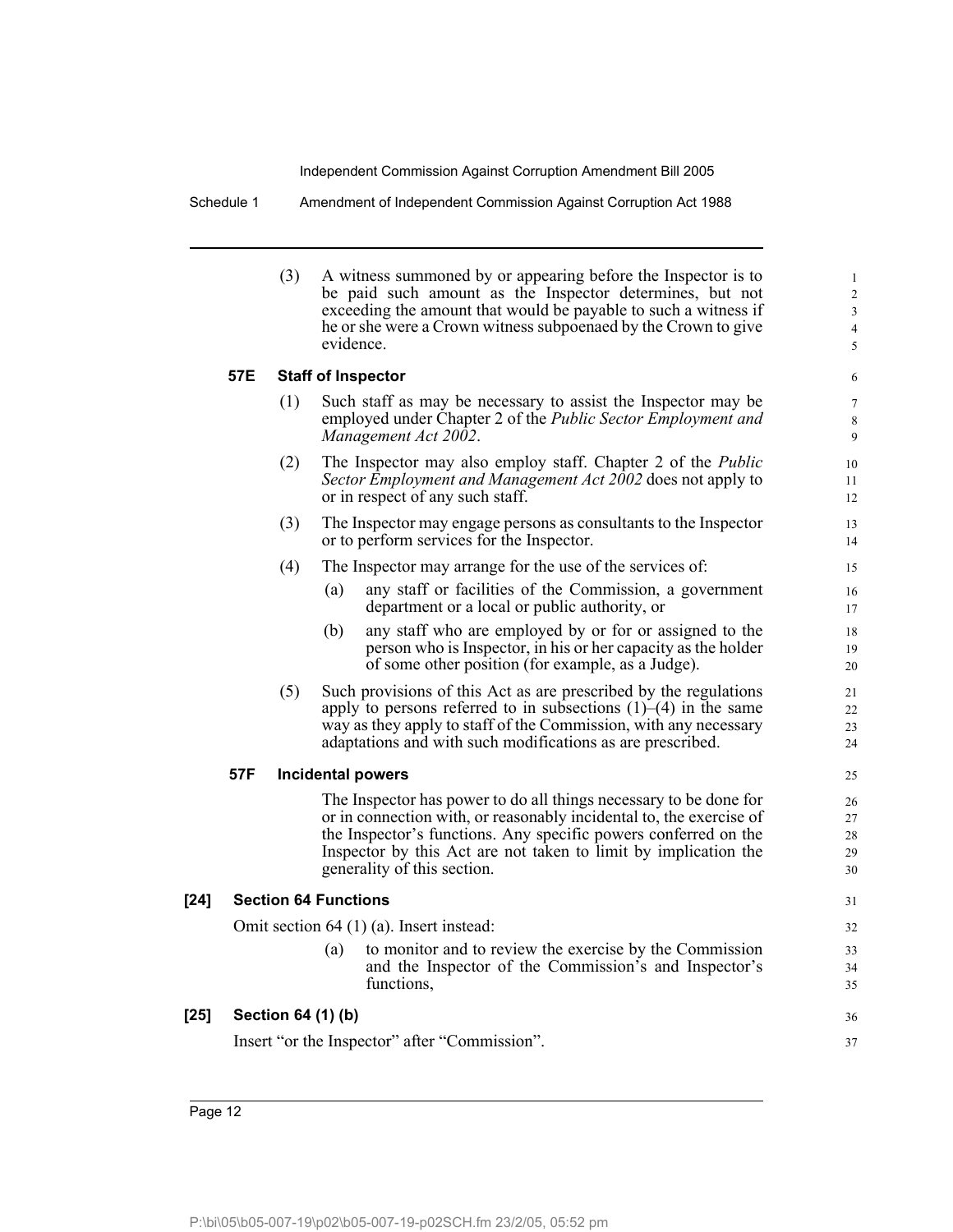Amendment of Independent Commission Against Corruption Act 1988 Schedule 1

| $[26]$ | Section 64 (1) (c) and (d)                                                                                       |           |      |                                                                                                                                                                                                                                                                | $\mathbf{1}$               |  |
|--------|------------------------------------------------------------------------------------------------------------------|-----------|------|----------------------------------------------------------------------------------------------------------------------------------------------------------------------------------------------------------------------------------------------------------------|----------------------------|--|
|        | Insert "and of the Inspector" and "and the Inspector", respectively, after<br>"Commission" wherever occurring.   |           |      |                                                                                                                                                                                                                                                                |                            |  |
| $[27]$ | <b>Inspector</b>                                                                                                 |           |      | Section 64A Power to veto proposed appointment of Commissioner or                                                                                                                                                                                              | $\overline{4}$<br>5        |  |
|        |                                                                                                                  |           |      | Insert "or Inspector" after "Commissioner" in section 64A (1).                                                                                                                                                                                                 | 6                          |  |
| $[28]$ | Part 8, Division 1, heading                                                                                      |           |      |                                                                                                                                                                                                                                                                | $\tau$                     |  |
|        | Insert after the heading to Part 8:                                                                              |           |      |                                                                                                                                                                                                                                                                | 8                          |  |
|        | <b>Division 1</b>                                                                                                |           |      | References to Commission by, and reports<br>by Commission to, Parliament                                                                                                                                                                                       | 9<br>10                    |  |
| $[29]$ |                                                                                                                  |           |      | Section 74 Reports on referred matters etc                                                                                                                                                                                                                     | 11                         |  |
|        |                                                                                                                  |           |      | Omit "public hearing" from section 74 (3). Insert instead "public inquiry".                                                                                                                                                                                    | 12                         |  |
| $[30]$ |                                                                                                                  |           |      | <b>Section 74A Contents of reports to Parliament</b>                                                                                                                                                                                                           | 13                         |  |
|        | Omit "the prosecution" from section 74A (2) (a).                                                                 |           |      |                                                                                                                                                                                                                                                                |                            |  |
|        | Insert instead "obtaining the advice of the Director of Public Prosecutions with<br>respect to the prosecution". |           |      |                                                                                                                                                                                                                                                                |                            |  |
| $[31]$ |                                                                                                                  |           |      | Section 74C Reports relating to local government authorities                                                                                                                                                                                                   | 17                         |  |
|        | Insert after section $74C(2)$ :                                                                                  |           |      |                                                                                                                                                                                                                                                                | 18                         |  |
|        | (2A)                                                                                                             | Act 1993. |      | The Commission is authorised to include in a report under section<br>74 a recommendation that consideration be given to the<br>suspension of a councillor from civic office under Division 3<br>(Misbehaviour) of Part 1 of Chapter 14 of the Local Government | 19<br>20<br>21<br>22<br>23 |  |
| $[32]$ |                                                                                                                  |           |      | <b>Section 76 Annual reports of Commission</b>                                                                                                                                                                                                                 | 24                         |  |
|        | Insert after section $76(2)(b)$ :                                                                                |           |      |                                                                                                                                                                                                                                                                |                            |  |
|        |                                                                                                                  | (ba)      |      | the following details with respect to matters investigated<br>by the Commission:                                                                                                                                                                               | 26<br>27                   |  |
|        |                                                                                                                  |           | (i)  | the time interval between the lodging of each<br>complaint and the Commission deciding<br>to<br>investigate the complaint,                                                                                                                                     | 28<br>29<br>30             |  |
|        |                                                                                                                  |           | (ii) | the number of complaints commenced to be<br>investigated but not finally dealt with during the<br>year,                                                                                                                                                        | 31<br>32<br>33             |  |

Page 13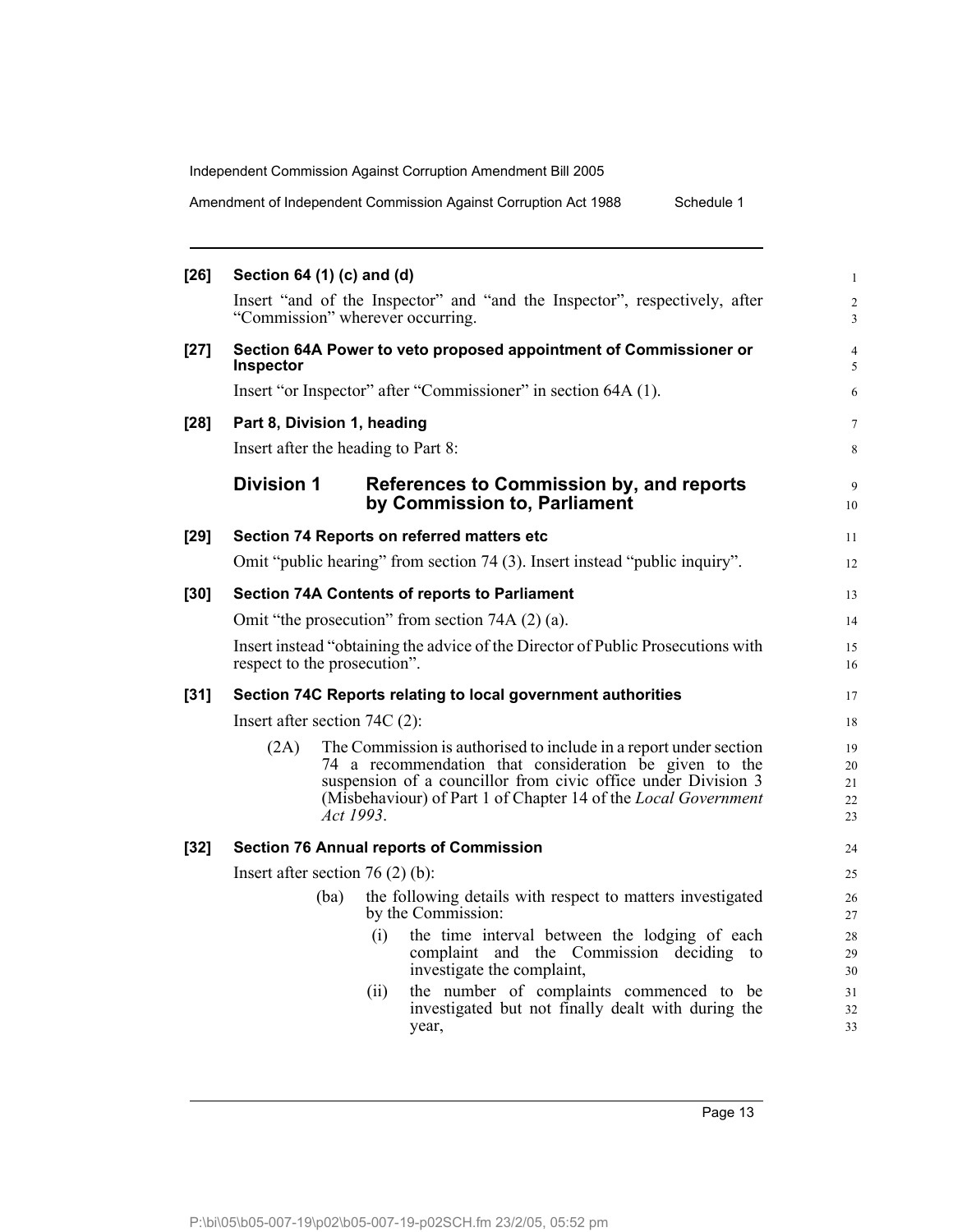Schedule 1 Amendment of Independent Commission Against Corruption Act 1988

|      |     |                                | (iii)          | the average time taken to deal with complaints and                                                                                                                                                                                                           | 1                    |
|------|-----|--------------------------------|----------------|--------------------------------------------------------------------------------------------------------------------------------------------------------------------------------------------------------------------------------------------------------------|----------------------|
|      |     |                                |                | the actual time taken to investigate any matter in                                                                                                                                                                                                           | $\overline{2}$       |
|      |     |                                |                | respect of which a report is made,                                                                                                                                                                                                                           | 3                    |
|      |     |                                | (iv)           | the total number of compulsory examinations and<br>public inquiries conducted during the year,                                                                                                                                                               | $\overline{4}$<br>5  |
|      |     |                                | (v)            | the number of days spent during the year in<br>conducting public inquiries,                                                                                                                                                                                  | 6<br>$\tau$          |
|      |     |                                | (vi)           | the time interval between the completion of each<br>public inquiry conducted during the year and the<br>furnishing of a report on the matter,                                                                                                                | 8<br>9<br>10         |
| [33] |     | Part 8, Division 2             |                |                                                                                                                                                                                                                                                              | 11                   |
|      |     | Insert after section 77:       |                |                                                                                                                                                                                                                                                              | 12                   |
|      |     | <b>Division 2</b>              |                | <b>Reports by Inspector</b>                                                                                                                                                                                                                                  | 13                   |
|      | 77A | <b>Special reports</b>         |                |                                                                                                                                                                                                                                                              | 14                   |
|      |     |                                |                | The Inspector may, at any time, make a special report to the<br>Presiding Officer of each House of Parliament on:                                                                                                                                            | 15<br>16             |
|      |     | (a)                            |                | any matters affecting the Commission, including, for<br>example, its operational effectiveness or needs, and                                                                                                                                                 | 17<br>18             |
|      |     | (b)                            |                | any administrative or general policy matter relating to the<br>functions of the Inspector.                                                                                                                                                                   | 19<br>20             |
|      | 77B |                                |                | Annual reports of Inspector                                                                                                                                                                                                                                  | 21                   |
|      |     |                                |                | The Inspector is required to prepare, within the period of 4<br>months after each 30 June, a report of the Inspector's operations<br>during the year ended on that $30$ June and furnish the report to the<br>Presiding Officer of each House of Parliament. | 22<br>23<br>24<br>25 |
| [34] |     | Part 8, Division 3, heading    |                |                                                                                                                                                                                                                                                              | 26                   |
|      |     | Insert before section 78:      |                |                                                                                                                                                                                                                                                              | 27                   |
|      |     | <b>Division 3</b>              | <b>General</b> |                                                                                                                                                                                                                                                              | 28                   |
| [35] |     |                                |                | <b>Section 78 Provisions relating to reports</b>                                                                                                                                                                                                             | 29                   |
|      |     | Insert after section $78(1)$ : |                |                                                                                                                                                                                                                                                              | 30                   |
|      |     | (1A)                           |                | The Inspector may include in a report a recommendation that the<br>report be made public forthwith.                                                                                                                                                          | 31<br>32             |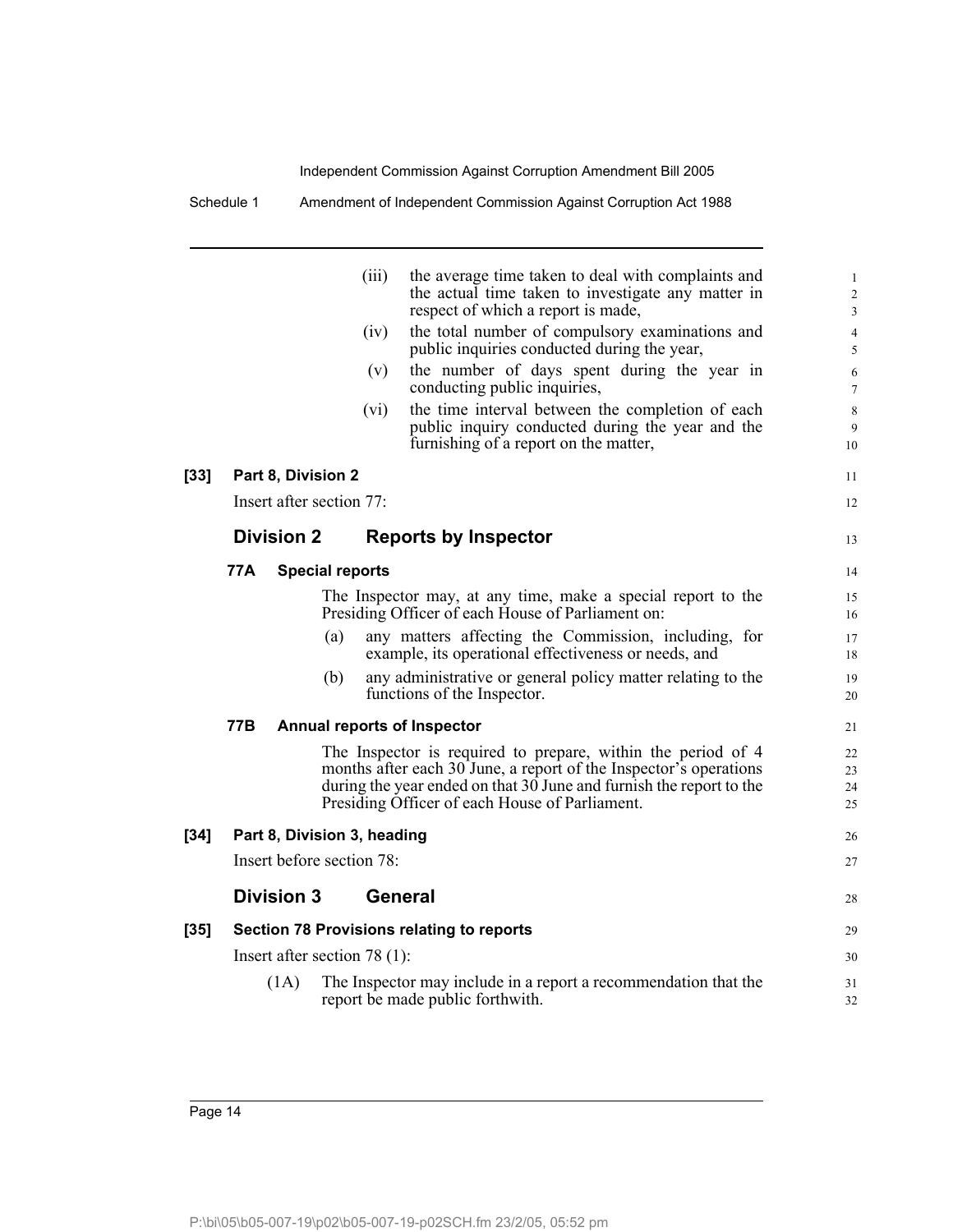Amendment of Independent Commission Against Corruption Act 1988 Schedule 1

| $[36]$ | <b>Section 78 (3)</b>                                      |       |                                                                                                                                             |                |  |  |
|--------|------------------------------------------------------------|-------|---------------------------------------------------------------------------------------------------------------------------------------------|----------------|--|--|
|        |                                                            |       | Insert "or the Inspector" after "Commission".                                                                                               | $\overline{2}$ |  |  |
| $[37]$ | Section 80 Obstruction of Commission, Inspector and others |       |                                                                                                                                             |                |  |  |
|        | Omit section 80 (a). Insert instead:                       |       |                                                                                                                                             |                |  |  |
|        | (a)                                                        |       | without reasonable excuse, wilfully obstruct, hinder, resist<br>or threaten:                                                                | 5<br>6         |  |  |
|        |                                                            | (i)   | the Commission or an officer of the Commission in<br>the exercise of functions under this Act, or                                           | 7<br>8         |  |  |
|        |                                                            | (ii)  | the Inspector or an officer of the Inspector in the<br>exercise of functions under this Act, or                                             | 9<br>10        |  |  |
|        |                                                            | (iii) | a legal practitioner appointed by the Commission to<br>assist the Commission as counsel in the exercise of<br>functions as such counsel, or | 11<br>12<br>13 |  |  |
|        |                                                            | (iv)  | a legal practitioner or other person authorised to<br>appear before the Commission in relation to that<br>appearance, or                    | 14<br>15<br>16 |  |  |
| $[38]$ | Section 80 (b) and (c)                                     |       |                                                                                                                                             | 17             |  |  |
|        | Commission" wherever occurring.                            |       | Insert ", or the Inspector or an officer of the Inspector," after "officer of the                                                           | 18<br>19       |  |  |
| $[39]$ | Section 80 (d)                                             |       |                                                                                                                                             | 20             |  |  |
|        |                                                            |       | Omit "hearing". Insert instead "compulsory examination or public inquiry".                                                                  | 21             |  |  |
| $[40]$ |                                                            |       | Section 85 Compulsory examinations and public inquiries                                                                                     | 22             |  |  |
|        |                                                            |       | Omit "hearing in contravention of section 31".                                                                                              | 23             |  |  |
|        | section 31A".                                              |       | Insert instead "compulsory examination or public inquiry in contravention of                                                                | 24<br>25       |  |  |
| $[41]$ | Section 86 Failure to attend etc                           |       |                                                                                                                                             | 26             |  |  |
|        | Omit "hearing" wherever occurring.                         |       |                                                                                                                                             | 27             |  |  |
|        | Insert instead "compulsory examination or public inquiry". |       |                                                                                                                                             |                |  |  |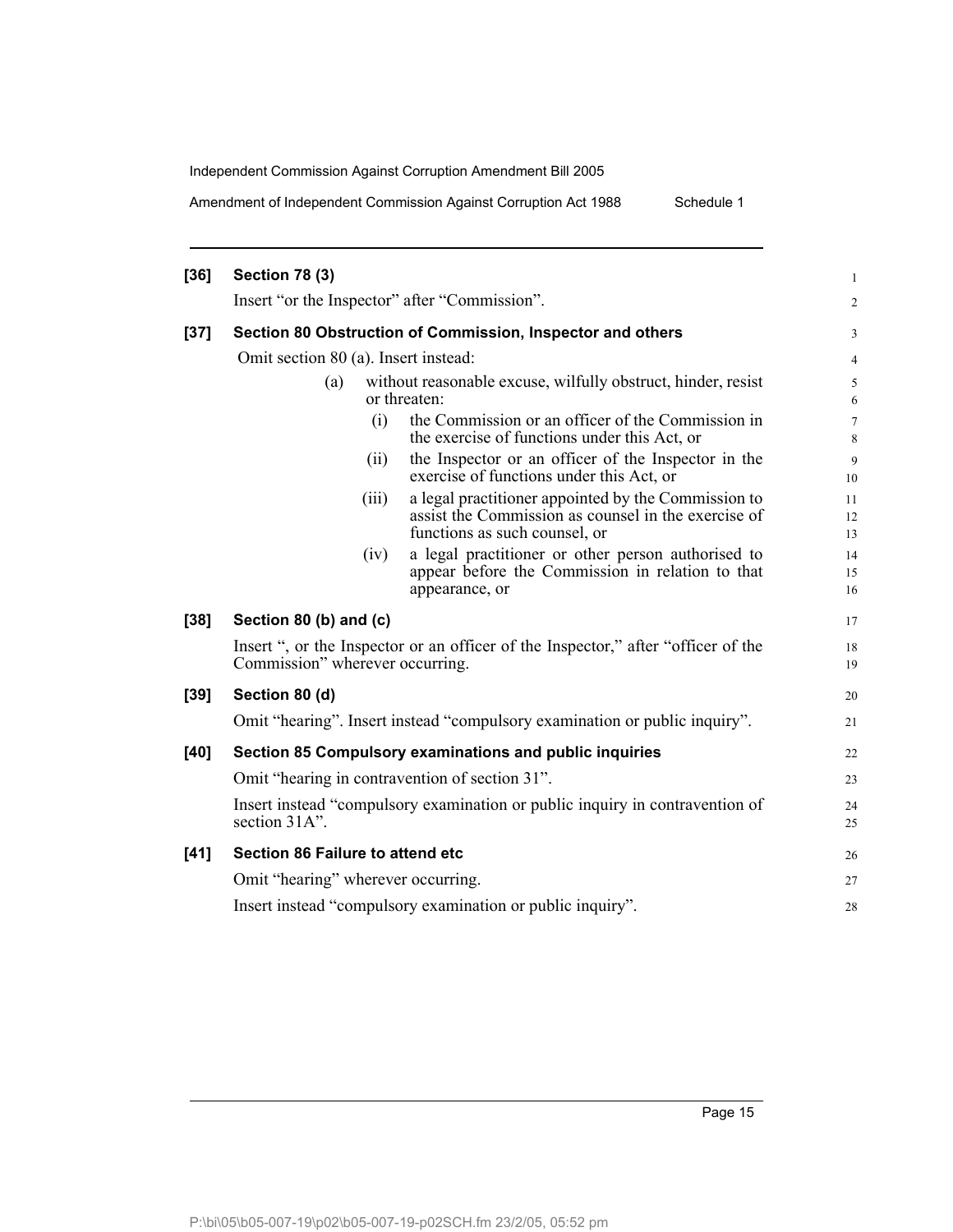Schedule 1 Amendment of Independent Commission Against Corruption Act 1988

### **[42] Section 87**

Omit the section. Insert instead:

### **87 False and misleading evidence**

(1) A person who, at a compulsory examination or public inquiry conducted by the Commission, gives evidence that is false or misleading in a material particular knowing it to be false or misleading, or not believing it to be true, is guilty of an indictable offence. Maximum penalty: 200 penalty units or imprisonment for 5 years, or both.

1 2

18 19 20

30

(2) Sections 331 and 332 of the *Crimes Act 1900* apply to proceedings for an offence against this section in the same way as they apply to proceedings for an offence under section 330 of that Act.

# **[43] Section 89 Procuring false testimony by witness** Omit "hearing" from section 89 (a). Insert instead "compulsory examination or public inquiry".

## **[44] Section 93 Injury to witness or person assisting Commission** Insert ", or threatens to use, cause, inflict or procure," after "procures" in section 93 (1).

# **[45] Section 98 Contempt in the face or hearing of the Commission** Omit "Commission, or" from section 98 (d) (iv). Insert instead: Commission,

in proceedings before the Commission, or

**[46] Section 98 (f)** Omit the paragraph. Insert instead: (f) interrupts or obstructs any proceedings before the Commission, **[47] Section 98 (g), (h) and (i)** 25 26 27 28 29

Omit the paragraphs.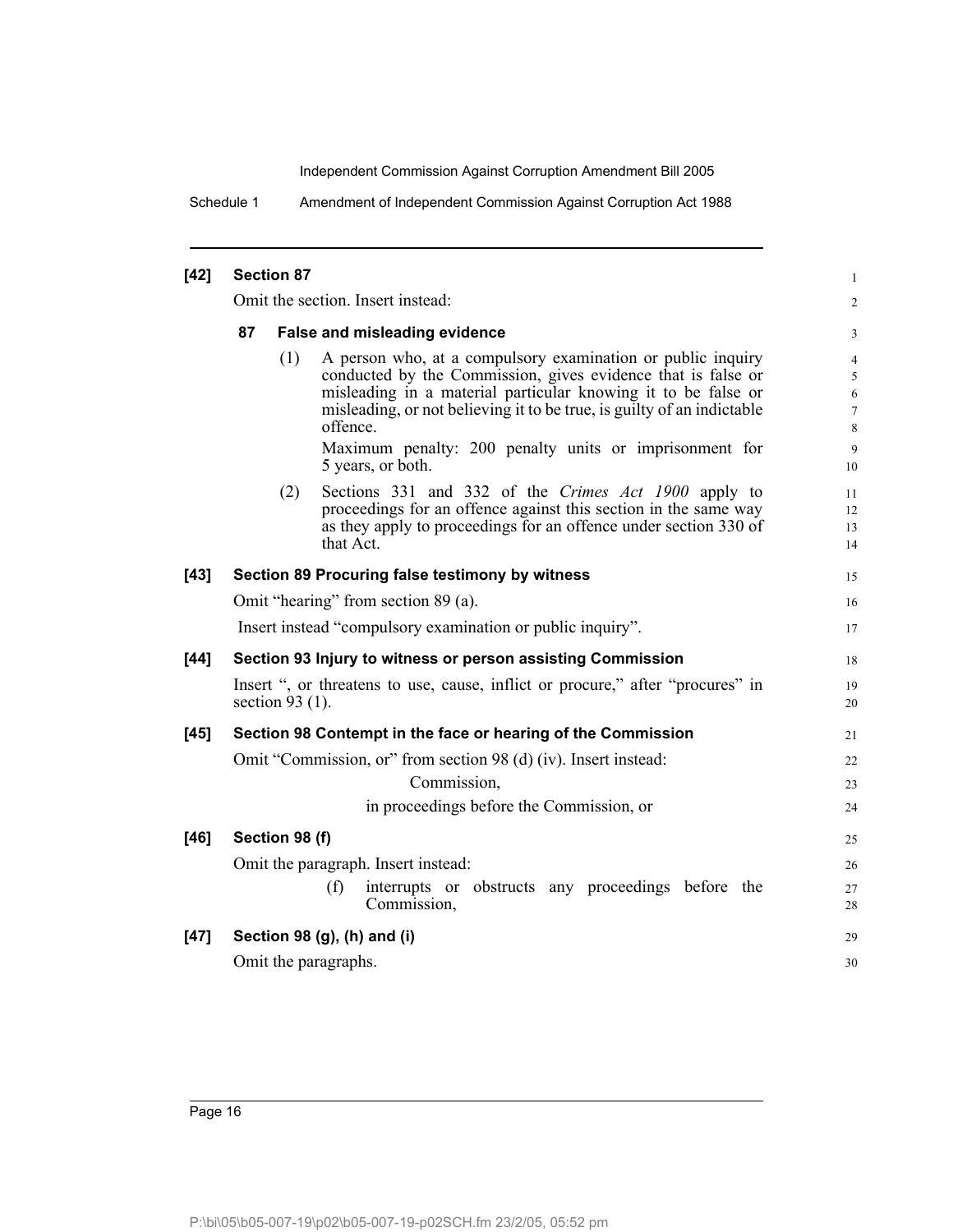Amendment of Independent Commission Against Corruption Act 1988 Schedule 1

| $[48]$ | <b>Section 99 Punishment of contempt</b>                                                                                                                                                                     | 1                                  |  |  |  |
|--------|--------------------------------------------------------------------------------------------------------------------------------------------------------------------------------------------------------------|------------------------------------|--|--|--|
|        | Omit section 99 (2). Insert instead:                                                                                                                                                                         | $\overline{\mathbf{c}}$            |  |  |  |
|        | (2)<br>The Commissioner may present to the Supreme Court a<br>certificate (in this Part called a <i>contempt of the Commission</i><br><i>certificate</i> ) in which the Commissioner sets out the facts that | 3<br>$\overline{\mathcal{L}}$<br>5 |  |  |  |
|        | constitute the alleged contempt.                                                                                                                                                                             | 6                                  |  |  |  |
| $[49]$ | <b>Section 99 (3)</b>                                                                                                                                                                                        | 7                                  |  |  |  |
|        | Omit "certifies the contempt of a person".                                                                                                                                                                   | 8                                  |  |  |  |
|        | Insert instead "presents a contempt of the Commission certificate".                                                                                                                                          | 9                                  |  |  |  |
| [50]   | Section 100 General provisions regarding contempt                                                                                                                                                            | 10                                 |  |  |  |
|        | Insert after section $100(1)$ :                                                                                                                                                                              | 11                                 |  |  |  |
|        | (1A)<br>The summons is to set out the details of the alleged contempt.                                                                                                                                       | 12                                 |  |  |  |
| $[51]$ | <b>Section 100 (3)</b>                                                                                                                                                                                       | 13                                 |  |  |  |
|        | Omit "If a contempt of the Commission is committed in the face or hearing of<br>the Commission, no summons need be issued against the offender".                                                             |                                    |  |  |  |
|        | Insert instead "No summons need be issued against an offender committing a<br>contempt in the face or hearing of the Commission".                                                                            | 16<br>17                           |  |  |  |
| $[52]$ | <b>Section 100 (3)</b>                                                                                                                                                                                       | 18                                 |  |  |  |
|        | Insert ", after being advised of the details of the alleged contempt," after<br>"offender may".                                                                                                              | 19<br>20                           |  |  |  |
| $[53]$ | <b>Section 100 (6)</b>                                                                                                                                                                                       | 21                                 |  |  |  |
|        | Omit the subsection. Insert instead:                                                                                                                                                                         | 22                                 |  |  |  |
|        | (6)<br>The warrant is to be accompanied by the contempt of the<br>Commission certificate in which the Commissioner sets out the<br>facts that constitute the alleged contempt.                               | 23<br>24<br>25                     |  |  |  |
| $[54]$ | Section 101B Commission investigator who is seconded police officer to<br>have all powers of NSW police officer                                                                                              | 26<br>27                           |  |  |  |
|        | Insert ", but may be made to the Inspector" after "1990" in section 101B (5).                                                                                                                                | 28                                 |  |  |  |
| $[55]$ | <b>Section 107 Delegation</b>                                                                                                                                                                                | 29                                 |  |  |  |
|        | Insert after section 107 (4) (d):                                                                                                                                                                            | 30                                 |  |  |  |
|        | the power of the Commissioner to certify as referred to in<br>(e)<br>section 111 $(4)$ $(c)$ .                                                                                                               | 31<br>32                           |  |  |  |
|        |                                                                                                                                                                                                              |                                    |  |  |  |

Page 17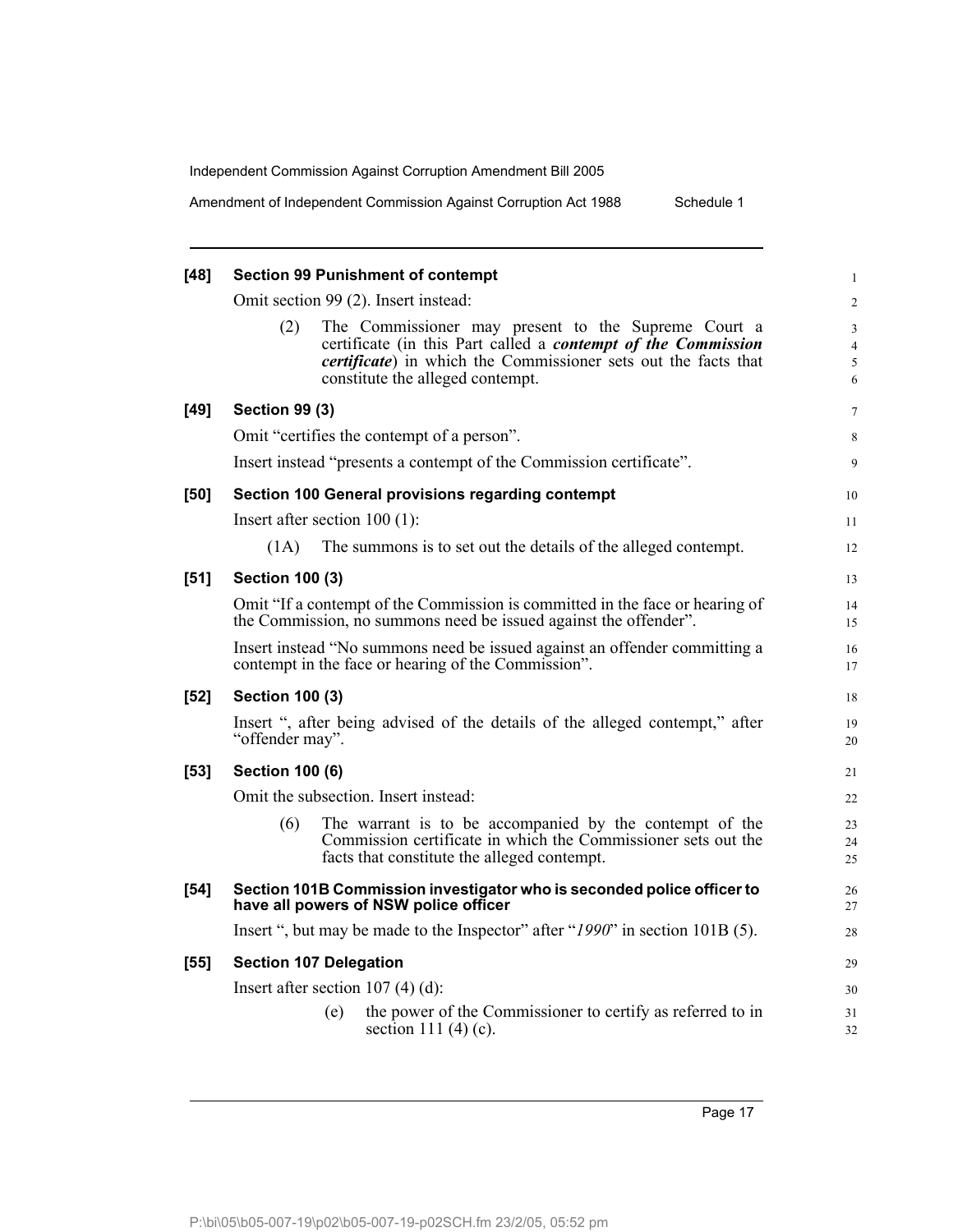Schedule 1 Amendment of Independent Commission Against Corruption Act 1988

| $[56]$ | Section 107 (5) (e) |                        |                                                                                                                                                                                                                                                                        |                      |  |
|--------|---------------------|------------------------|------------------------------------------------------------------------------------------------------------------------------------------------------------------------------------------------------------------------------------------------------------------------|----------------------|--|
|        |                     |                        | Omit "hearing". Insert instead "compulsory examination or public inquiry".                                                                                                                                                                                             | $\sqrt{2}$           |  |
| $[57]$ |                     |                        | <b>Section 109 Protection from liability</b>                                                                                                                                                                                                                           | 3                    |  |
|        |                     |                        | Omit "or any person acting under the direction of the Commission or<br>Commissioner" from section 109 (1).                                                                                                                                                             | 4<br>5               |  |
|        |                     |                        | Insert instead ", the Inspector or any person acting under the direction of the<br>Commission, the Commissioner or the Inspector".                                                                                                                                     | 6<br>$\tau$          |  |
| $[58]$ |                     | <b>Section 109 (1)</b> |                                                                                                                                                                                                                                                                        | 8                    |  |
|        |                     |                        | Insert ", the Inspector" after "subject the Commissioner".                                                                                                                                                                                                             | 9                    |  |
| $[59]$ |                     |                        | <b>Section 111 Secrecy</b>                                                                                                                                                                                                                                             | 10                   |  |
|        |                     |                        | Insert at the end of section 111 $(1)$ $(d)$ :                                                                                                                                                                                                                         | 11                   |  |
|        |                     |                        | , and                                                                                                                                                                                                                                                                  | 12                   |  |
|        |                     |                        | a person who is or was an officer of the Inspector.<br>(e)                                                                                                                                                                                                             | 13                   |  |
| [60]   |                     |                        | Section 111 (4) (c)                                                                                                                                                                                                                                                    | 14                   |  |
|        |                     |                        | Insert "or Inspector" after "Commissioner" wherever occurring.                                                                                                                                                                                                         | 15                   |  |
| [61]   |                     |                        | Sections 111C and 111D                                                                                                                                                                                                                                                 | 16                   |  |
|        |                     |                        | Insert after section 111B:                                                                                                                                                                                                                                             | 17                   |  |
|        | 111C                |                        | Relationship with Ombudsman regarding conduct of Commission<br>and Inspector                                                                                                                                                                                           | 18<br>19             |  |
|        |                     |                        | Conduct of the Commissioner or an officer of the Commission<br>cannot be made the subject of a complaint, inquiry, investigation<br>or other action under the <i>Ombudsman Act 1974</i> , except in relation<br>to matters referred to the Ombudsman by the Inspector. | 20<br>21<br>22<br>23 |  |
|        | <b>111D</b>         |                        | <b>Complaints by public officials</b>                                                                                                                                                                                                                                  | 24                   |  |
|        |                     | (1)                    | A public official within the meaning of the Protected Disclosures<br>Act 1994 may complain to the Inspector (orally or in writing)<br>about the conduct of the Commission, an officer of the<br>Commission or an officer of the Inspector.                             | 25<br>26<br>27<br>28 |  |
|        |                     | (2)                    | In this section:                                                                                                                                                                                                                                                       | 29                   |  |
|        |                     |                        | <i>conduct</i> includes conduct by way of action or inaction or alleged<br>action or inaction.                                                                                                                                                                         | 30<br>31             |  |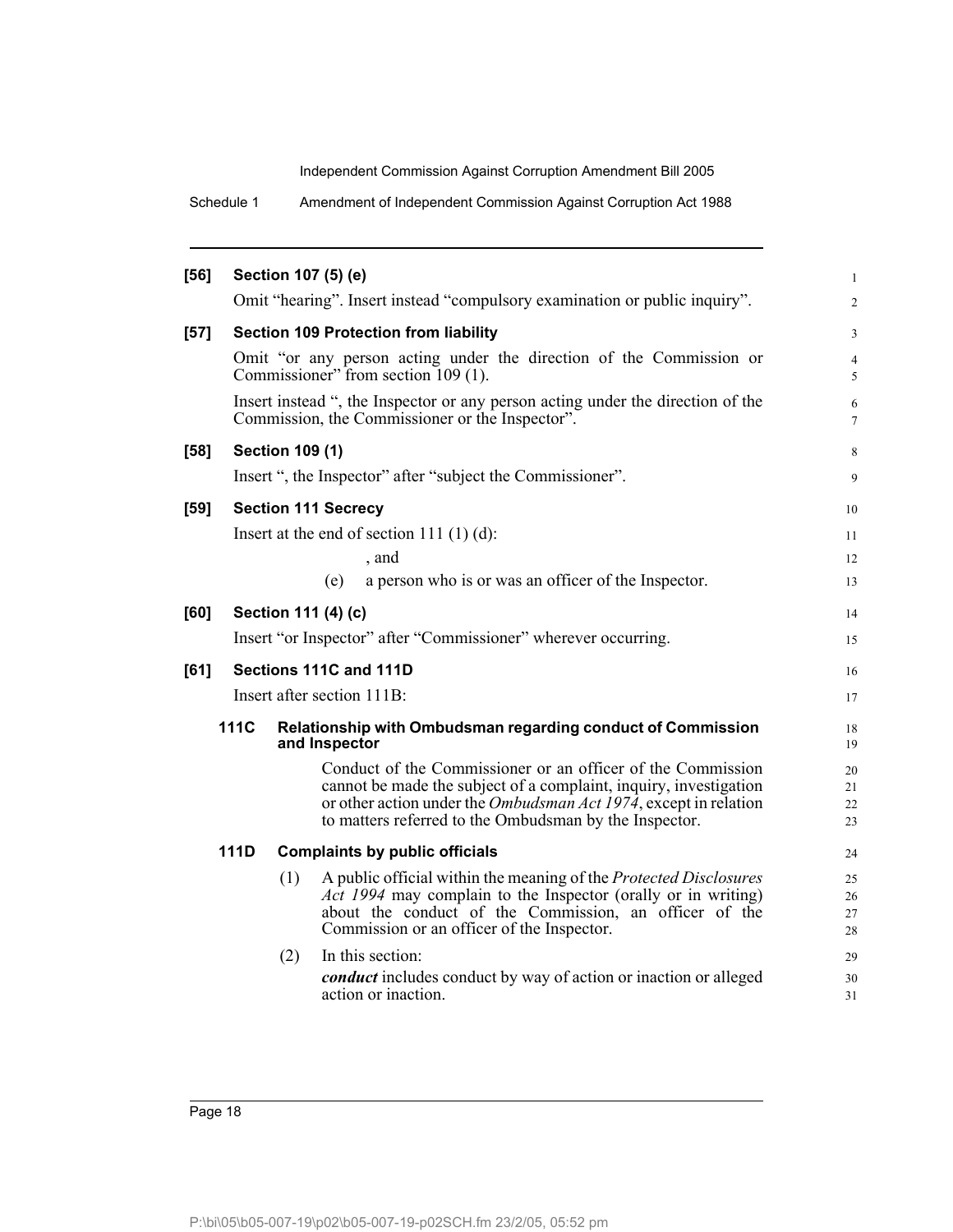Amendment of Independent Commission Against Corruption Act 1988 Schedule 1

|              |                                                                                                                                                                                                                                                                                                                   | 1                                                                                                                                                                                                                                                                                                                                                                                                                                                                                                                                                                                                                                                           |
|--------------|-------------------------------------------------------------------------------------------------------------------------------------------------------------------------------------------------------------------------------------------------------------------------------------------------------------------|-------------------------------------------------------------------------------------------------------------------------------------------------------------------------------------------------------------------------------------------------------------------------------------------------------------------------------------------------------------------------------------------------------------------------------------------------------------------------------------------------------------------------------------------------------------------------------------------------------------------------------------------------------------|
|              |                                                                                                                                                                                                                                                                                                                   | $\overline{c}$                                                                                                                                                                                                                                                                                                                                                                                                                                                                                                                                                                                                                                              |
|              |                                                                                                                                                                                                                                                                                                                   | 3                                                                                                                                                                                                                                                                                                                                                                                                                                                                                                                                                                                                                                                           |
|              |                                                                                                                                                                                                                                                                                                                   | 4                                                                                                                                                                                                                                                                                                                                                                                                                                                                                                                                                                                                                                                           |
|              |                                                                                                                                                                                                                                                                                                                   | 5                                                                                                                                                                                                                                                                                                                                                                                                                                                                                                                                                                                                                                                           |
| (5)          | commenced within 2 years after the commission of the alleged<br>offence.                                                                                                                                                                                                                                          | 6<br>7<br>8                                                                                                                                                                                                                                                                                                                                                                                                                                                                                                                                                                                                                                                 |
|              |                                                                                                                                                                                                                                                                                                                   | 9                                                                                                                                                                                                                                                                                                                                                                                                                                                                                                                                                                                                                                                           |
|              |                                                                                                                                                                                                                                                                                                                   | 10                                                                                                                                                                                                                                                                                                                                                                                                                                                                                                                                                                                                                                                          |
|              |                                                                                                                                                                                                                                                                                                                   | 11                                                                                                                                                                                                                                                                                                                                                                                                                                                                                                                                                                                                                                                          |
|              | Without limiting the other persons who may commence<br>proceedings for an offence against a law of the State in<br>connection with corrupt conduct, the Commission may<br>commence proceedings for such an offence but only if the<br>Director of Public Prosecutions advises that it is appropriate to do<br>SO. | 12<br>13<br>14<br>15<br>16<br>17                                                                                                                                                                                                                                                                                                                                                                                                                                                                                                                                                                                                                            |
|              |                                                                                                                                                                                                                                                                                                                   | 18                                                                                                                                                                                                                                                                                                                                                                                                                                                                                                                                                                                                                                                          |
|              |                                                                                                                                                                                                                                                                                                                   | 19                                                                                                                                                                                                                                                                                                                                                                                                                                                                                                                                                                                                                                                          |
|              |                                                                                                                                                                                                                                                                                                                   | 20                                                                                                                                                                                                                                                                                                                                                                                                                                                                                                                                                                                                                                                          |
|              | (Section 57A (2))                                                                                                                                                                                                                                                                                                 | 21                                                                                                                                                                                                                                                                                                                                                                                                                                                                                                                                                                                                                                                          |
| 1            |                                                                                                                                                                                                                                                                                                                   | 22                                                                                                                                                                                                                                                                                                                                                                                                                                                                                                                                                                                                                                                          |
|              | A person is not eligible to be appointed as Inspector or to act in<br>that office if the person is a member of the Legislative Council or<br>of the Legislative Assembly or is a member of a House of<br>Parliament or legislature of another State or Territory or of the<br>Commonwealth.                       | 23<br>24<br>25<br>26<br>27                                                                                                                                                                                                                                                                                                                                                                                                                                                                                                                                                                                                                                  |
| $\mathbf{2}$ |                                                                                                                                                                                                                                                                                                                   | 28                                                                                                                                                                                                                                                                                                                                                                                                                                                                                                                                                                                                                                                          |
| (1)          | the office of Inspector during the illness or absence of the<br>Inspector. The person, while so acting, has all the functions of the<br>Inspector and is taken to be the Inspector.                                                                                                                               | 29<br>30<br>31<br>32                                                                                                                                                                                                                                                                                                                                                                                                                                                                                                                                                                                                                                        |
|              | 116A                                                                                                                                                                                                                                                                                                              | Section 112 Restriction on publication of evidence<br>Omit "hearing" from section $112(1)(d)$ .<br>Insert instead "compulsory examination or public inquiry".<br><b>Section 116 Proceedings for offences</b><br>Insert after section $116(4)$ :<br>Proceedings for an alleged offence under section 112 may be<br><b>Section 116A</b><br>Insert after section 116:<br><b>Commencement of proceedings for offences</b><br><b>Schedule 1A</b><br>Insert after Schedule 1:<br>Schedule 1A Provisions relating to Inspector<br><b>Eligibility for appointment</b><br><b>Acting Inspector</b><br>The Governor may, from time to time, appoint a person to act in |

Page 19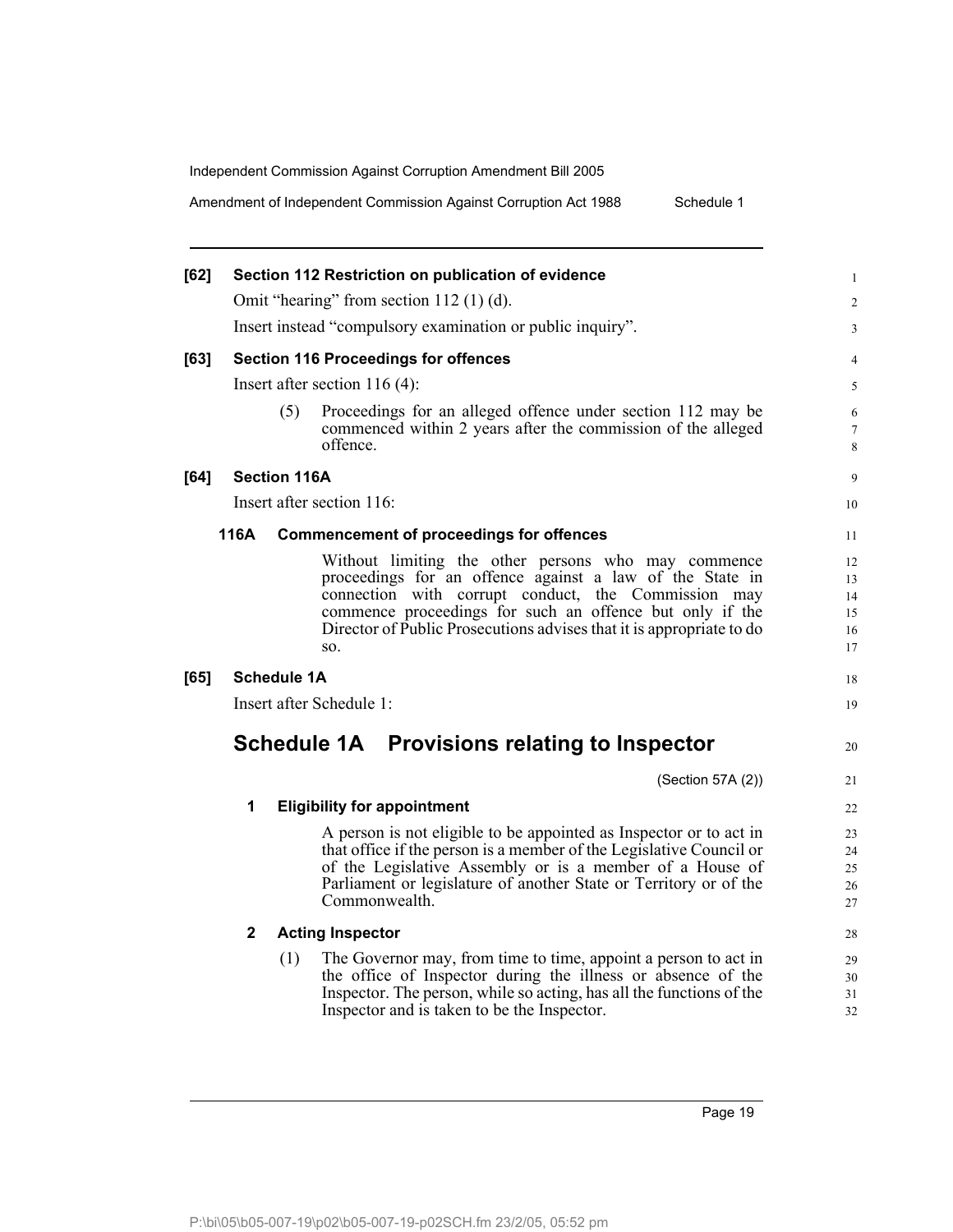|   | (2)<br>The Governor may, at any time, remove a person from the office<br>to which the person was appointed under this clause. |                                                                                                                                                                                                                                              | $\mathbf{1}$<br>$\overline{2}$ |
|---|-------------------------------------------------------------------------------------------------------------------------------|----------------------------------------------------------------------------------------------------------------------------------------------------------------------------------------------------------------------------------------------|--------------------------------|
|   | (3)                                                                                                                           | A person while acting under this clause is entitled to be paid such<br>remuneration (including travelling and subsistence allowances)<br>as the Governor may from time to time determine.                                                    | 3<br>$\overline{4}$<br>5       |
|   | (4)                                                                                                                           | For the purposes of this clause, a vacancy in the office of<br>Inspector is taken to be an absence from office of Inspector.                                                                                                                 | 6<br>$\tau$                    |
| 3 |                                                                                                                               | <b>Basis of office</b>                                                                                                                                                                                                                       | 8                              |
|   | (1)                                                                                                                           | The office of Inspector may be a full-time or part-time office,<br>according to the terms of appointment.                                                                                                                                    | 9<br>10                        |
|   | (2)                                                                                                                           | The holder of a full-time office referred to in subclause (1) is<br>required to hold it on that basis, except to the extent permitted by<br>the Governor.                                                                                    | 11<br>12<br>13                 |
| 4 |                                                                                                                               | <b>Terms of office</b>                                                                                                                                                                                                                       | 14                             |
|   | (1)                                                                                                                           | Subject to this Schedule, the Inspector holds office for such term<br>not exceeding 5 years as may be specified in the instrument of<br>appointment, but is eligible (if otherwise qualified) for<br>re-appointment.                         | 15<br>16<br>17<br>18           |
|   | (2)                                                                                                                           | A person may not hold the office of Inspector for terms totalling<br>more than 5 years.                                                                                                                                                      | 19<br>20                       |
| 5 |                                                                                                                               | <b>Remuneration</b>                                                                                                                                                                                                                          | 21                             |
|   | (1)                                                                                                                           | The Inspector is entitled to be paid such remuneration (including<br>travelling and subsistence allowances) as may be specified in the<br>instrument of appointment or as may be afterwards determined<br>by the Governor from time to time. | 22<br>23<br>24<br>25           |
|   | (2)                                                                                                                           | A determination does not operate so as to reduce the rate at which<br>remuneration is payable during the person's current term of<br>office.                                                                                                 | 26<br>27<br>28                 |
|   | (3)                                                                                                                           | The Inspector is not, if a Judge of a New South Wales court and<br>while receiving remuneration as such a Judge, entitled to<br>remuneration under this Act.                                                                                 | 29<br>30<br>31                 |
| 6 |                                                                                                                               | Provisions where Judge is holding office as Inspector                                                                                                                                                                                        | 32                             |
|   | (1)                                                                                                                           | The appointment of a person who is the holder of a judicial office<br>as Inspector or service by a person who is the holder of a judicial<br>office as Inspector does not affect:                                                            | 33<br>34<br>35                 |
|   |                                                                                                                               | the person's tenure of that judicial office, or<br>(a)                                                                                                                                                                                       | 36                             |
|   |                                                                                                                               |                                                                                                                                                                                                                                              |                                |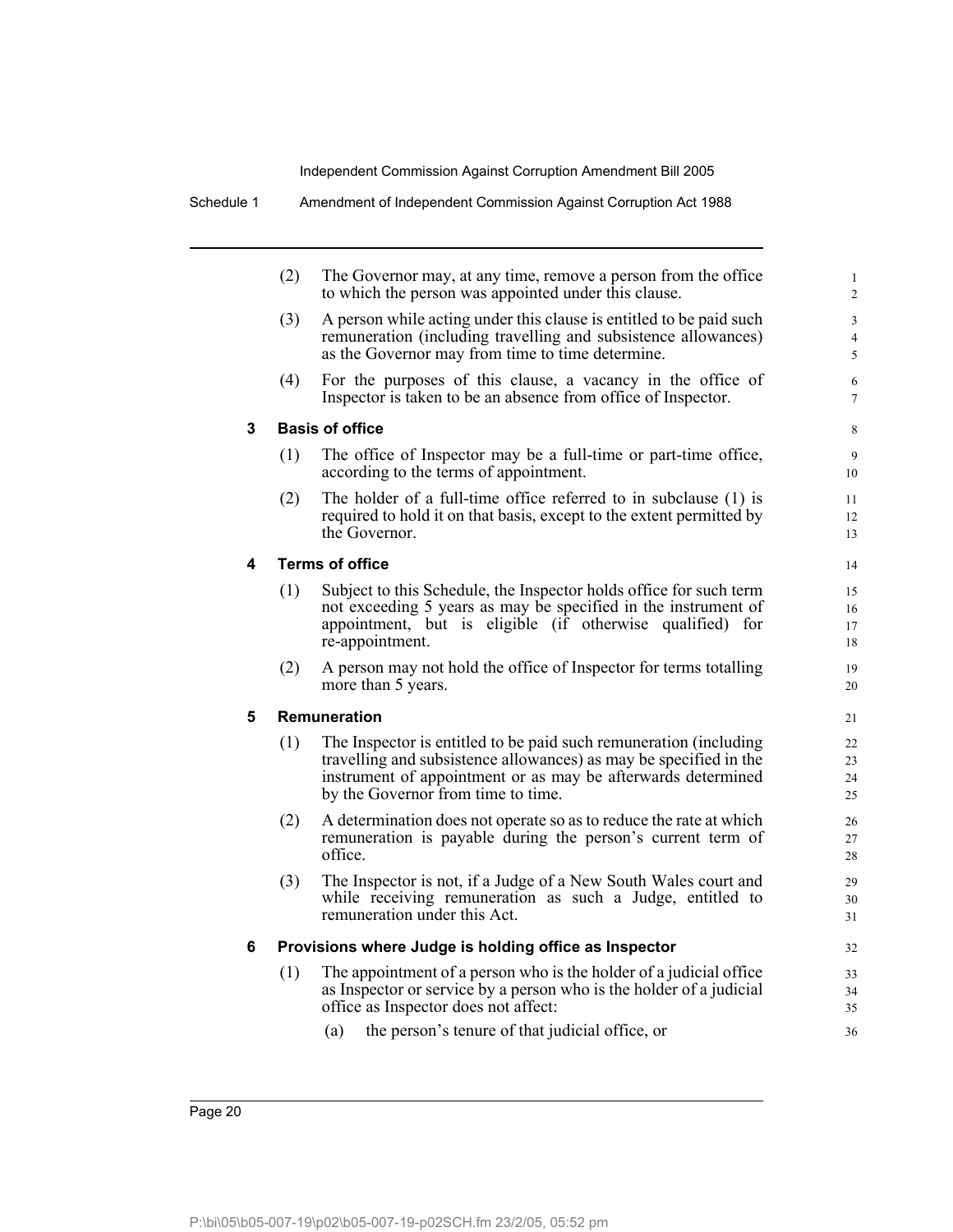Amendment of Independent Commission Against Corruption Act 1988 Schedule 1

|     | (b)    | the person's rank, title, status, remuneration or other rights<br>or privileges as the holder of that judicial office.                                                                                                                                          |
|-----|--------|-----------------------------------------------------------------------------------------------------------------------------------------------------------------------------------------------------------------------------------------------------------------|
| (2) |        | The person's service as Inspector is, for all purposes, taken to be<br>service as the holder of that judicial office.                                                                                                                                           |
| (3) | Wales. | In this clause:<br><i>judicial office</i> means an office of Judge of a court of New South                                                                                                                                                                      |
|     |        | Vacancy in office                                                                                                                                                                                                                                               |
| (1) |        | <b>Vacancies</b>                                                                                                                                                                                                                                                |
|     |        | The office of Inspector becomes vacant if the holder:                                                                                                                                                                                                           |
|     | (a)    | dies, or                                                                                                                                                                                                                                                        |
|     | (b)    | completes a term of office and is not re-appointed, or                                                                                                                                                                                                          |
|     | (c)    | holds office for longer than the relevant term mentioned in<br>clause 4, or                                                                                                                                                                                     |
|     | (d)    | resigns the office by instrument in writing addressed to the<br>Governor, or                                                                                                                                                                                    |
|     | (e)    | is nominated for election as a member of the Legislative<br>Council or of the Legislative Assembly or as a member of<br>a House of Parliament or a legislature of another State or<br>Territory or of the Commonwealth, or                                      |
|     | (f)    | becomes bankrupt, applies to take the benefit of any law<br>for the relief of bankrupt or insolvent debtors, compounds<br>with his or her creditors or makes an assignment of his or<br>her remuneration for their benefit, or                                  |
|     | (g)    | becomes a mentally incapacitated person, or                                                                                                                                                                                                                     |
|     | (h)    | is convicted in New South Wales of an offence that is<br>punishable by imprisonment for 12 months or more or is<br>convicted elsewhere than in New South Wales of an<br>offence that, if committed in New South Wales, would be<br>an offence so punishable, or |
|     | (i)    | is removed from office under subclause (2).                                                                                                                                                                                                                     |
| (2) |        | <b>Removal from office</b>                                                                                                                                                                                                                                      |
|     |        | The Inspector may be removed from office by the Governor on<br>the address of both Houses of Parliament.                                                                                                                                                        |
|     |        | <b>Filling of vacancy</b>                                                                                                                                                                                                                                       |
|     |        | If the office of Inspector becomes vacant, a person is, subject to<br>this Act, to be appointed to fill the vacancy.                                                                                                                                            |

Page 21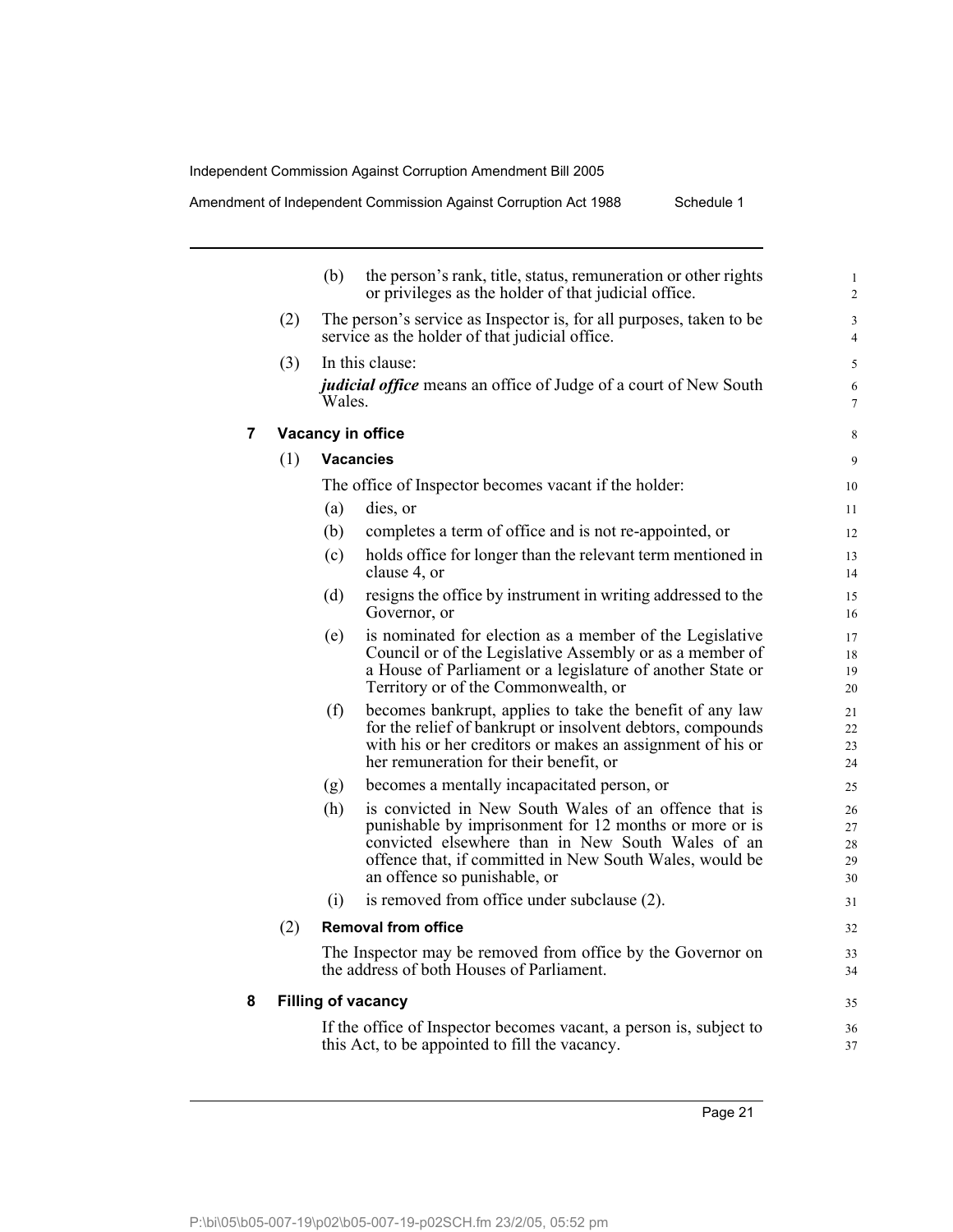Schedule 1 Amendment of Independent Commission Against Corruption Act 1988

### **9 Effect of certain other Acts**

|      | 9  |     | <b>Effect of certain other Acts</b>                                                                                                                                                                                                                                              | 1                          |
|------|----|-----|----------------------------------------------------------------------------------------------------------------------------------------------------------------------------------------------------------------------------------------------------------------------------------|----------------------------|
|      |    | (1) | The Public Sector Employment and Management Act 2002 does<br>not apply to the appointment of the Inspector, and the holder of<br>that office is not, as holder, subject to that Act.                                                                                             | $\overline{c}$<br>3<br>4   |
|      |    | (2) | If by or under any other Act provision is made:                                                                                                                                                                                                                                  | 5                          |
|      |    |     | requiring a person who is the holder of a specified office to<br>(a)<br>devote the whole of his or her time to the duties of that<br>office, or                                                                                                                                  | 6<br>7<br>8                |
|      |    |     | prohibiting the person from engaging in employment<br>(b)<br>outside the duties of that office.                                                                                                                                                                                  | 9<br>10                    |
|      |    |     | the provision does not operate to disqualify the person from<br>holding that office and also the office of Inspector or from<br>accepting and retaining any remuneration payable to the person<br>under this Act as Inspector.                                                   | 11<br>12<br>13<br>14       |
|      | 10 |     | Veto of proposed appointment of Inspector                                                                                                                                                                                                                                        | 15                         |
|      |    | (1) | A person is not to be appointed as Inspector until:                                                                                                                                                                                                                              | 16                         |
|      |    |     | a proposal that the person be so appointed has been<br>(a)<br>referred to the Joint Committee under section 64A, and                                                                                                                                                             | 17<br>18                   |
|      |    |     | the period that the Committee has under that section to<br>(b)<br>veto the proposed appointment has ended without the<br>Committee having vetoed the proposed appointment or the<br>Committee notifies the Minister that it has decided not to<br>veto the proposed appointment. | 19<br>20<br>21<br>22<br>23 |
|      |    | (2) | A person may be proposed for appointment on more than one<br>occasion.                                                                                                                                                                                                           | 24<br>25                   |
|      |    | (3) | In this clause, <i>appointment</i> includes re-appointment.                                                                                                                                                                                                                      | 26                         |
| [66] |    |     | Schedule 4 Savings, transitional and other provisions                                                                                                                                                                                                                            | 27                         |
|      |    |     | Insert at the end of clause $1(1)$ :                                                                                                                                                                                                                                             | 28                         |
|      |    |     | Independent Commission Against Corruption Amendment Act<br>2005                                                                                                                                                                                                                  | 29<br>30                   |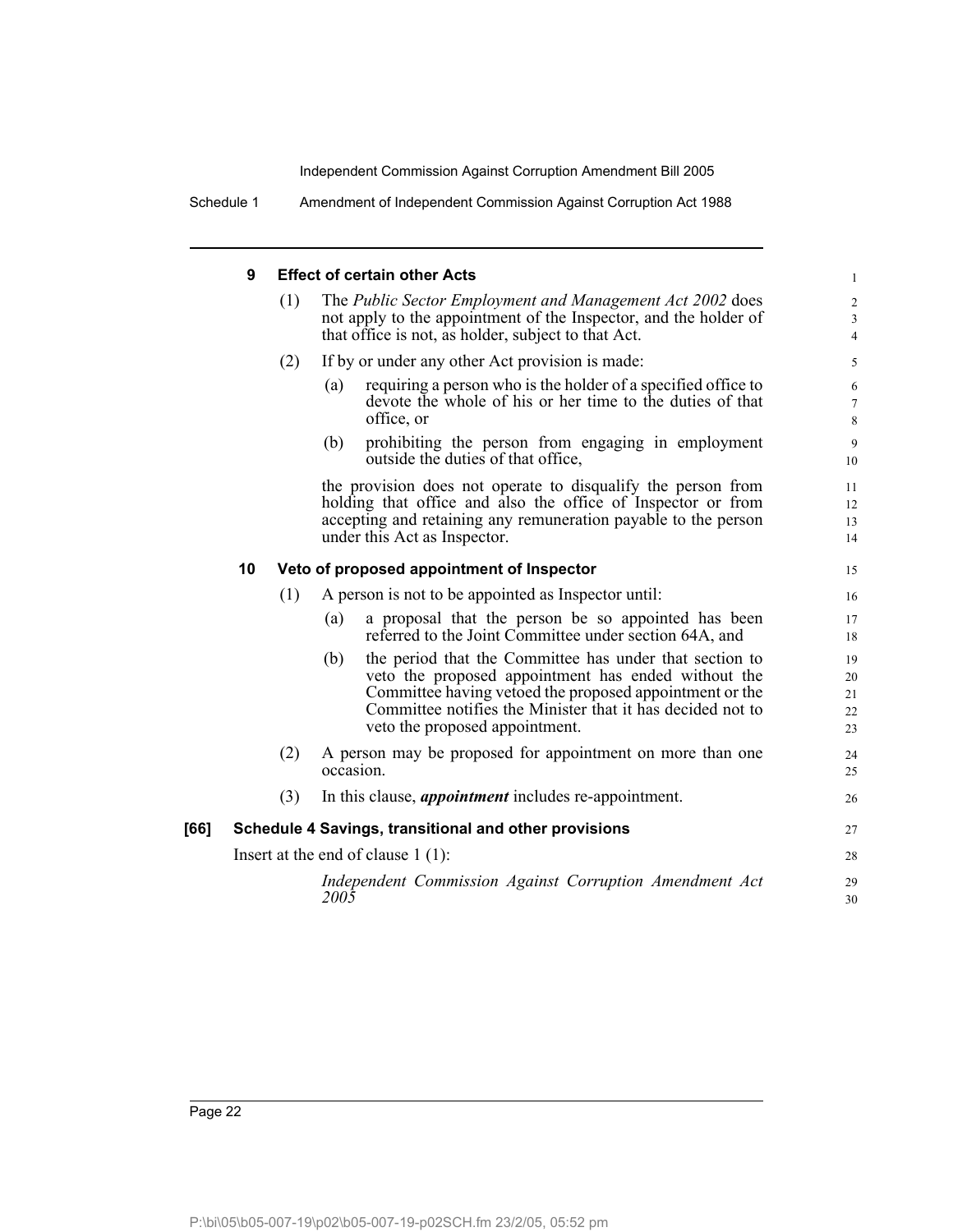Amendment of Independent Commission Against Corruption Act 1988 Schedule 1

### **[67] Schedule 4, Part 5**

Insert after clause 10:

# **Part 5 Provisions consequent on enactment of Independent Commission Against Corruption Amendment Act 2005**

### **11 Definition**

In this Part, *amending Act* means the *Independent Commission Against Corruption Amendment Act 2005.*

### **12 Pending investigations**

- (1) The amendments made by the amending Act apply to and in respect of a complaint or report made to, or investigation commenced by, the Commission before the commencement of this clause.
- (2) Despite subclause (1), the amendments made by the amending Act (other than those made to Part 10 (Contempt of Commission)) do not affect or apply to or in respect of any investigation in which a public hearing has commenced before the commencement of this clause.
- (3) In particular, the amendments made by the amending Act do not affect any step taken in respect of the public hearing or in connection with a hearing.

### **13 Annual reports**

The amendments made to section 76 by the amending Act extend to the annual report for the year ended, except as provided by the regulations.

### **14 References to hearings**

In any statutory instrument other than this Act, a reference to a hearing held under this Act is to be read as a reference to a compulsory examination or public inquiry as the case requires.

### **15 Inspector**

Part 5A, as inserted by the amending Act, extends to complaints made, and conduct of the Commission or officers of the Commission that occurred, before the commencement of this clause, and it does not matter that any person or persons involved are no longer public officials.

1  $\mathfrak{D}$ 

3 4 5

Page 23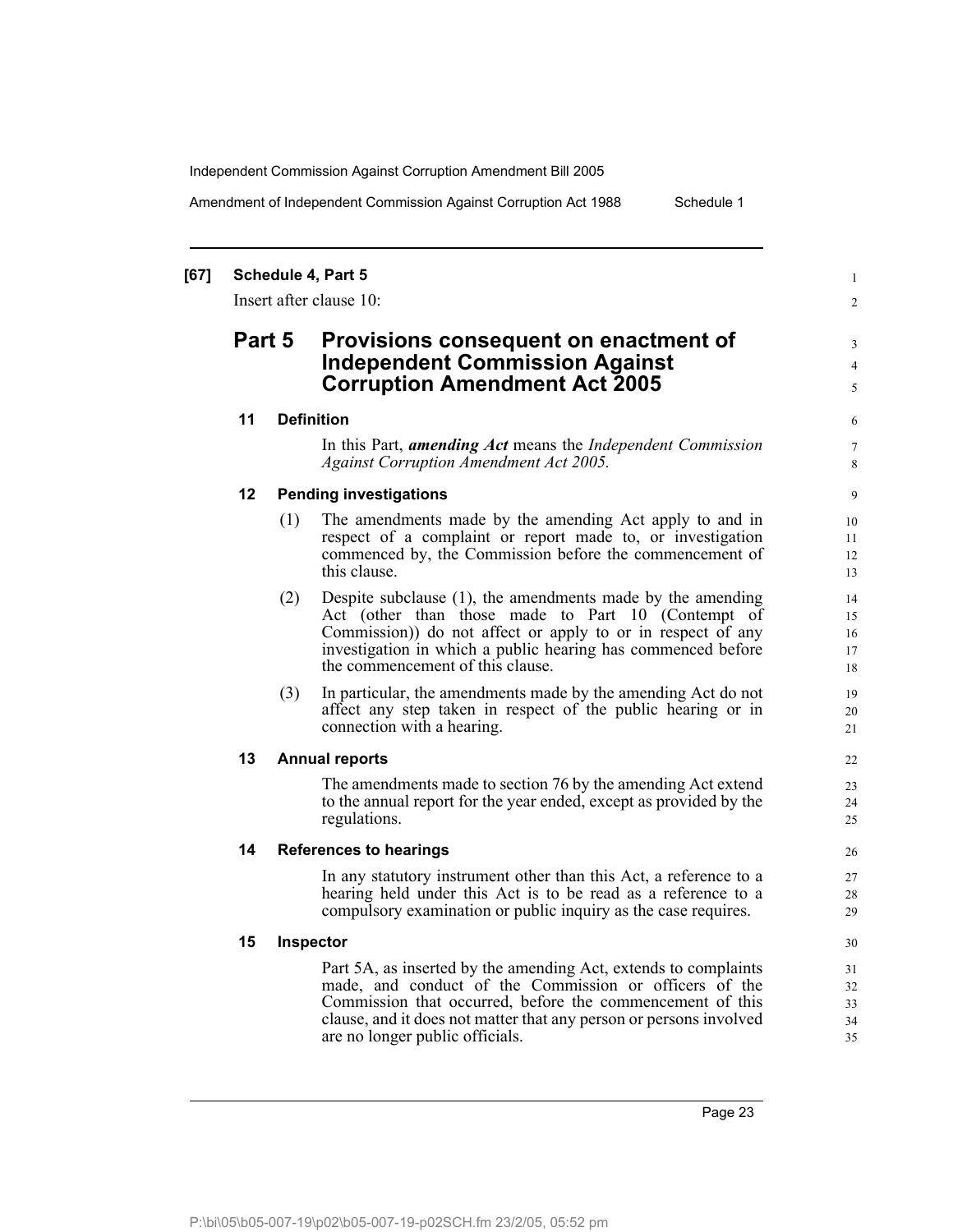Schedule 2 Amendment of other Acts and regulation

| <b>Schedule 2</b> |     |                    | <b>Amendment of other Acts and regulation</b>                                                                                                                                                                                                                                                                                                      | 1                                |  |
|-------------------|-----|--------------------|----------------------------------------------------------------------------------------------------------------------------------------------------------------------------------------------------------------------------------------------------------------------------------------------------------------------------------------------------|----------------------------------|--|
|                   |     |                    | (Section 4)                                                                                                                                                                                                                                                                                                                                        | $\overline{2}$                   |  |
| 2.1               |     |                    | <b>Criminal Records Regulation 2004</b>                                                                                                                                                                                                                                                                                                            | 3                                |  |
|                   |     |                    | Clause 7 Exclusion of applicants for employment with ICAC or ICAC<br>Inspector from consequences of conviction being spent                                                                                                                                                                                                                         | 4<br>5                           |  |
|                   |     |                    | Insert at the end of the clause:                                                                                                                                                                                                                                                                                                                   | 6                                |  |
|                   |     | (2)                | Section 12 of the Act does not apply in relation to an application<br>by a person for appointment or employment as an officer of the<br>Inspector within the meaning of the <i>Independent Commission</i><br><b>Against Corruption Act 1988.</b>                                                                                                   | $\overline{7}$<br>8<br>9<br>10   |  |
| 2.2               |     |                    | Defamation Act 1974 No 18                                                                                                                                                                                                                                                                                                                          | 11                               |  |
| [1]               |     | <b>Section 17K</b> |                                                                                                                                                                                                                                                                                                                                                    | 12                               |  |
|                   |     |                    | Omit the section. Insert instead:                                                                                                                                                                                                                                                                                                                  | 13                               |  |
|                   | 17K |                    | Matters arising under the Independent Commission Against<br><b>Corruption Act 1988</b>                                                                                                                                                                                                                                                             |                                  |  |
|                   |     | (1)                | There is a defence of absolute privilege for a publication:                                                                                                                                                                                                                                                                                        | 16                               |  |
|                   |     |                    | to or by the Independent Commission Against Corruption,<br>(a)<br><sub>or</sub>                                                                                                                                                                                                                                                                    | 17<br>18                         |  |
|                   |     |                    | to or by the Commissioner for the Commission as<br>(b)<br>Commissioner, or                                                                                                                                                                                                                                                                         | 19<br>20                         |  |
|                   |     |                    | to or by the Inspector of the Independent Commission<br>(c)<br>Against Corruption as Inspector, or                                                                                                                                                                                                                                                 | 21<br>22                         |  |
|                   |     |                    | to any officer of the Commission or officer of the Inspector<br>(d)<br>(within the meaning of the Independent Commission<br>Against Corruption Act 1988) as such an officer.                                                                                                                                                                       | 23<br>24<br>25                   |  |
|                   |     | (2)                | This section applies in relation to any compulsory examination or<br>public inquiry before the Independent Commission Against<br>Corruption or inquiry before the Inspector of the Independent<br>Commission Against Corruption or any other matter relating to<br>the powers, authorities, duties or functions of the Commission or<br>Inspector. | 26<br>27<br>28<br>29<br>30<br>31 |  |
|                   |     | (3)                | This section extends to publications made before<br>the<br>commencement of this section.                                                                                                                                                                                                                                                           | 32<br>33                         |  |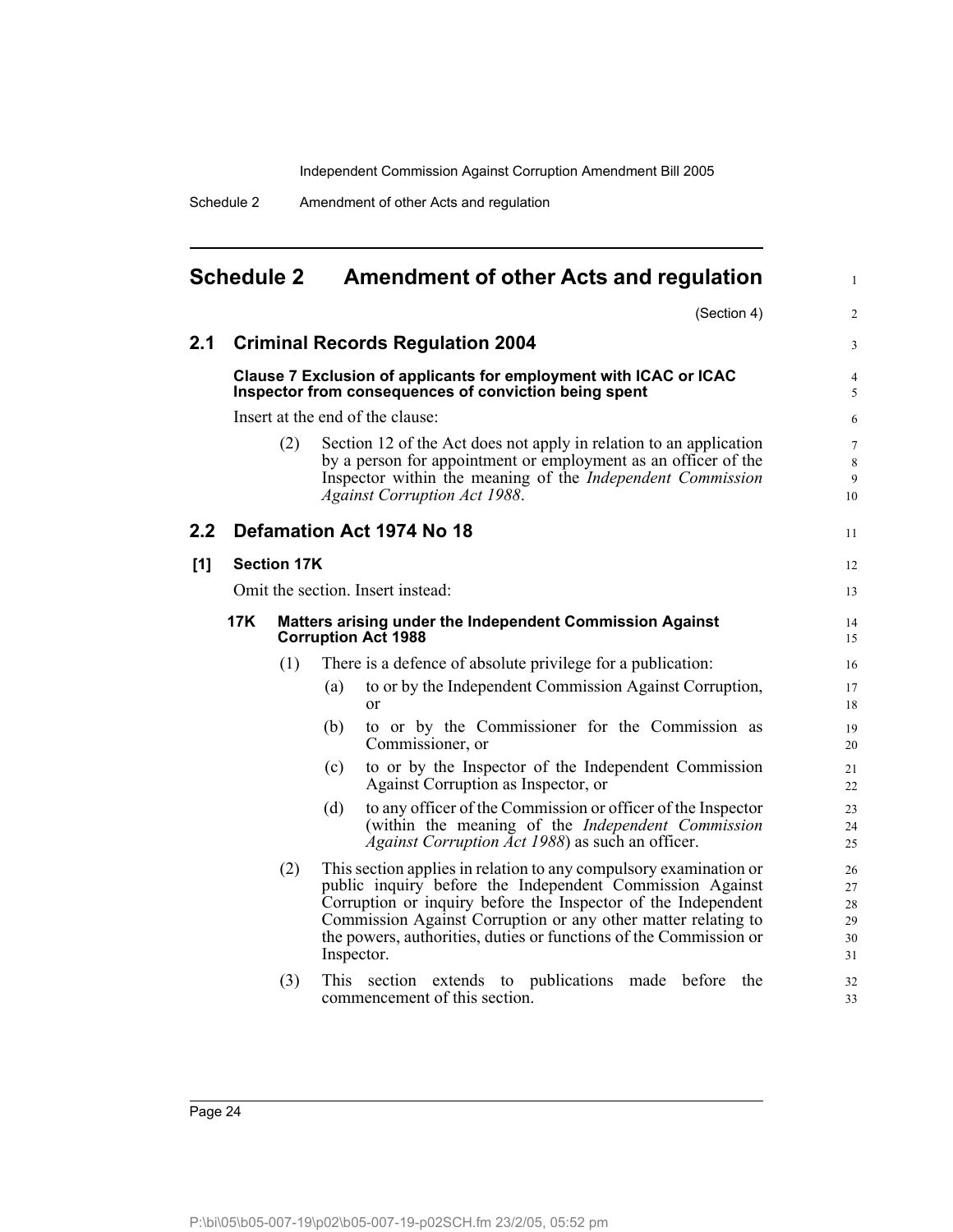Amendment of other Acts and regulation Schedule 2

| [2]              | Schedule 2 Proceedings of public concern and official and public<br>documents and records |                                                                                                                                                                                                           |                                    |  |  |
|------------------|-------------------------------------------------------------------------------------------|-----------------------------------------------------------------------------------------------------------------------------------------------------------------------------------------------------------|------------------------------------|--|--|
|                  |                                                                                           | Omit clause 2 (18). Insert instead:                                                                                                                                                                       | 3                                  |  |  |
|                  | (18)                                                                                      | proceedings at a public inquiry held before the Independent<br>Commission Against Corruption or at an inquiry held in public<br>before the Inspector of the Independent Commission Against<br>Corruption, | $\overline{4}$<br>5<br>6<br>$\tau$ |  |  |
| 2.3 <sub>2</sub> |                                                                                           | Freedom of Information Act 1989 No 5                                                                                                                                                                      | 8                                  |  |  |
|                  |                                                                                           | <b>Schedule 2 Exempt bodies and offices</b>                                                                                                                                                               | 9                                  |  |  |
|                  | Corruption:                                                                               | Insert after the matter relating to the Independent Commission Against                                                                                                                                    | 10<br>11                           |  |  |
|                  |                                                                                           | The office of Inspector of the Independent Commission Against Corruption—<br>operational auditing, complaint handling, investigative and report functions.                                                | 12<br>13                           |  |  |
| 2.4              | <b>No 36</b>                                                                              | <b>Greyhound and Harness Racing Administration Act 2004</b>                                                                                                                                               | 14<br>15                           |  |  |
|                  | <b>Section 42 Secrecy</b>                                                                 |                                                                                                                                                                                                           | 16                                 |  |  |
|                  | Insert after section 42 $(5)$ (a):                                                        |                                                                                                                                                                                                           | 17                                 |  |  |
|                  | $\left( a1\right)$                                                                        | the Inspector of the Independent Commission Against<br>Corruption,                                                                                                                                        | 18<br>19                           |  |  |
| 2.5              |                                                                                           | Health Records and Information Privacy Act 2002 No 71                                                                                                                                                     | 20                                 |  |  |
| [1]              | <b>Section 4 Definitions</b>                                                              |                                                                                                                                                                                                           | 21                                 |  |  |
|                  | section $4(1)$ :                                                                          | Insert after paragraph (b) of the definition of <i>investigative agency</i> in                                                                                                                            | 22<br>23                           |  |  |
|                  | (b1)                                                                                      | the Inspector of the Independent Commission Against<br>Corruption,                                                                                                                                        | 24<br>25                           |  |  |
| [2]              | <b>Section 4</b>                                                                          |                                                                                                                                                                                                           | 26                                 |  |  |
|                  | Insert in alphabetical order:                                                             |                                                                                                                                                                                                           | 27                                 |  |  |
|                  |                                                                                           | staff of the Inspector of the Independent Commission Against<br><i>Corruption</i> means:                                                                                                                  | 28<br>29                           |  |  |
|                  | (a)                                                                                       | any staff employed under section 57E $(1)$ or $(2)$ of the<br>Independent Commission Against Corruption Act 1988,<br>and                                                                                  | 30<br>31<br>32                     |  |  |
|                  | (b)                                                                                       | any consultants engaged under section 57E (3) of that Act.                                                                                                                                                | 33                                 |  |  |
|                  |                                                                                           |                                                                                                                                                                                                           |                                    |  |  |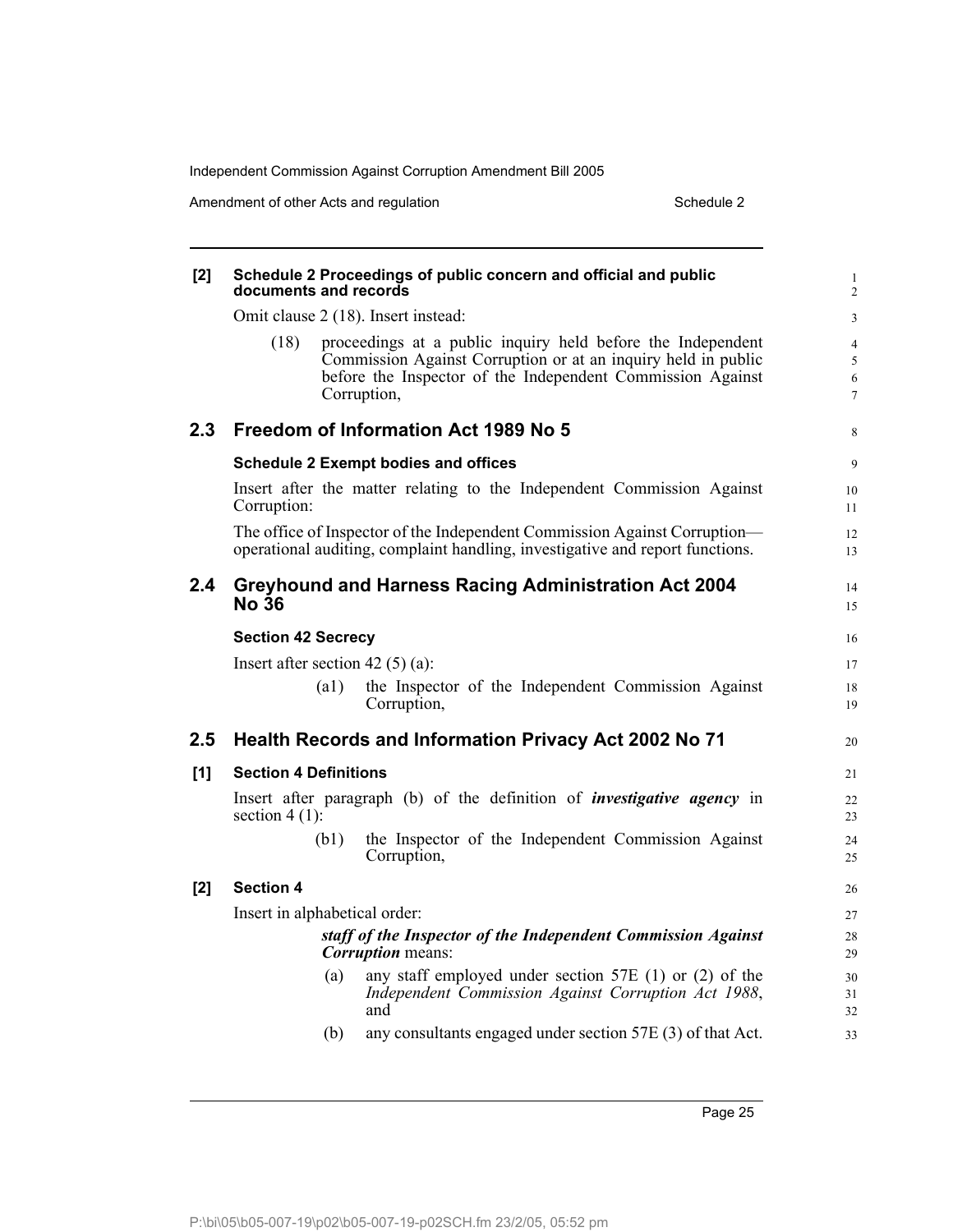Schedule 2 Amendment of other Acts and regulation

### **[3] Section 17 Specific exemptions (ICAC, ICAC Inspector and Inspector's staff, Police Service, PIC, Inspector of PIC and Inspector's staff and NSW Crime Commission)**

Insert ", the Inspector of the Independent Commission Against Corruption, the staff of the Inspector of the Independent Commission Against Corruption" after "Against Corruption".

15

### **[4] Section 60 Inquiries and investigations**

Insert ", the Inspector of the Independent Commission Against Corruption, the staff of the Inspector of the Independent Commission Against Corruption" after "Against Corruption" in section 60 (2).

### **[5] Section 63 Information about compliance arrangements**

Insert ", the Inspector of the Independent Commission Against Corruption, the staff of the Inspector of the Independent Commission Against Corruption" after "Against Corruption" in section 63 (3).

### **2.6 Local Government Act 1993 No 30**

#### **Section 440H How is the process for suspension of a councillor for misbehaviour initiated?**

Omit section 440H (1) (c). Insert instead:

- (c) a report made by the Ombudsman in which the Ombudsman states that the Ombudsman is satisfied that grounds exist that warrant the councillor's suspension, or
- (d) a report made by the Independent Commission Against Corruption in which the Commission recommends that consideration be given to suspending the councillor under this Division.

### **2.7 Police Act 1990 No 47**

**Section 167A Offence of making false complaint about conduct of police officer or giving false information**

Insert after section 167A (2) (e):

(e1) the Inspector of the Independent Commission Against Corruption,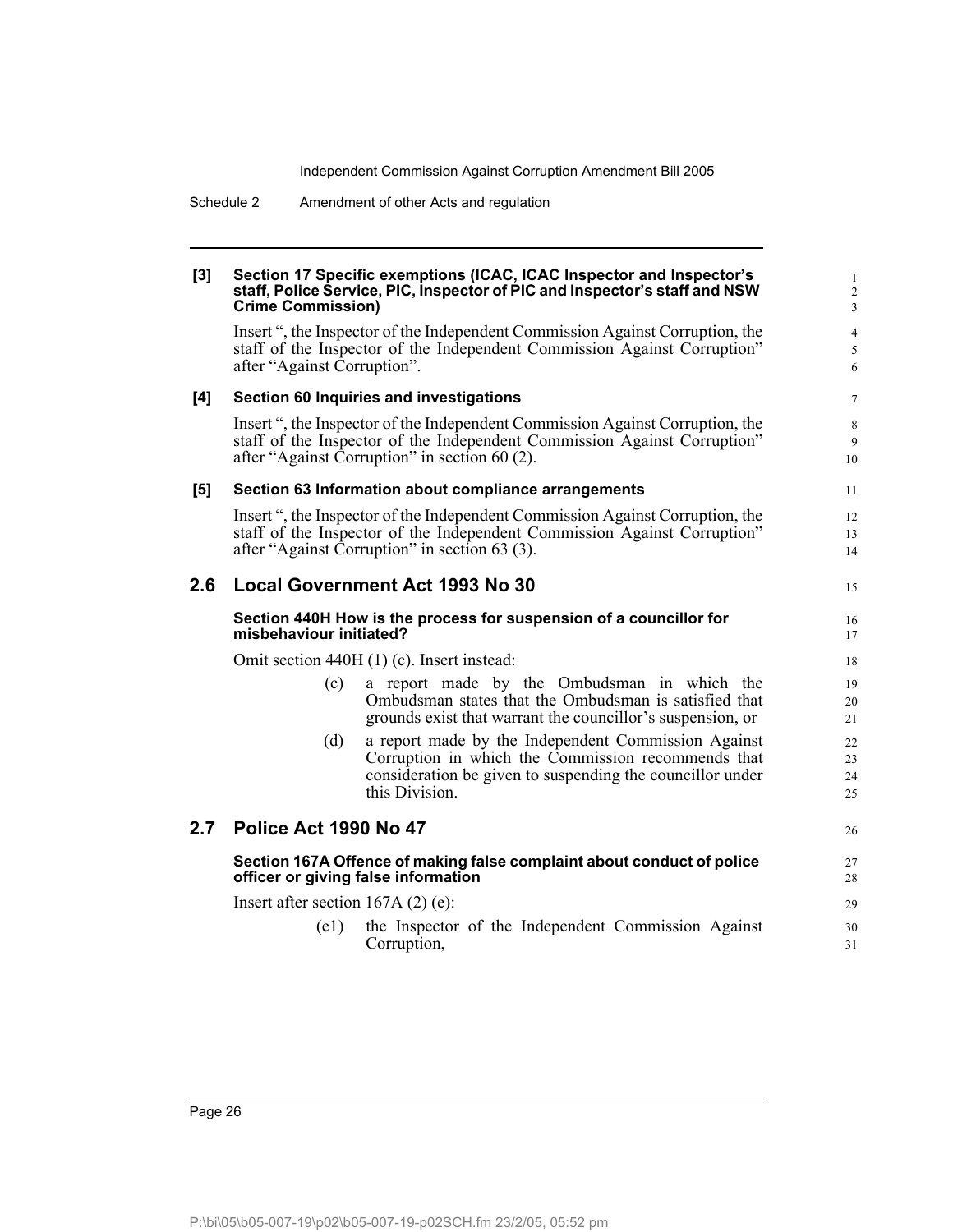Amendment of other Acts and regulation Schedule 2

| 2.8   | <b>Police Integrity Commission Act 1996 No 28</b> |               |                                                                                                                                                                                                             |                     |  |
|-------|---------------------------------------------------|---------------|-------------------------------------------------------------------------------------------------------------------------------------------------------------------------------------------------------------|---------------------|--|
| [1]   | <b>Section 4 Definitions</b>                      |               |                                                                                                                                                                                                             |                     |  |
|       | Insert after section $4(3)$ :                     |               |                                                                                                                                                                                                             | 3                   |  |
|       | (3A)                                              | <b>Police</b> | References to police officers extend to all members of NSW                                                                                                                                                  | $\overline{4}$<br>5 |  |
|       |                                                   |               | A reference in this Act to a police officer includes a reference to<br>any member (whether or not a police officer) of NSW Police.                                                                          | 6<br>$\overline{7}$ |  |
| $[2]$ |                                                   |               | <b>Schedule 2 Provisions relating to Inspector</b>                                                                                                                                                          | 8                   |  |
|       | Omit clause 1 (1).                                |               |                                                                                                                                                                                                             | 9                   |  |
| 2.9   | <b>No 133</b>                                     |               | <b>Privacy and Personal Information Protection Act 1998</b>                                                                                                                                                 | 10<br>11            |  |
| [1]   | <b>Section 3 Definitions</b>                      |               |                                                                                                                                                                                                             | 12                  |  |
|       | section $3(1)$ :                                  |               | Insert after paragraph (b) of the definition of <i>investigative agency</i> in                                                                                                                              | 13<br>14            |  |
|       |                                                   | (b1)          | the Inspector of the Independent Commission Against<br>Corruption,                                                                                                                                          | 15<br>16            |  |
| [2]   | Section 3 (1)                                     |               |                                                                                                                                                                                                             | 17                  |  |
|       | Insert in alphabetical order:                     |               |                                                                                                                                                                                                             | 18                  |  |
|       |                                                   |               | staff of the Inspector of the Independent Commission Against<br><b>Corruption</b> means:                                                                                                                    | 19<br>20            |  |
|       |                                                   | (a)           | any staff employed under section 57E $(1)$ or $(2)$ of the<br>Independent Commission Against Corruption Act 1988,<br>and                                                                                    | 21<br>22<br>23      |  |
|       |                                                   | (b)           | any consultants engaged under section 57E (3) of that Act.                                                                                                                                                  | 24                  |  |
| [3]   | <b>Crime Commission</b>                           |               | Section 27 Specific exemptions (ICAC, ICAC Inspector and Inspector's<br>staff, Police Service, PIC, Inspector of PIC and Inspector's staff and NSW                                                          | 25<br>26<br>27      |  |
|       |                                                   |               | Insert ", the Inspector of the Independent Commission Against Corruption, the<br>staff of the Inspector of the Independent Commission Against Corruption"<br>after "Against Corruption" wherever occurring. | 28<br>29<br>30      |  |
| [4]   |                                                   |               | Section 38 Inquiries and investigations                                                                                                                                                                     | 31                  |  |
|       |                                                   |               | Insert ", the Inspector of the Independent Commission Against Corruption, the<br>staff of the Inspector of the Independent Commission Against Corruption"<br>after "Against Corruption" in section 38 (2).  | 32<br>33<br>34      |  |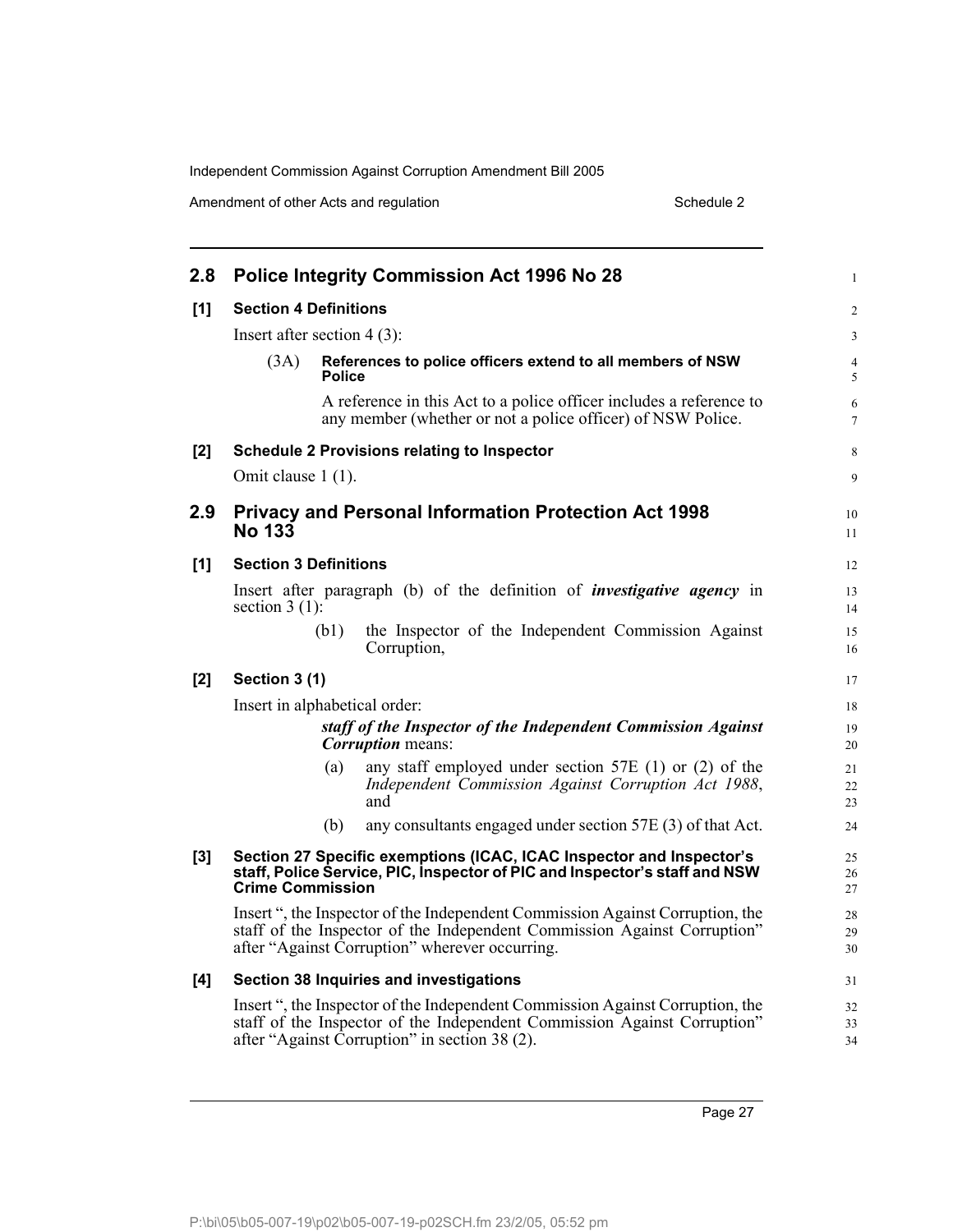Schedule 2 Amendment of other Acts and regulation

| [5]   |     | <b>Section 40 Personal information digest</b> |                                                                                                                                                                                                            |                                       |  |
|-------|-----|-----------------------------------------------|------------------------------------------------------------------------------------------------------------------------------------------------------------------------------------------------------------|---------------------------------------|--|
|       |     |                                               | Insert ", the Inspector of the Independent Commission Against Corruption, the<br>staff of the Inspector of the Independent Commission Against Corruption"<br>after "Against Corruption" in section 40 (4). | $\overline{c}$<br>3<br>$\overline{4}$ |  |
| [6]   |     |                                               | Section 42 Information about compliance arrangements                                                                                                                                                       | 5                                     |  |
|       |     |                                               | Insert ", the Inspector of the Independent Commission Against Corruption, the<br>staff of the Inspector of the Independent Commission Against Corruption"<br>after "Against Corruption" in section 42 (3). | 6<br>7<br>8                           |  |
|       |     |                                               | 2.10 Protected Disclosures Act 1994 No 92                                                                                                                                                                  | 9                                     |  |
| [1]   |     |                                               | <b>Section 4 Definitions</b>                                                                                                                                                                               | 10                                    |  |
|       |     |                                               | Insert in alphabetical order:                                                                                                                                                                              | 11                                    |  |
|       |     |                                               | <b>ICAC</b> Inspector means the Inspector of the Independent                                                                                                                                               | 12                                    |  |
|       |     |                                               | Commission<br>Corruption<br>Against<br>appointed<br>Independent Commission Against Corruption Act 1988.                                                                                                    | under<br>the<br>13<br>14              |  |
|       |     |                                               | <i>officer of the ICAC Inspector</i> means an officer of the Inspector,                                                                                                                                    | 15                                    |  |
|       |     |                                               | as defined in the Independent Commission Against Corruption                                                                                                                                                | 16                                    |  |
|       |     |                                               | Act 1988.                                                                                                                                                                                                  | 17                                    |  |
| [2]   |     | <b>Section 4</b>                              |                                                                                                                                                                                                            | 18                                    |  |
|       |     |                                               | Insert at the end of the definition of <i>investigating authority</i> :                                                                                                                                    | 19                                    |  |
|       |     |                                               | , or                                                                                                                                                                                                       | 20                                    |  |
|       |     |                                               | the ICAC Inspector.<br>(g)                                                                                                                                                                                 | 21                                    |  |
| $[3]$ |     | <b>Section 12C</b>                            |                                                                                                                                                                                                            | 22                                    |  |
|       |     |                                               | Insert after section 12B:                                                                                                                                                                                  | 23                                    |  |
|       | 12C |                                               | Disclosure concerning Commission, ICAC Inspector and officers<br>of Commission and ICAC Inspector                                                                                                          | 24<br>25                              |  |
|       |     | (1)                                           | To be protected by this Act, a disclosure by a public official to the<br>ICAC Inspector must:                                                                                                              | 26<br>27                              |  |
|       |     |                                               | be made in accordance with the <i>Independent Commission</i><br>(a)<br>Against Corruption Act 1988, and                                                                                                    | 28<br>29                              |  |
|       |     |                                               | be a disclosure that shows or tends to show corrupt<br>(b)                                                                                                                                                 | 30                                    |  |
|       |     |                                               | conduct, maladministration or serious and substantial<br>waste of public money by the Commission, an officer of                                                                                            | 31<br>32                              |  |
|       |     |                                               | the Commission or an officer of the ICAC Inspector.                                                                                                                                                        | 33                                    |  |
|       |     |                                               |                                                                                                                                                                                                            |                                       |  |